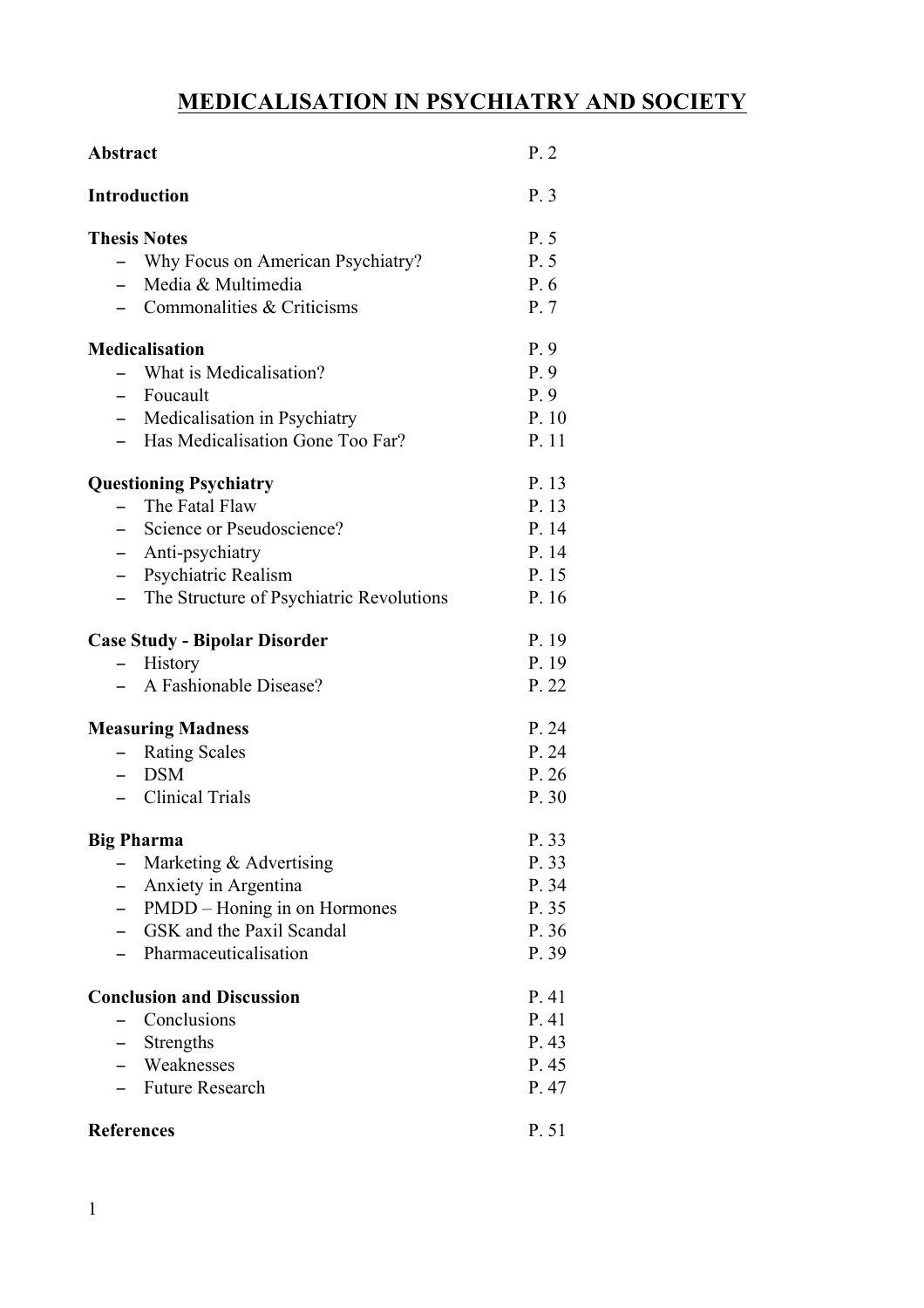### **MEDICALISATION IN PSYCHIATRY AND SOCIETY**

#### **Abstract**

This dissertation critically reviews literature concerning the medicalisation of human behaviour into mental illness, and that of psychiatry itself. By accumulating ideas and arguments in journal articles, books, newspaper reports and documentaries, a variety of perspectives are analysed to understand the effects of medicalisation within society, and the medicalisation of psychiatry. The central focus is the initial problem of psychiatry, the fact that mental illness is unidentifiable on a scientific level. Philosophical and historical perspectives have been provided to allow better understanding of how this issue has led to problems including misdiagnosis, over-diagnosis, and the prevailing ambiguity which blurs boundaries surrounding mental illness, allowing the pharmaceutical industry to medicalise human behaviour and market both illness and drug. Social factors surrounding psychiatry will be reviewed, also to gain understanding of medicalisation and psychiatry as it occurs today. The validity of psychiatry and existence of mental illness, including analysis of anti-psychiatry and arguments that it is pseudoscientific will be seen. Following this will be a case study analysis of bipolar disorder, providing both a historical and modern analysis of the illness, and a review of the development of rating scales such as the DSM and it's involvement in regulatory agencies, pharmaceutical marketing, and the growth of the industries in terms of finance, global awareness and literal expansion of mental illnesses. Definitions, understanding, use of information and various alternate perspectives will be provided to review the medicalisation of both society and psychiatry.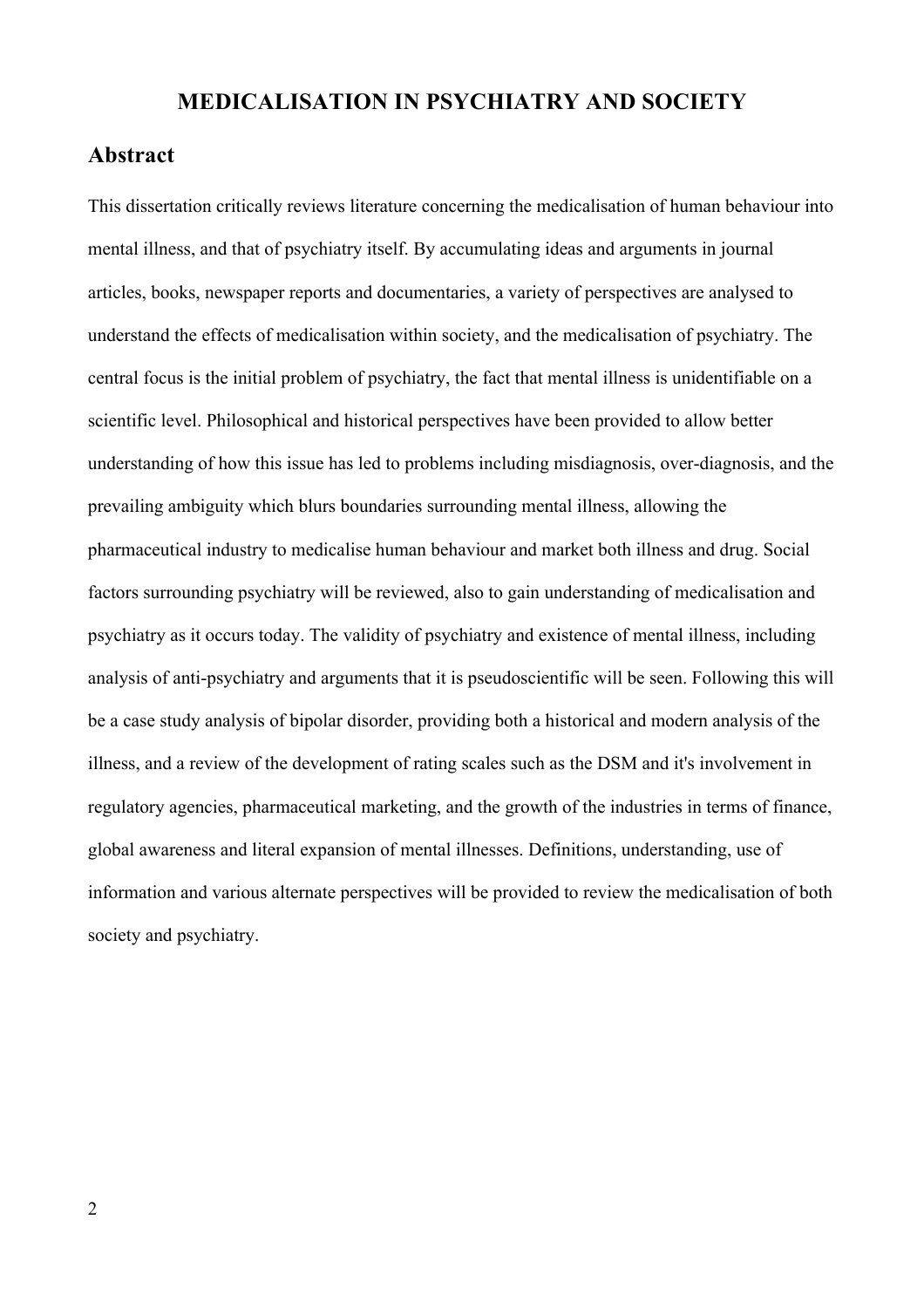### **Introduction**

This thesis aims to look at the medicalisation of both psychiatry and society, by analysing it from various perspectives including the historical, the philosophical and the social. In order to do so, scientific literature as well as documentaries and television programs concerning the related topics have been analysed, providing a variety perspectives and arguments.

One of, if not the primary issue concerning the medicalisation of psychiatry within society today is that the existence of mental disorders is very difficult to prove scientifically, and thus faces struggles when attempting to be seen as equal to other fields of medicine. This paper reviews arguments related to this issue, such as the relationships formed between psychiatry and other global institutions, and the advantages and shortcomings of such an occurrence throughout society. The problems caused by the lack of identification of mental illness are at the core of this thesis, and the issues caused by this problem will be assessed. It will be suggested that this problem leads to the need within psychiatry for self-medicalisation, as well as the global phenomenon that mental illness has become, through the medicalisation of society.

An historical review of psychiatry provides insight into the dissolution of boundaries and the expansion of psychiatry and social understanding of mental illness; additionally, a recent documentary concerning bipolar disorder will be analysed to assess an alternative perspective on the illness, to that seen within the majority of scientific literature. Additionally, a step backwards will be taken and a review of the validity of psychiatry and existence of mental illness will be taken into account, an important factor to be established before continuing such a discussion.

An analysis of specific case studies including bipolar disorder, premenstrual dysphoric disorder and social anxiety disorder, together with historical, philosophical and social comparisons will be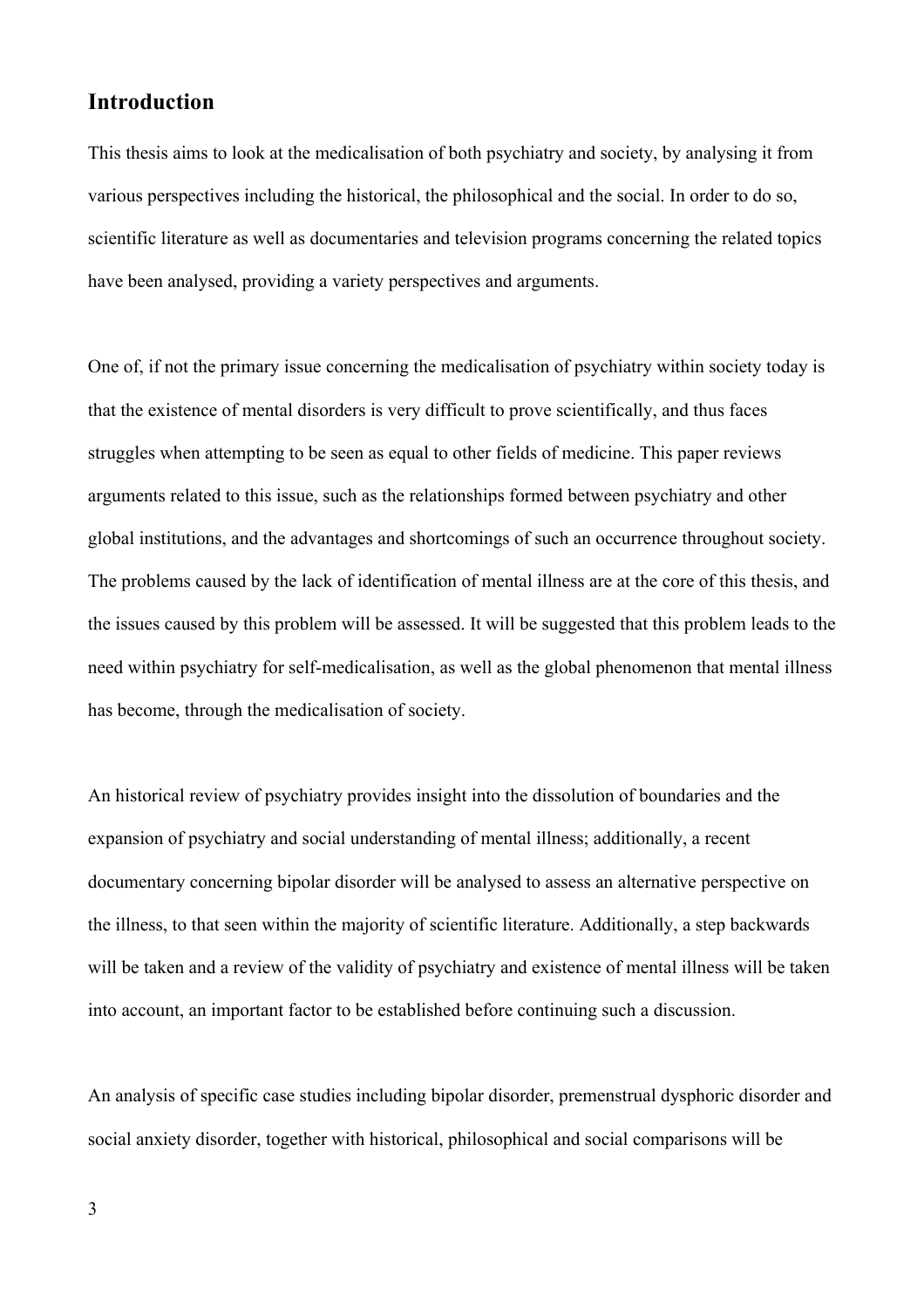interspersed; through these examples and concurrent discussions of medicalisation, psychiatry and surrounding social factors to provide insight into how psychiatry is understood, used and managed in todays world, and to argue that psychiatry itself is being self-medicalised. Methods of measurement and regulation such as the DSM, FDA and clinical trials will be evaluated, alongside the ways these are used to further medicalise and assist the relationship that psychiatrists have with the pharmaceutical industry for various purposes.

Overall, this thesis will attempt to show the ways in which medicalisation occurs throughout society, and how and why psychiatry itself is self-medicalising, in attempt to legitimise itself as a field of medicine. On a philosophical plane, justification can be seen by removing the need for tangible evidence; it is difficult to translate such theories into modern society however, particularly when Big Pharma has such a financial stronghold and influence over society as a whole, and overmedicalisation appears common. The medicalisation of psychiatry and society, as well as the literature concerning these ideas will be reviewed from various perspectives, with specific examples provided to allow greater understanding of the methods and relationships between psychiatry, the pharmaceutical industry and society as a whole.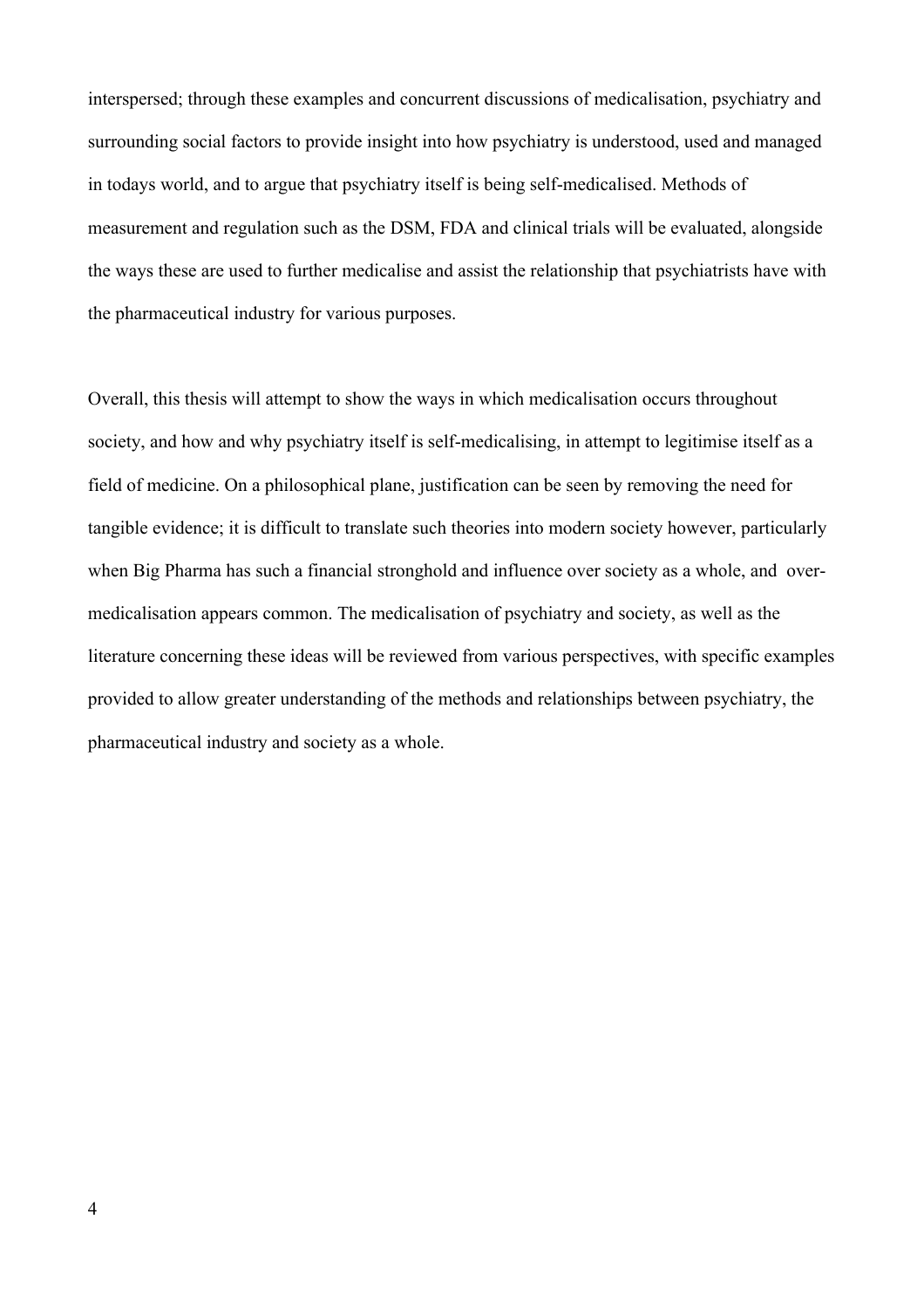### **THESIS NOTES**

# **Why focus on American psychiatry?**

As will be seen throughout this thesis, the majority of literature, statistics, facts and evidence either discuss, or are, American. There are various reasons as to why the focus is on US psychiatric practise, namely the fact that the majority of literature concerning the topics discussed circulate around events in American psychiatry, such as FDA regulation, the use of the DSM and marketing and advertisements for pharmaceuticals and their companies. Additionally, statistics show that more Americans are diagnosed with mental illnesses than any other nation, and that mental illness is "now the leading cause of disability in children" in the US (Lane 2011). In a NIMH-funded survey run between 2001 and 2003, "an astonishing 46% met criteria established by the APA for having had at least one mental illness within four broad categories at some point in their lives" (Angell 2011).

NIMH statistics report that approximately 18.8 million American adults suffer from a depressive disorder, another 2.2 million with schizophrenia, 19.1 million with various anxiety disorder sand of the 30 535 people who committed suicide in 1997, over 90% had been diagnosed with a mental illness. (NIMH 2004, Blalik 2011) These statistics are significantly higher than those of UK and many European countries. Additionally, the APA, FDA regulatory processes and the international usage of the DSM IV have placed American psychiatry at the forefront of international analysis, creating it's image as a global point of comparison and prime area of research. Finally, there is simply too much information to include, were one to address psychiatry throughout the world. Mental illness often appears as far more accepted and advocated in the US, whereas other countries do not recognise it in the same way, and therefore, statistically, will not have the same results. Americans may seem to have more mental illnesses; though, this may only be due to the definitions and criteria set out.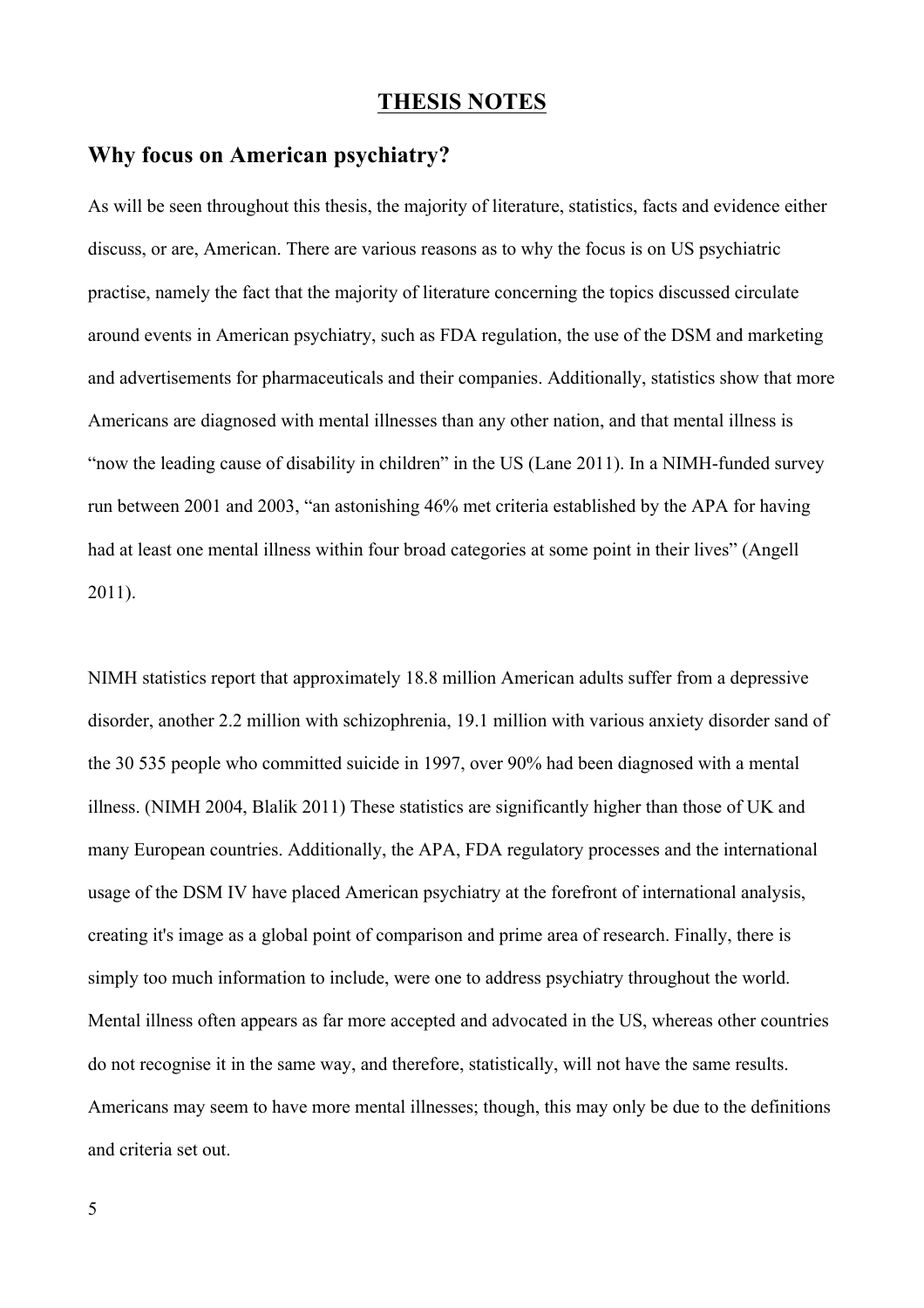#### **Media & Multimedia**

This thesis is an accumulation of not only literature found within books, articles and journals but television programs and documentaries. The majority of sociological and scientific literature on the subject tend to exclude these multimedia sources, yet they provide useful analysis and allow for alternate perspectives to be explored. Documentaries such as Selling Sickness and Big Bucks, Big Pharma, whilst somewhat sensationalist in terms of sound, special effects and so forth not only provide interview footage of psychiatrists and critics; ex-pharmaceutical salespeople, employees at advertising companies and such are also included, providing the viewer with varied opinions and views. It seems useful to analyse documentaries and programs aimed at public viewing for this very reason; it is important to assess information not only intended for scientists and those within the medical profession, but those aimed towards the general public, who are so deeply affected. It is far more likely for a member of the public otherwise unaffiliated with psychiatry and medical literature to view a documentary or program reviewing the topic; therefore, it only seems appropriate, indeed necessary, to include these in a review and critical analysis.

As well as education-based media, popular culture has played an important role in the way that psychiatry and the pharmaceutical industry are understood today. This paper does not explore effects that film and (fictional) television have had on the social understanding of mental disorders, but it is important, again, to be aware that popular culture has had great effect on public understanding, encouraging awareness of mental illness. There are often advertising components to these campaigns and programs, urging people to seek medical attention if they believe they are suffering from a disorder. Celebrities including Stephen Fry, Richard Dreyfuss, Catherine Zeta-Jones, Robbie Williams, Carrie Fisher and so forth have spoken publicly about their experiences battling mental disorders (English 2011).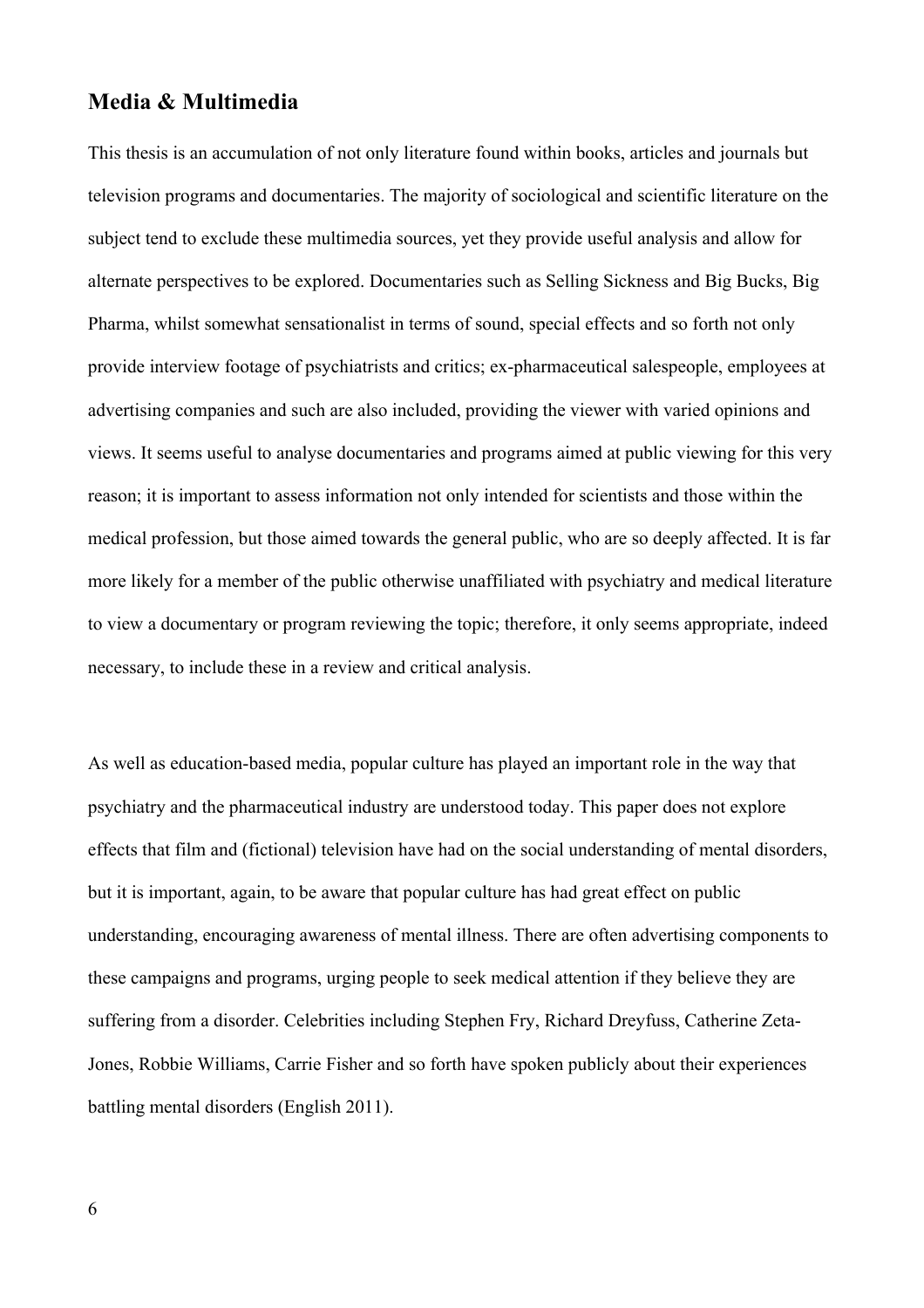The analysis of one documentary in particular is included, that produced by Stephen Fry, concerning his relationship with bipolar disorder. This has been included to provide an analysis of bipolar from a completely different alternate perspective to that in most scientific literature, and to demonstrate the importance of using information intended for general public consumption, alongside the strictly scientific. In fact, it could be said that programs of this nature are even more important than the scientific, as it is more easily accessible by the public; it is, after all, the public who are at stake when concerning medicalisation of society and psychiatry.

# **Commonalities & Criticisms**

Through exploring the vast literature concerning medicalisation and psychiatry, one often finds that many concepts and theories are repeated by critics and advocates. Emphasis is placed on certain arguments; for example, critics focus on how mental illness is too difficult to define and therefore no attempts at medicalising psychiatry should be made, whereas others see the same point as creating space for improvement, a continuous search for answers. This dissertation attempts to provide additional perspectives by adding a philosophical level to the debate; analysing how logical positivism and realism could be used to determine psychiatric evaluation and practise, reconciling the belief that mental disorders exist, despite the lack of tangible evidence, nor available test to provide proof.

Many critics of medicalisation, psychiatry and the pharmaceutical industry also appear to use scaremongering tactics to incite fear, paranoia and suspicion amongst the public concerning pharmaceutical companies and their interests. Whilst information is not necessarily exaggerated or fabricated, many texts, particularly the radical anti-psychiatry literature such as Thomas Szasz portrays these institutions as evil in an overly dramatic way, seemingly to not only educate, but incite fear and suspicion in the reader. These tactics aren't exclusive to radical literature, however,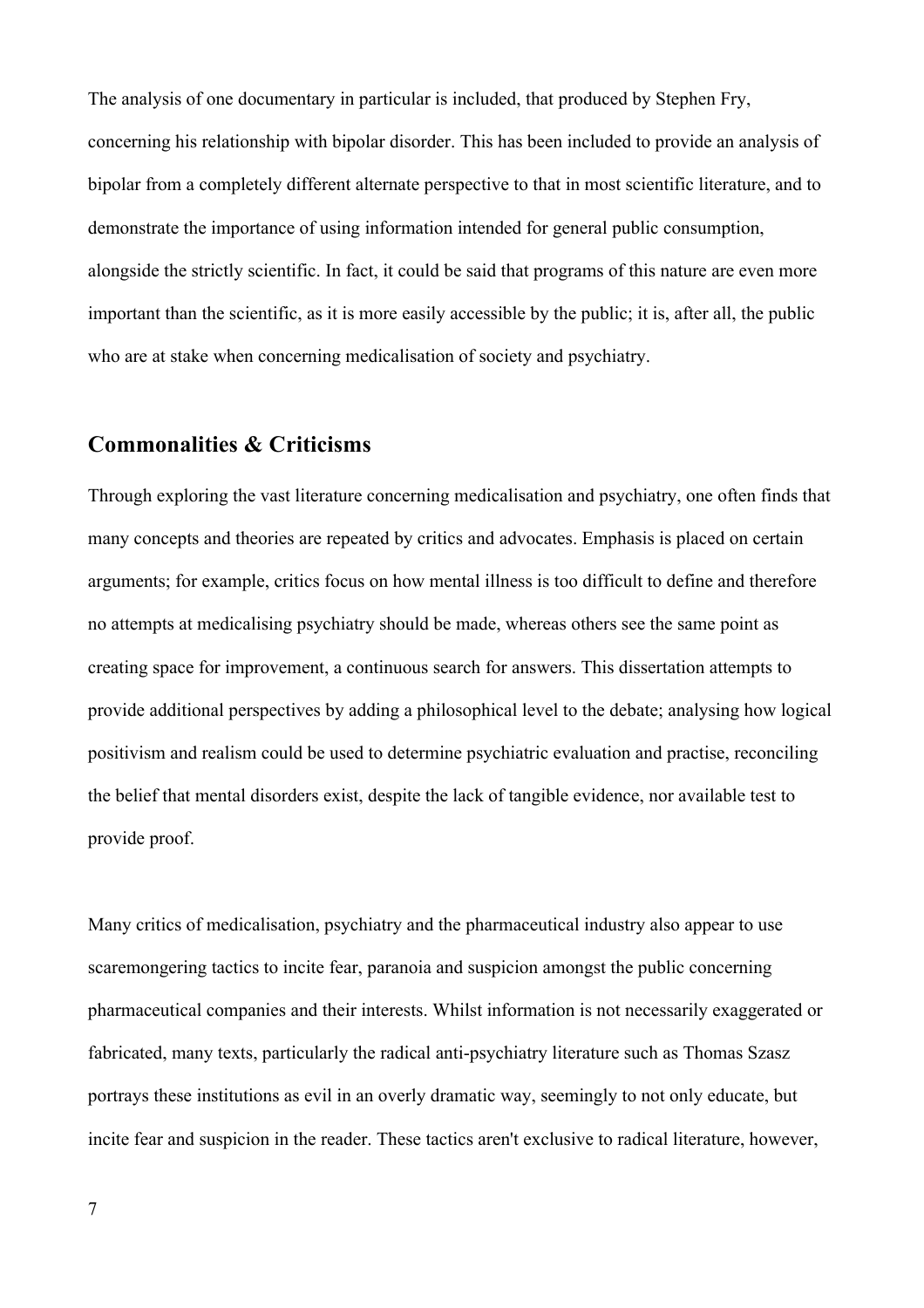and are seen in commonly cited books such as those by David Healy, and films and documentaries which focus on the evils of the pharmaceutical industry and their lack of concern for human health and wellbeing. The ability to use sound effects, visuals and dramatic, deep voice-overs, clearly used for the purpose of instilling fear within the mind of the watcher are inherent in documentaries, and exaggerated further in film and other popular culture.

It is somewhat ironic, that the 'catchy' terms and phrases used by pharmaceutical marketing to attract public attention are commonly used by the critics themselves. In a similar fashion to the ways in which Big Pharma advertise their products as though any other commodity on the global market, article headings, documentary and book titles etc. use catchy phrases, bright images and exaggerated examples. Upon conducting research for this literature review, amusing titles were to be found everywhere. Books entitled 'Comfortably Numb' (inevitably referring to the 1979 Pink Floyd song), 'Anatomy of an Epidemic' 'The Emperors new drugs' 'Let them eat Prozac', documentaries such as "Big Bucks, Big Pharma" and "the Selling of Sickness."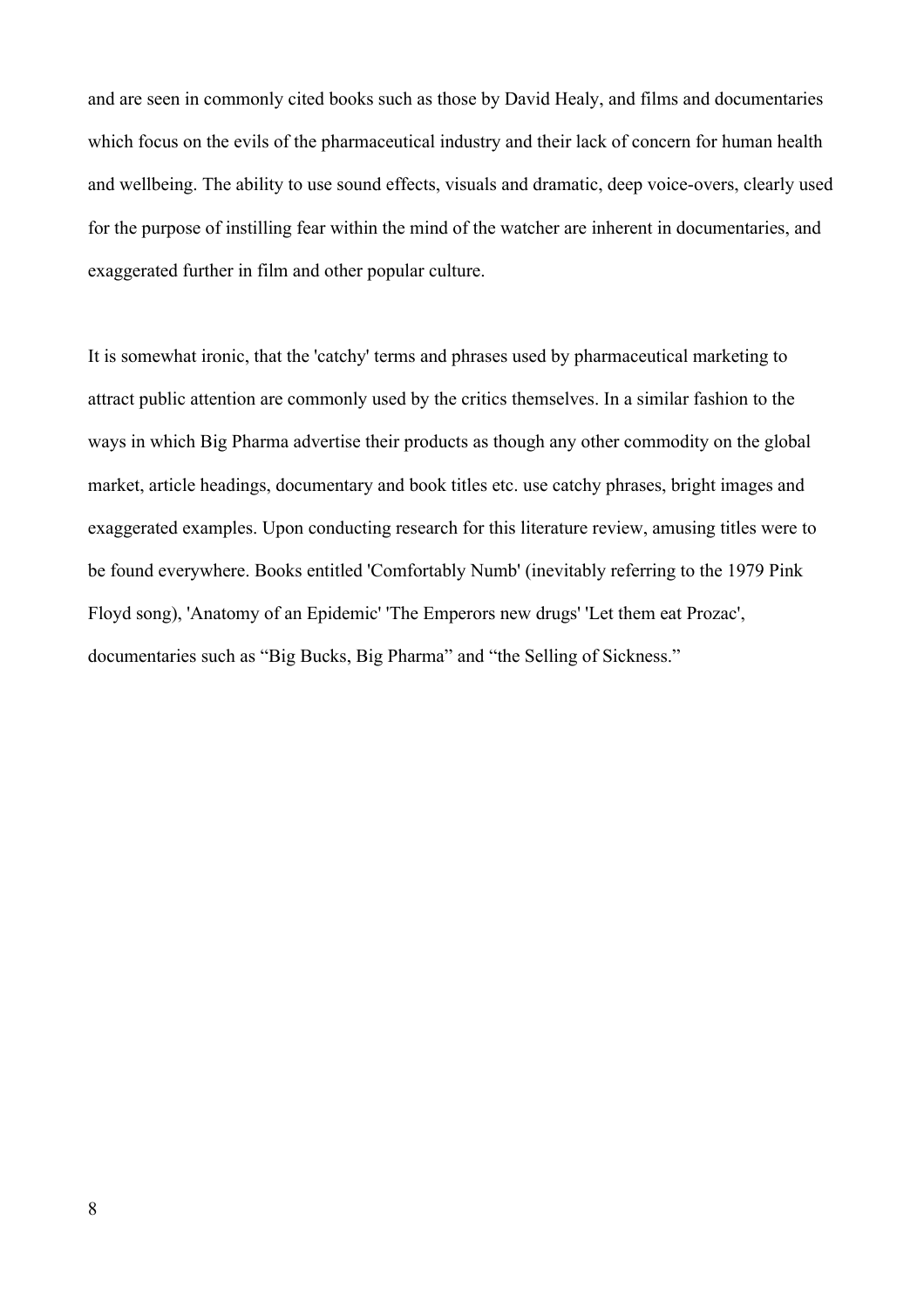### **MEDICALISATION**

### **What is Medicalisation?**

Medicalisation could be seen as both gift and curse. By turning aspects of human behaviour and emotion into illnesses to medicalise society and psychiatry, forms a type of social revolution, the accumulative result of parts of past societies and cultures; "the diminution of religion; an abiding faith in science, rational, and progress; the increased prestige and power of the medical progression; the American penchant for individual and technological solutions to problems; and a general humanitarian trend in Western societies. These factors, rather than being explanatory, set the context in which medicalisation occurs." (Conrad 2007) Science and medicine are highly important and influential parts of modern society and medicalisation has occurred with unquestionable strength throughout the world.

# **Foucault**

The main definition of medicalisation refers specifically to the translation and classification of a human condition or behaviour into one which can be identified as a psychological or biological problem. This allows diagnosis and, when possible, treatment. The 'medicalisation technique,' stemming from Foucauldian analysis and Marxist perspectives (Bunton 1997) explores the emergence of societal norms being characterised and classified into medical conditions. Foucault's ideas focus upon the intertwining of health and medicine with other aspects of life, becoming "the wholesale incorporation of the body and disease... in the discursive matter via the productive effect of power/knowledge, viewed as socially constructed entities." (Williams 2001) Whilst not using the term 'medicalisation' itself, it presents itself to allows 'a consonant vision of a world in which individuals' lives are profoundly experienced and understood through the discourses and practises of medicine and its allied professions" (Bunton 1997) Foucault addresses medicalisation in Birth of the Clinic; "The two dreams (nationalised medical profession and the disappearance of disease) are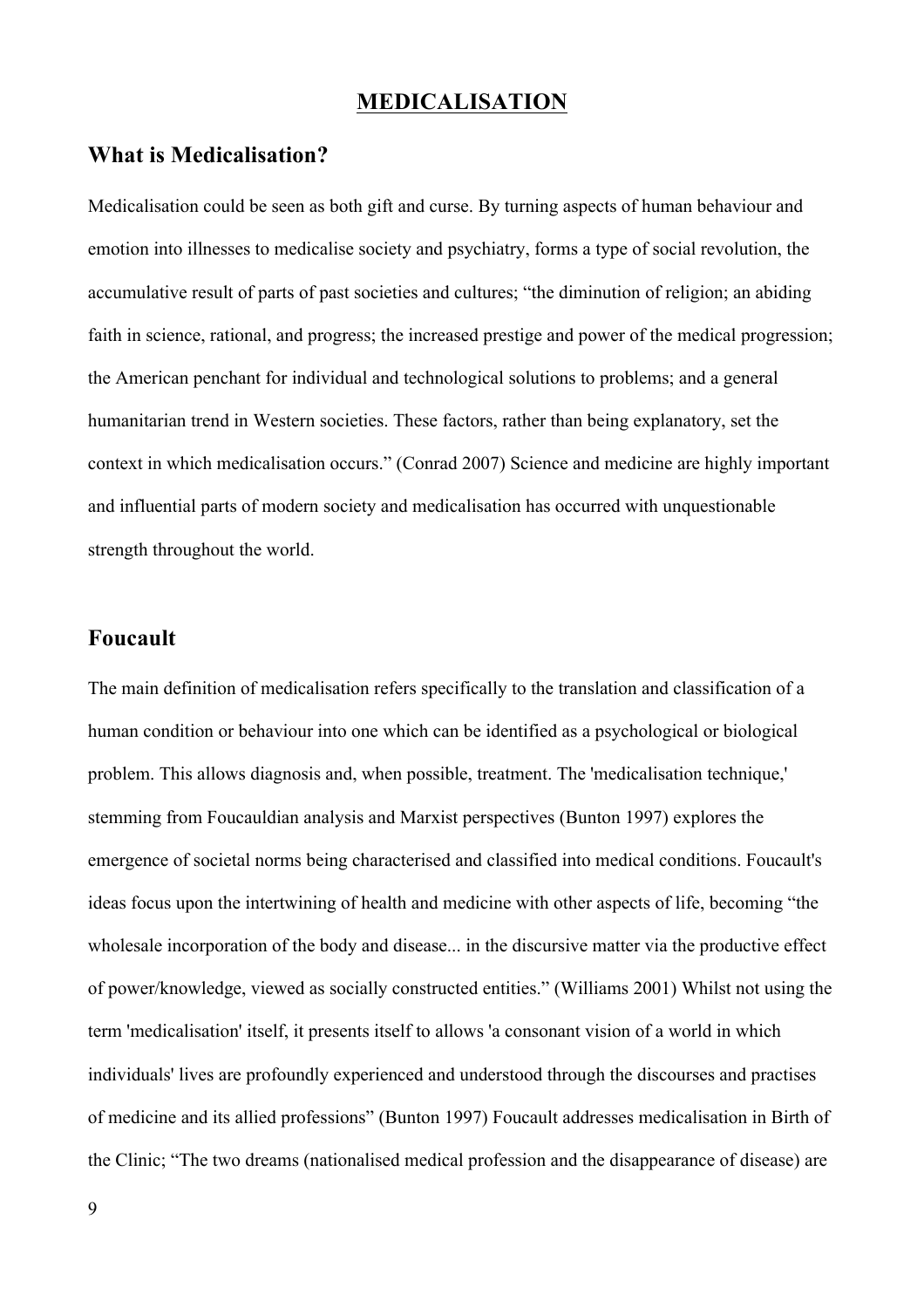isomorphic; the first expressing in a very positive way the strict, militant, dogmatic medicalisation off society... the second expressing the same, but in a triumphant, negative way, that is to say, the volatilisation of disease in a corrected, organised and ceaselessly supervised environment, in which medicine itself would finally disappear, together with its object and raison d'etre" (Foucault 1966)

The postmodern critique of categorisation and its limits are clear, however, it can be seen that medicalisation is indeed created by medical categorisation and processes. Whilst not all aspects of the Foucauldian perspective is thus agreed upon, there are "complementary lines of analysis... [medicalisation focuses] especially on the creation, promotion and application of medical categories to human problems and events" (Conrad 2007), with an interest in social control and the transformation of "the normal into the pathological... to put it crudely, medicalisation of all sorts of life problems is now a common part of our professional, consumer, and market culture" (Conrad)

# **Medicalisation in Psychiatry**

Psychiatry was the focus of many early critiques of medicalisation before it expanded to the whole of medicine and other social forces. Extending the idea of medicalisation to the field of psychiatry as a whole provides an interesting perspective throughout the history and sociology of the field, particular with the introduction of pharmaceuticals. It could be claimed that psychiatry as a field, has been making attempts at self-medicalisation. Conrad writes that essentially, medicalisation is "defining a problem in medical terms, usually as an illness or disorder, or using a medical intervention to treat it." Psychiatry has long come under fire due to its ambiguous nature and problems in proving the existence of mental illness beyond observation. Psychiatry as a field is searching for ways to be able to define itself on a medical basis, by providing medical intervention as treatment.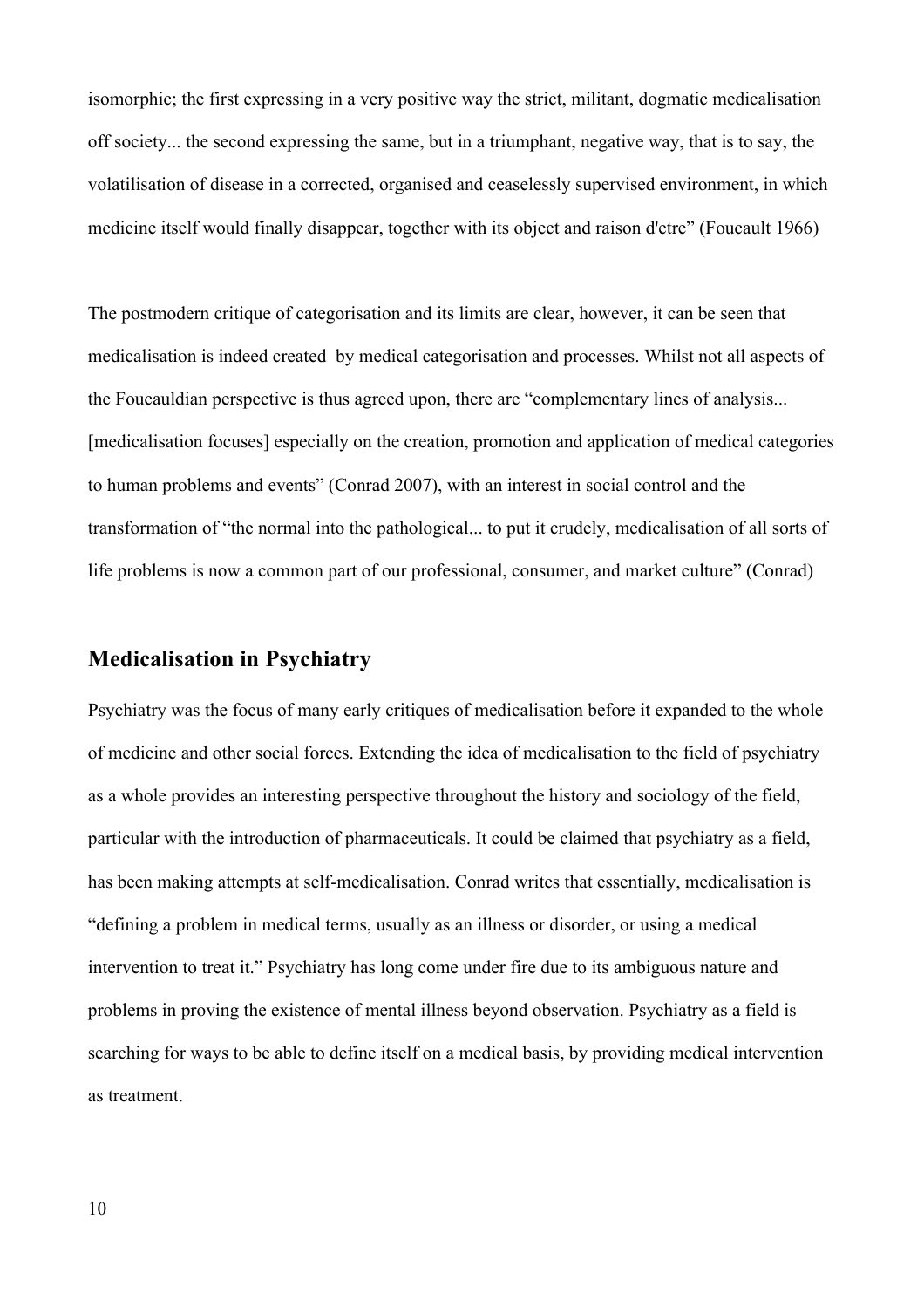Far before the introduction and influence of the pharmaceutical industry however, psychiatry was attempting to medicalise the study and treatment of mental disorders, and to see it become a recognised, legitimate field of medicine alongside anatomy, pathology, genetics etc, which use biological, empirical, tangible research and evidence to study, treat and prevent illness in the human body and throughout society. "The new biomedical psychiatry is the most recent in a long series of efforts to fully integrate psychiatry into medicine" (Lakoff 2005) and with advancements in pharmaceutical research, questions begin to arise as to whether psychiatry is growing into a field in which illness is treated, or for the "pathologisation of the abnormal."

### **Has Medicalisation Gone Too Far?**

Many claim that the rates of those diagnosed with mental problems is largely due to the concurrent rise in availability and marketing of pharmaceuticals. There are other factors which be taken into consideration however. Problems including alcohol and drug abuse, child abuse, hyperactivity and sexual issues were prevalent throughout history, but had not been medicalised, and therefore not recognised as treatable illnesses. (Conrad & Schneider 1980) Common illnesses today such as PTSD, ADHD, anorexia nervosa, PMS and such were "either esoteric diagnoses or not yet described in medical literature" (Conrad 2005). The medicalisation of such traits and symptoms indicates that whilst not all illnesses have been essentially fabricated or designed by pharmaceutical companies specifically for the purpose of selling a drug, it is still seen as an issue of much concern; where, or when will medicalisation stop?

Some critics are somewhat cynical regarding the ever-increasing list of symptoms and medical diagnoses; "If you don't see yourself on that list [of DSM illnesses] don't fret, more are in the works for the next edition." (Kirk 2005) Kirk's remark, whilst spiteful, mirrors the belief of others; the notion that medicalisation will never cease and that some aim to see entire populations being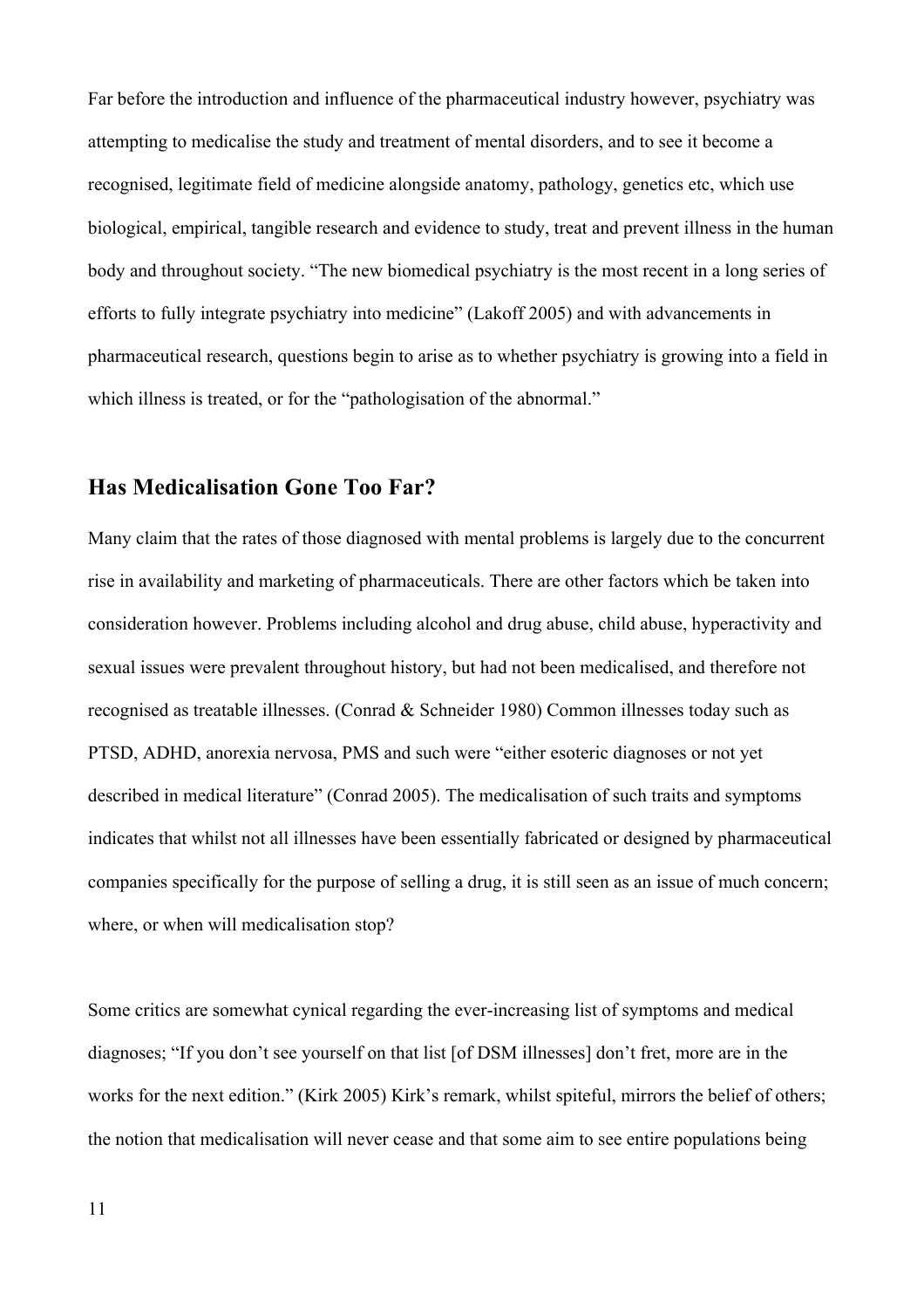diagnosed and treated; "Every marketers dream is to find an unidentified or unknown market and develop it. That's what we were able to do with social anxiety disorder." (Vedantam 2001) and marketing tools used, particularly in direct-to-consumer television advertising universalise the experience of mental disorders, affirming the public that mental illness could affect anybody. (Koerner 2002) New illnesses are created, and already existing disorders are updated with added criteria.

Jack Gorman, a psychiatrist working for various drug companies explains that extensive testing is done for many different, often constructed, illnesses. Generalised anxiety, pre-menstrual dysphoric disorder, post-traumatic stress disorder, female sexual dysfunction, adult ADHD, paediatric bipolar and various others are listed as illnesses created by companies to split various drugs apart, allowing each specific illness a specific treatment. At this point, it is claimed, almost anybody could find themselves diagnosed with a disorder, and it is thus portrayed as nearly a moral duty to use drugs to fix this, to "take vitamin serotonin" (Healy 2004) Pfizer for instance, supposedly required the concept of post-traumatic stress disorder to market Zoloft."If you sell the illness, you sell the drug."

Another example is PTSD, originated during the Vietnam War, with symptoms including 'flashbacks,' insomnia, anxiety attacks and so forth, attached to a specific cause and context. Subsequently, the criteria has expanded and symptoms now include both victims and witnesses of sexual abuse, rape, violence, or natural disasters. (Scott, 1990; Young 1995). Whilst it is indisputable that events such as these can lead to deep depressive and anxious states, it does not necessitate the diagnosis of a disorder requiring pharmaceutical attention. The following section will further assess psychiatry and mental illness; it's definition, existence and problems. The medicalisation of behaviour into psychiatric conditions requires definition and assessment of human emotion and behaviour. It is difficult however, to define the unidentifiable, and universally understand notoriously ambiguous mental illnesses.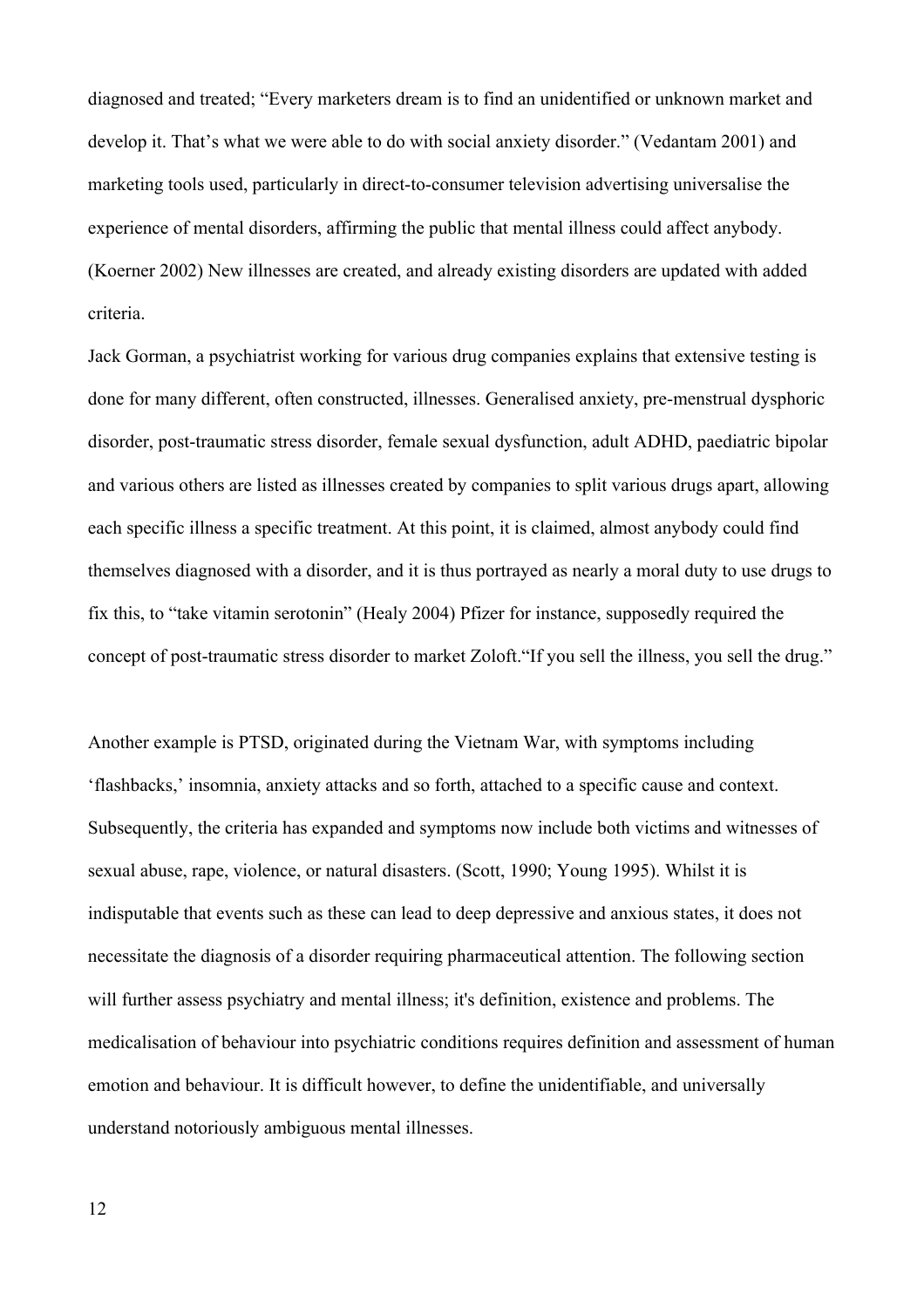### **QUESTIONING PSYCHIATRY**

# **The Fatal Flaw**

The definition of psychiatry, and its aims is a topic of ongoing debate, due to the ambiguity of it's subject matter. Psychiatrists are oft faced with inevitable, unavoidable problems because there is great difficulty in defining a physically unidentifiable illness and thus, greatly lacking in objectivity or common understanding. Depression cannot be identified in the same way as a brain tumour, lung cancer or any other biologically-identifiable disease. Instead, the understanding and diagnosis of the illness is left to the psychiatrist, aided by the DSM and other rating scales to determine illness and severity. This lack of firm ground to base research and definitions on, leads to psychiatry being considered by many as non-medical, further pushing self-medicalisation attempts.

In defence of psychiatry, Nancy Andreasen expresses frustrations; "A neurologist..defined psychiatry as the discipline that deals with the syndromes of unknown cause, while neurology... turns them into 'real diseases' and then assumes responsibility for studying and treating them." The amorphous, ambiguous qualities remain intact and problematic, however; "Psychiatry... studies and treats a variety of disorders that affect the mind – mental illnesses.... defined by its province, the mind" and another definition attempt focuses instead upon what the task of psychiatrists is, saying that they "modulate the psyche" through medication and/or psychotherapy. (Andreason 1997) Despite the constant attempts at understanding and definition, it can be seen that the question, 'what is psychiatry?' remains unanswered.

It appears that the very problem which hinders the legitimisation of psychiatry, has also inadvertently led mental illness becoming a universally acknowledged concept; the very fact that psychiatry is so ambiguous and that the boundaries separating mental illness and health are so vague and difficult to define, allows widespread speculation and diagnosis. Endless gateways are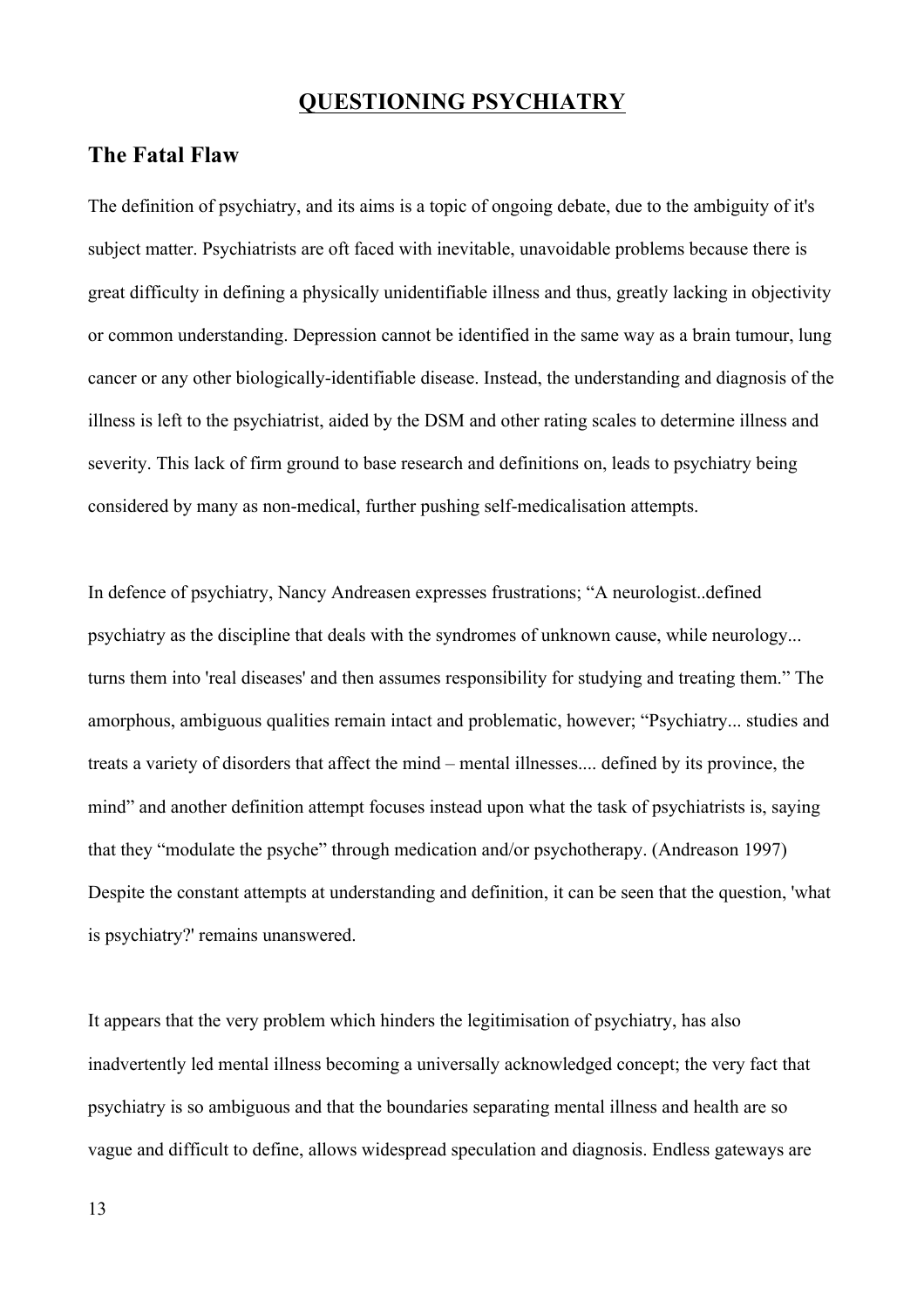opened for researchers, physicians and pharmaceutical companies to medicalise human behaviour, and market both illness and drug.

# **Science or Pseudoscience?**

Whilst psychiatry has seen the medicalisation of many common human emotions and behavioural traits, it's subjectivity makes it difficult, in some cases, to separate from other pseudoscientific fields, in the Popperian sense that they are unfalsifiable. Whilst Popper does note, "..science often errs, and pseudo-science may happen to stumble on the truth" (Popper 1963), and Lakatos believes "a statement may be pseudoscientific even if it is eminently 'plausible' and everybody believes in it, and it may be scientifically valuable even if it is unbelievable and nobody believes in it.." (Lakatos 1973), he criticises theories which have '"explanatory power" such as Marxism and Freud, in that they "appeared to be able to explain practically everything that happened within the fields to which they referred.." The same could, to an extent, be said of psychiatry, in that behaviour can be explained in any which way, depending on the observer. These theories are non-testable and irrefutable, thus, highly difficult to contradict. (Popper)

# **Anti-Psychiatry**

It is difficult to prove the scientific status of psychiatry as a whole due to it's inevitable subjectivity and lack of evidence. Many believe that whilst mental illness exists, it doesn't to the extent to which people are led to believe through over-diagnosing, advertising and globalisation of theories. The anti-psychiatry movements take an extreme view, arguing that psychiatry is entirely pseudoscientific and non-medical. Thomas Szasz provides his irreverent definition of psychiatry: "The subject matter of psychiatry is neither minds nor mental diseases, but lies... [which] begin with.. the designation of one party as 'patient' even though he is not ill, and of the other party as 'therapist' even though he is not treating any illness. The lies continue with the deceptions that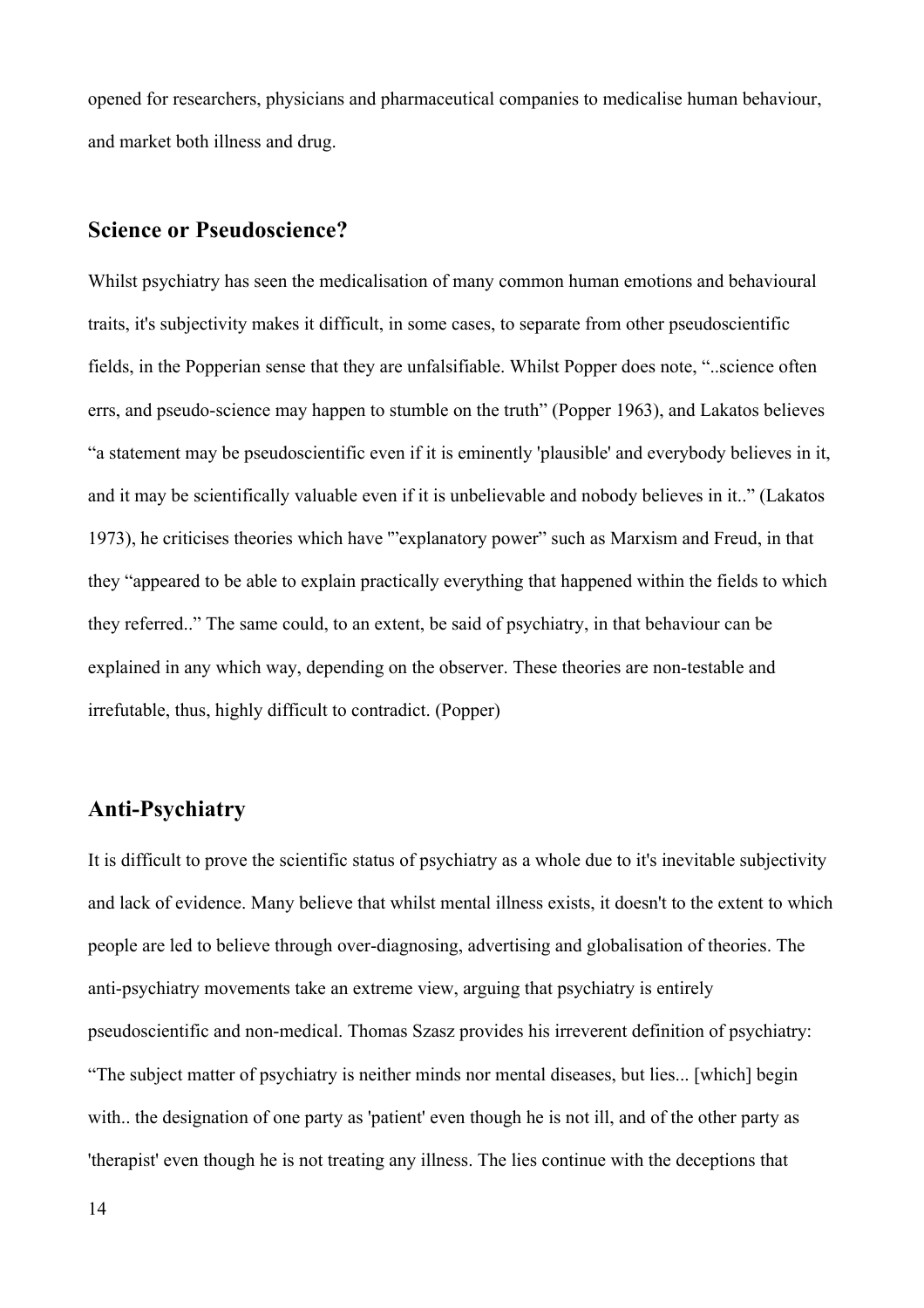comprise the subject matter... - the psychiatric 'diagnoses,' 'prognoses,' treatments,' and 'followups'.. Accordingly, if we wished to give psychiatry an honest name, we ought to call it 'pseudology,' or the art and science of lies and lying," (Szasz 2008) and so on.

Considering that as yet mental illness cannot be physically identified and is therefore unfalsifiable, one cannot entirely rebut the argument that psychiatry could be considered pseudoscience. The following section assesses philosophical concepts which can justify the existence of mental illness despite a lack of evidence; stepping away from a tangible, sociological perspective into the philosophical here seems to provide a possible answer to the fatal flaw of psychiatry.

# **Psychiatric Realism**

Unlike behaviour, cognition cannot be observed, and therefore the cause of mental illness, insinuating a cognitive abnormality, is difficult to prove. Whilst it is possible to validate and verify certain behaviours as being a result of thoughts and cognitive processes, there is no way of observing or ensuring how and if such a connection exists. Behaviour is the process and result of cognition having external effects through bodily movement, not a direct presentation.

The logical positivist argument that meaningful science can only come from verified, empirical evidence has been criticised, however. (Curd & Cover 1998)These ideas severely restrict notions of truth to only matters verifiable by empirical observation or experiment, a problem for psychiatry and its subsequent medicalisation. Realism can instead be employed; the idea that the world and entities within it exist independently of any representation of it. (Cromby & Nightingale 1999). Realism allows commitment to the ontology of a hypothetical construct, even if it is undetectable, until inductive reasoning proves otherwise. Realism attempts to provide an ideal theory about an existing property or set of properties and accepts process and progress of science, searching for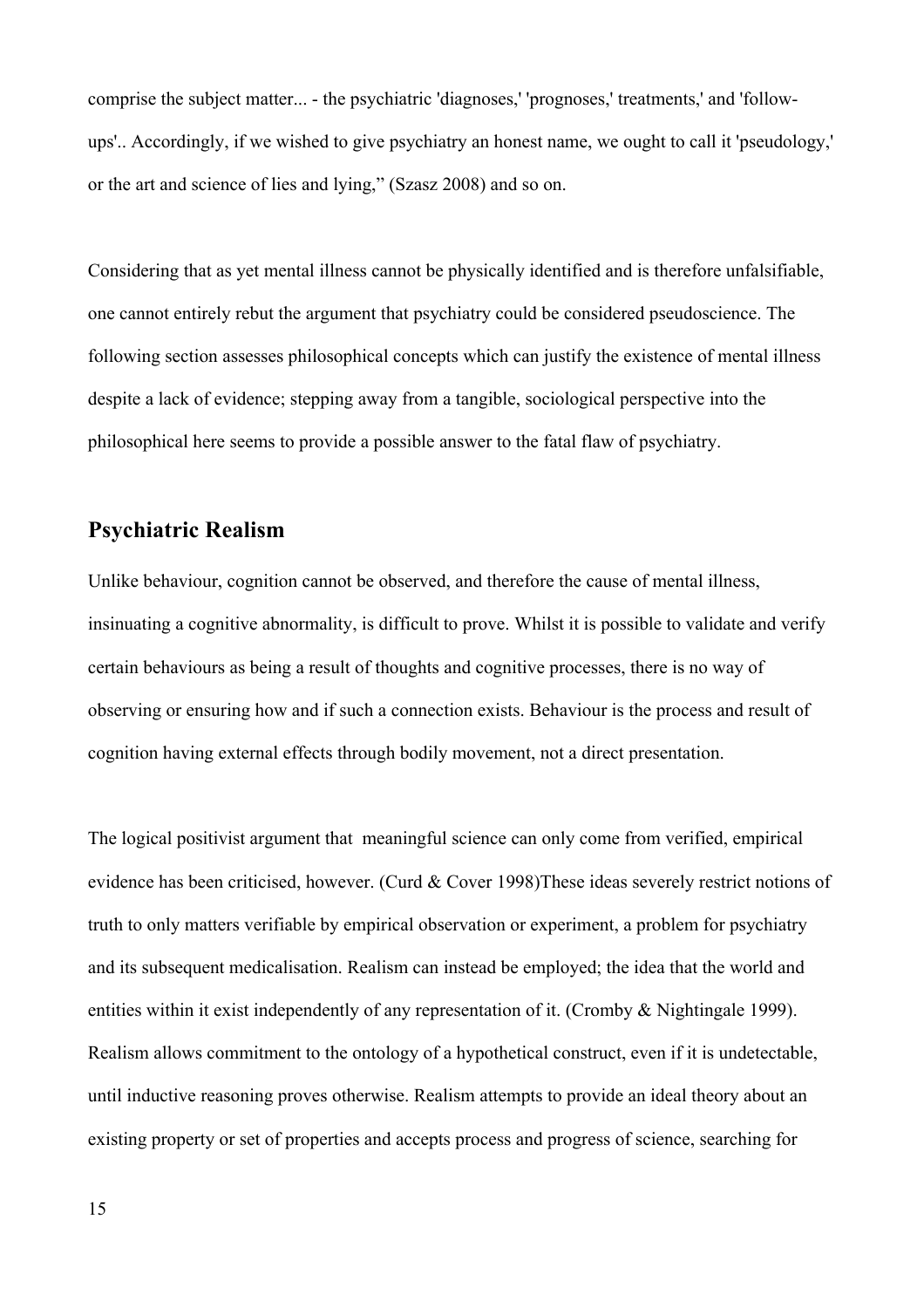truthful connections between objects and structures that are largely metaphysical; meaningful despite being non-empirical. (Putnam 1991; Smart 2004) In terms of psychiatry, this could imply that a lack of evidence does not infer pseudoscientific status; analysis would revolve around patient observation and the behaviour in relation to external stimuli, and non-empirical factors would be both included and valid. With this explanation in mind, it could be concluded that psychiatry, whilst empirically difficult to prove, is scientific and worthy of research and medical status.

The notion of realism in psychiatry is furthered by Charles Rosenberg's model of 'disease specificity' which applies this notion to the organisation of illness, here understood as a stable entity, existing separate to, and outside any particularly individual. The disease is explainable through specific causal biological mechanisms, identified inside the body of the patient. This model is a tool of administrative management, allowing large-scale research to be gathered, the mandating of clinical practise by introducing protocols for treatment and more generally, to rationalise health practise. (Rosenberg 2006)

Whilst this perspective allows the justification of psychiatry and it's medicalisation, the nonempirical nature of its research is still difficult to avoid. The blurred boundaries and definitions provide wiggle-room for psychiatrists, drug companies, regulatory agencies and consumers to come to various conclusions, diagnoses and so forth. However, it remains a plausible and conceptually acceptable addition to the ongoing debate about the existence of mental illness, and the status of psychiatry.

# **The Structure of Psychiatric Revolutions**

The introduction of pharmaceuticals as 'miracle cures' or 'magic bullets', and their subsequent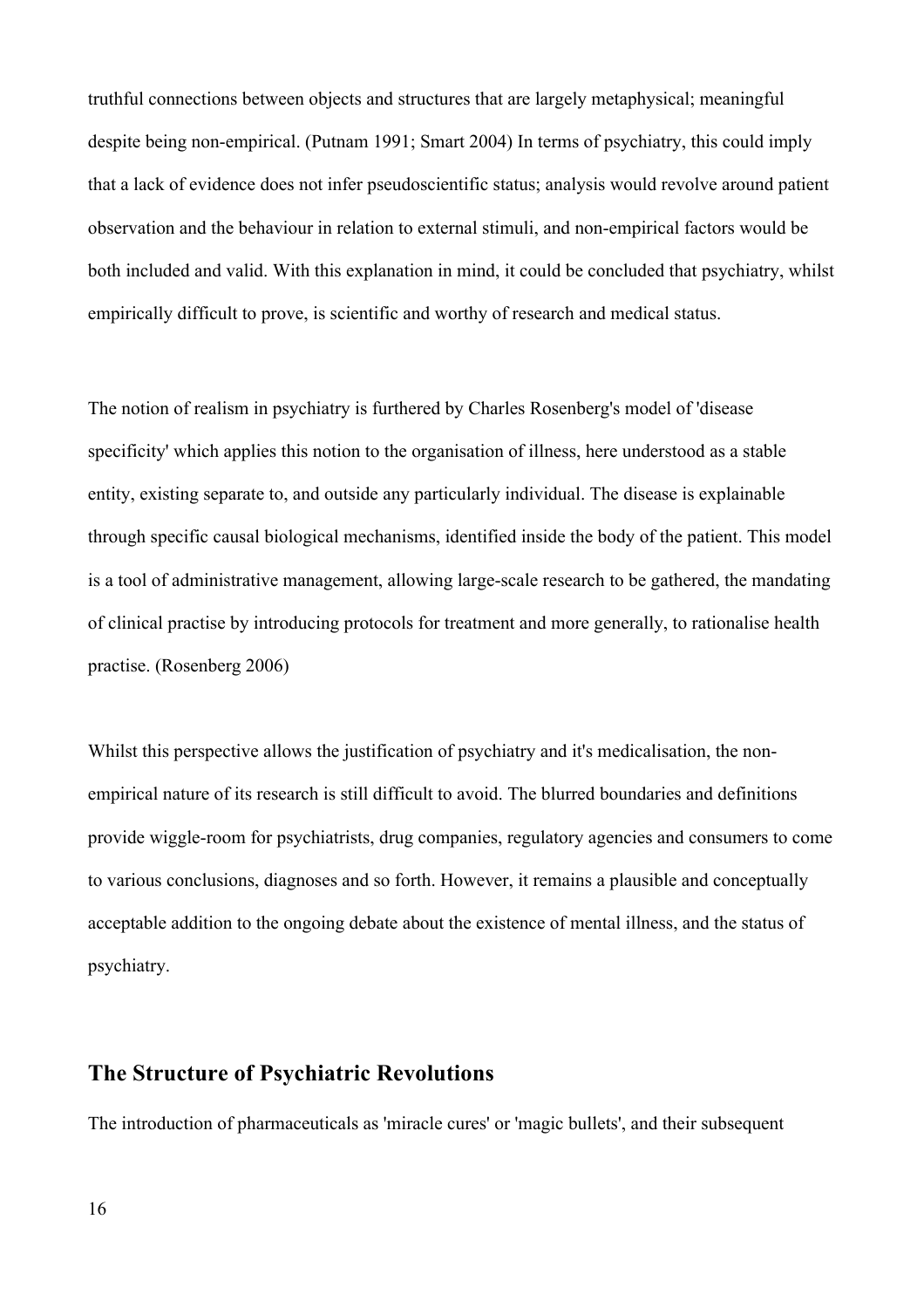demise can be likened to concepts in Thomas Kuhn's 'Structure of Scientific Revolution'. Rather than seeing science as a continuous accumulation of knowledge, Kuhn explains that the knowledge and understanding of science occurs in revolutions and paradigms. He describes how theories and laws of science occur in various phases. Scientific knowledge at a certain time may be challenged by any number of anomalous events, neither explainable nor avoidable due to their repetitiveness or emergent prevalence. From this comes a 'crisis' stage, in which the idea or theory previously considered fact is falsified and proven wrong, following which comes a phase oft described as chaotic, an intellectual 'battle' in which scientists clamber to research new ideas and race to find a new theory and a new paradigm in which this theory serves to explain the problematic events. Eventually a 'new world view' is discovered, new theories emerge and a new paradigm is created, within which science now continues and is understood in this way. (Kuhn 1996)

This theory of revolutions and paradigms can be seen within psychiatry, when looking at it's history and the ways in which it has changed over time, specifically when speaking of the various ways in which physicians and psychiatrists have tried to treat patients over the years. A scientific 'breakthrough' occurs, be it ECT, the short-lived lobotomisation procedures and in particular, the many types of medication which has been seen throughout the past 50 or so years of psychiatry – imipramine, chlorpromazine, lithium, benzodiazepines, SSRIs and so on. (Mental: History of the Madhouse)

In the same way that Kuhn describes the structure of scientific paradigms to undergo a crisis stage, so too can each progression of psychiatry be seen as having faced this crisis. Most commonly it occurs when observing the longer term effects of medication and other treatments, discovering the highly addictive or dependancy-creating properties of a drug, or the dangerous side effects such as the notorious, notable increase in suicidal behaviour when taking Prozac (Healy 2003). Researchers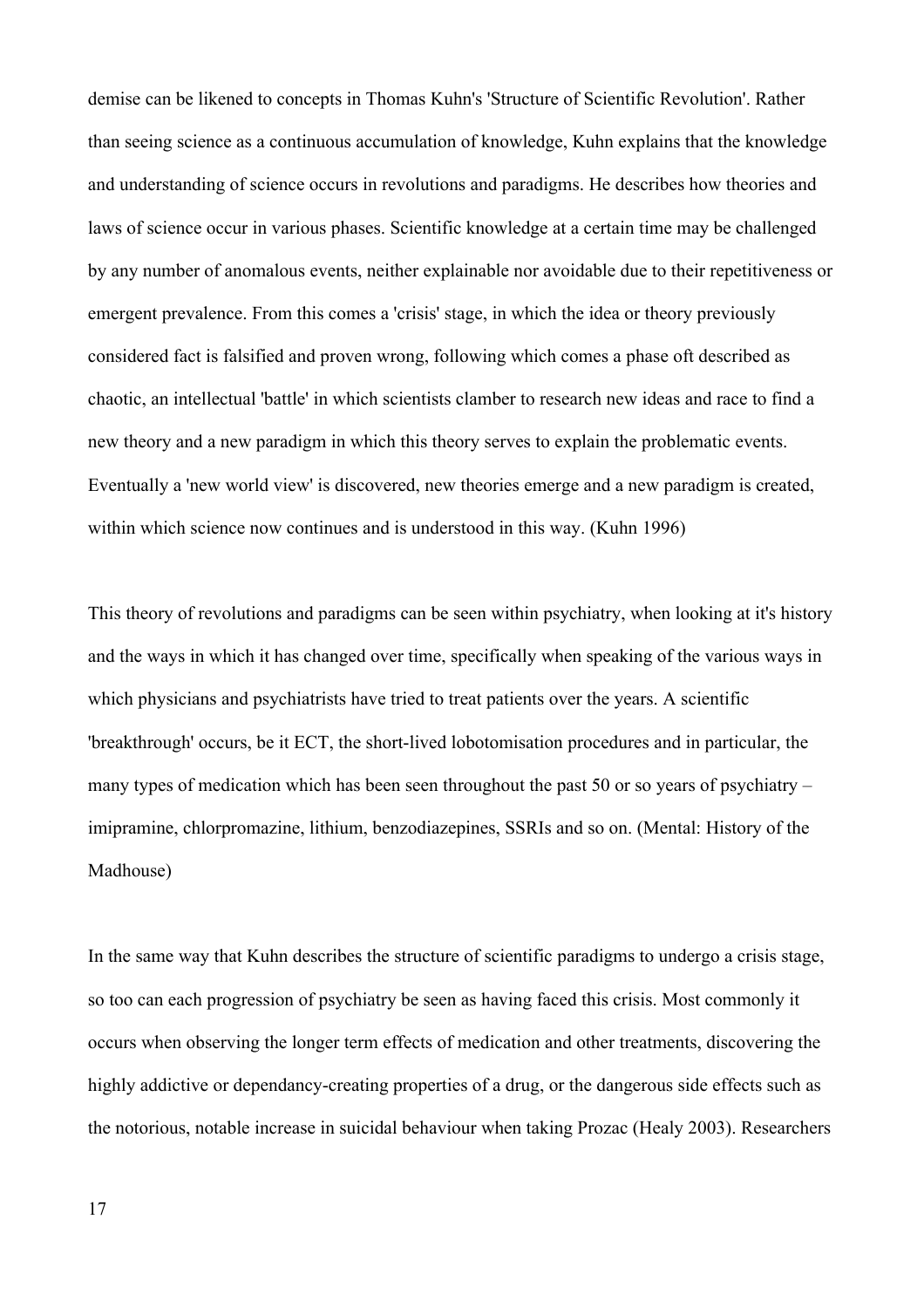then clamber to find new medication or treatment methods, as has been seen throughout the history of psychiatry. One of the problems is that due to this fast-paced environment, research is conducted as fast as possible and clinical trials do not last as long as they could be, which leads to a lack in evidence of any long term side-effects, as well as dishonesty in reporting the trials.

Eventually a new drug is found and marketed to the public, to treat either a new illness, or an old illness in a better way. Thus, the crisis stage is over and psychiatry operates within a new paradigm, having now included it's new medication and/or illness, and disregarding the old as harmful, ineffective or simply incorrect.

The following case study will assess bipolar disorder, taking these ideas into account; the development of new ideas in psychiatry creates a new paradigm in which an illness is understood, treated and marketed.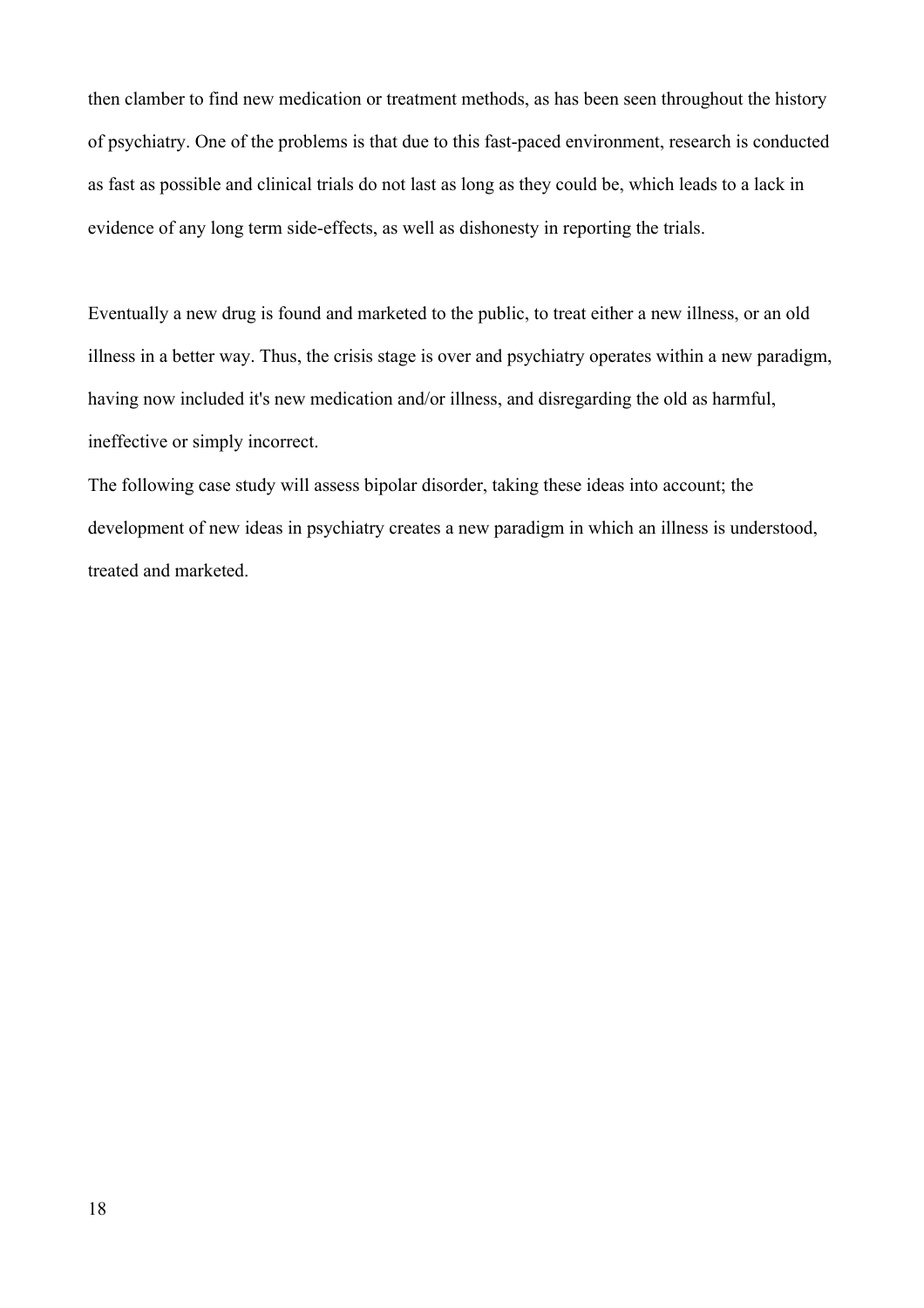# **CASE STUDY – BIPOLAR DISORDER**

#### **History**

The ways in which symptoms of human nature and industry have been medicalised into definable, diagnosable and treatable illnesses is not new; it has developed and vastly expanded throughout the past two centuries and most strongly over the past 50 or so years, with the rise of pharmaceutical use in psychiatry. From a sociological perspective, many external factors surrounding science and medicine at the time of the first 'antidepressants' and the subsequent influx of countless drugs, new symptoms and related illnesses led to it's formation. "The 1950s gave rise to the Korean War, the Cuban revolution, the Hungarian revolution, the hydrogen bomb, beatniks – and antidepressants." (Kirsch 2009) Terms such as 'melancholia', 'mania' and 'endogenous depression' (Greenberg 2010) were used before bipolar, manic depression, anxiety disorders and such were later officially recognised through the introduction of the Diagnostic and Statistical Manual of Mental Disorders, particularly from the DSM III (1952) onwards. The medicalisation of such illnesses came along at the same time that certain sedative side effects in drugs were slowly being discovered and tested by psychiatrists; the earliest antidepressants.

Throughout the  $18<sup>th</sup>$  and  $19<sup>th</sup>$  centuries, bipolar had a 'relatively privileged' place within the field, despite ongoing debate regarding it's boundaries, origins and specific symptoms. (Lakoff 2005) What came together were the common notions of 'mania', a term used to classify general madness, and melancholia, a subtype of mania and predecessor of depression. By the  $19<sup>th</sup>$  century, the term 'monomania' or partial insanity had been introduced, wherein not all faculties of a patient are seen as malfunctioning in entirety, due to mental illness. (Goldstein, 1988; Berrios 1987) This opened the boundaries separating mental illness from health, leading onto modern psychiatry as it is today, having allowed far more room to move about, alongside the idea that not all mental patients require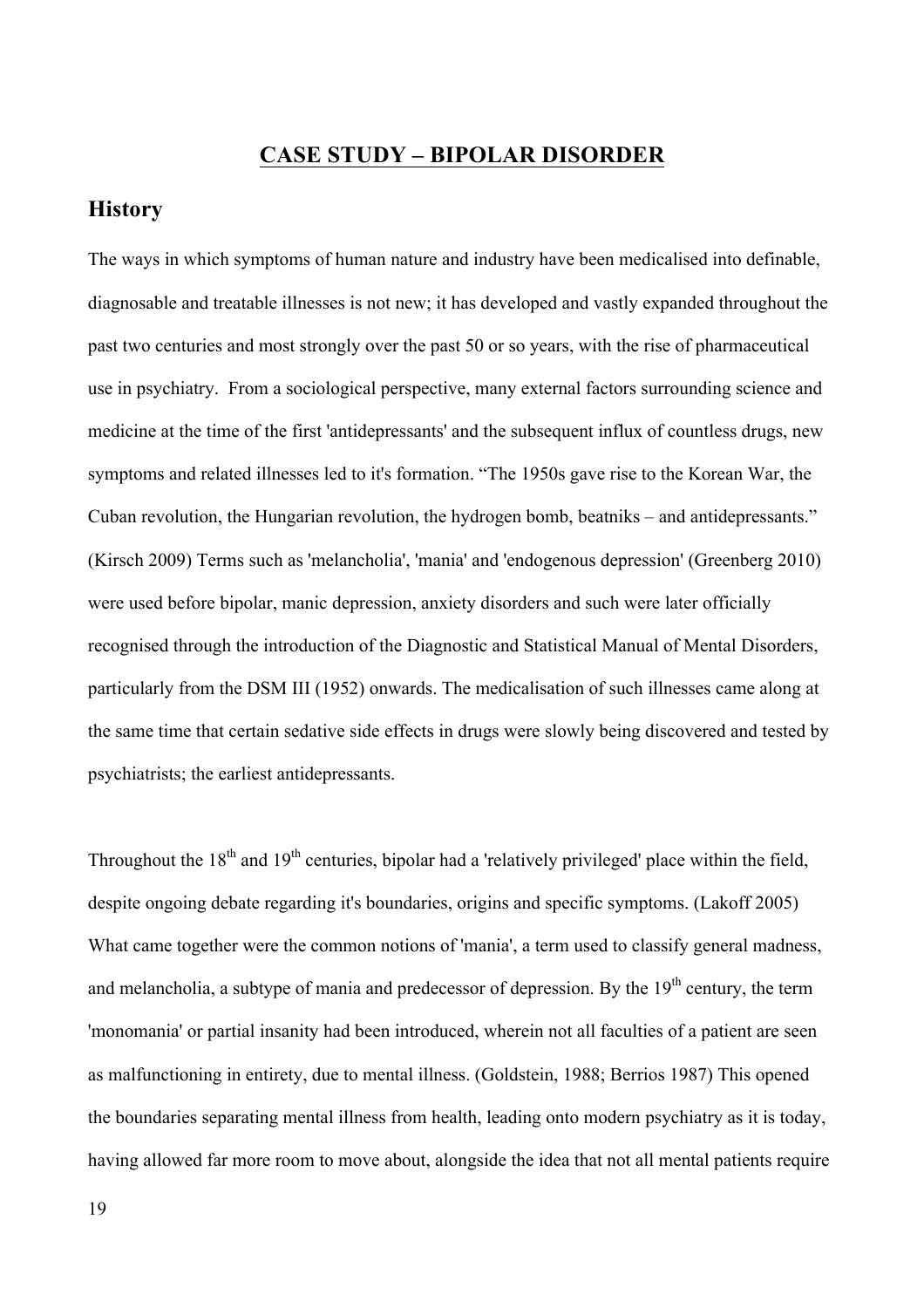constant supervision and institutionalisation. Mental illness was no longer 'all or nothing'.

In 1854 the idea of 'circular madness' was introduced by French analysts, bringing together the aforementioned mania and melancholia in a way which explained the two as opposite ends of the spectrum of the same illness and by the late 1880s it became 'manic-depressive insanity' (Lakoff 2005). The term 'manic depression' coined by Emil Kraepelin, referred to the most commonly diagnosed categories of what had developed into 'functional psychosis'. The introduction of 'functional psychosis' was a momentous occasion in the history of the field as it was a forerunner of widespread treatment and study of psychiatry, outside the institution. Functional insanity meant that the person can live and function with a mental illness but 'needn't be full time in an institution. This opened the gateway to thousands of generalised treatments, the availability of occasional therapy, psychotherapy, home treatment and self-medication.

Manic-depressive insanity was the most commonly diagnosed illness amongst Kraepelin's patients, and a smaller percentage were described as having 'dementia praecox', a predecessor to schizophrenia. Manic-depressive insanity allowed for ones intelligence to remain intact despite emotional instability, permitting the patient to live outside an institution. Manic depression was 'a disorder of the will'; "...an impediment of volition, in the sense that the transformation of the impulses of the will into action meets with obstacles which cannot be overcome without difficulty and often not at all by the patients own strength. This constraint is by far the most obvious clinical feature of the disease, and compared with this, the sad, oppressed mood has but little prominence." (Kraepelin 1904) It can be seen that this explanation describes the emotive problems and constraints that a patient with manic-depression has, but does not include any reference to dementia, nor lowered intelligence.

20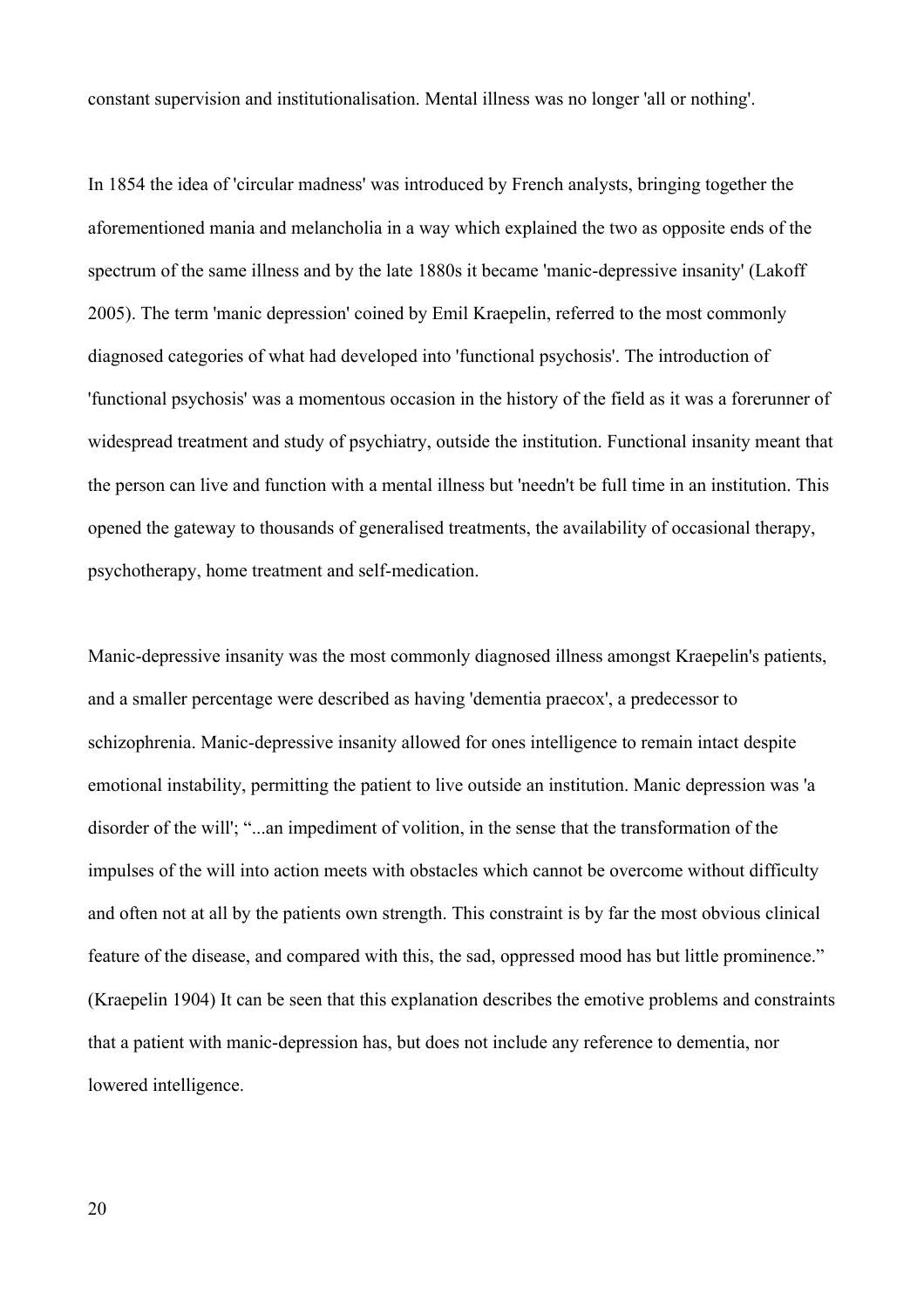Additionally, it was noted that the same disease could have widely varied effects; "[Kraepelin] saw manic-depressive illness [as ambiguous, in that].. it might involve swings from mania to depression and back, but it could also manifest itself as recurrent mania without depressions or, more commonly, recurrent melancholias without mania.... similar to the differences between tuberculosis of the head and of the gut or lunch. They might look clinically different, but all were basically the same disease." (Healy 2003) From this realist perspective, (in that the illness exists according to it's own definition and regardless of how or what it does to any individual body which encapsulates the illness), the problematic ambiguity is again seen, and attempts at medicalisation remain present; it was the illness itself which changed in definition, to include far more symptoms and possible indications to accommodate many more situations. Bipolar as it was understood at this stage was essentially a medicalisation of countless aspects of human emotion and behaviour, to allow further analysis and treatment.

When the earliest ideas about depression as a mental illness were being formed, differing types were said to have had varied causes and treatment options. If a 'melancholic' experienced depression at an older age, or with no apparent cause, was called involutional, and later, endogenous depression, in that it was believed that this form was genetic and treatable by ECT. Reactive or neurotic depression was recognised as a form which can have been triggered, hence the reactive, or caused by an event, rather than a genetic or biological defect. This type of depression was regarded as treatable by psychotherapy alone. (Conrad 2007)

'Bipolar' disorder is an "especially intriguing category of illness because it seems to exist on both sides of certain key boundaries of mental disorder; In DSM, the boundary between affective and thought disorder, and in psychoanalytic epistemology, between neurosis and psychosis" (Lakoff 2005) Due to this ambiguous definition and understanding of bipolar, boundaries surrounding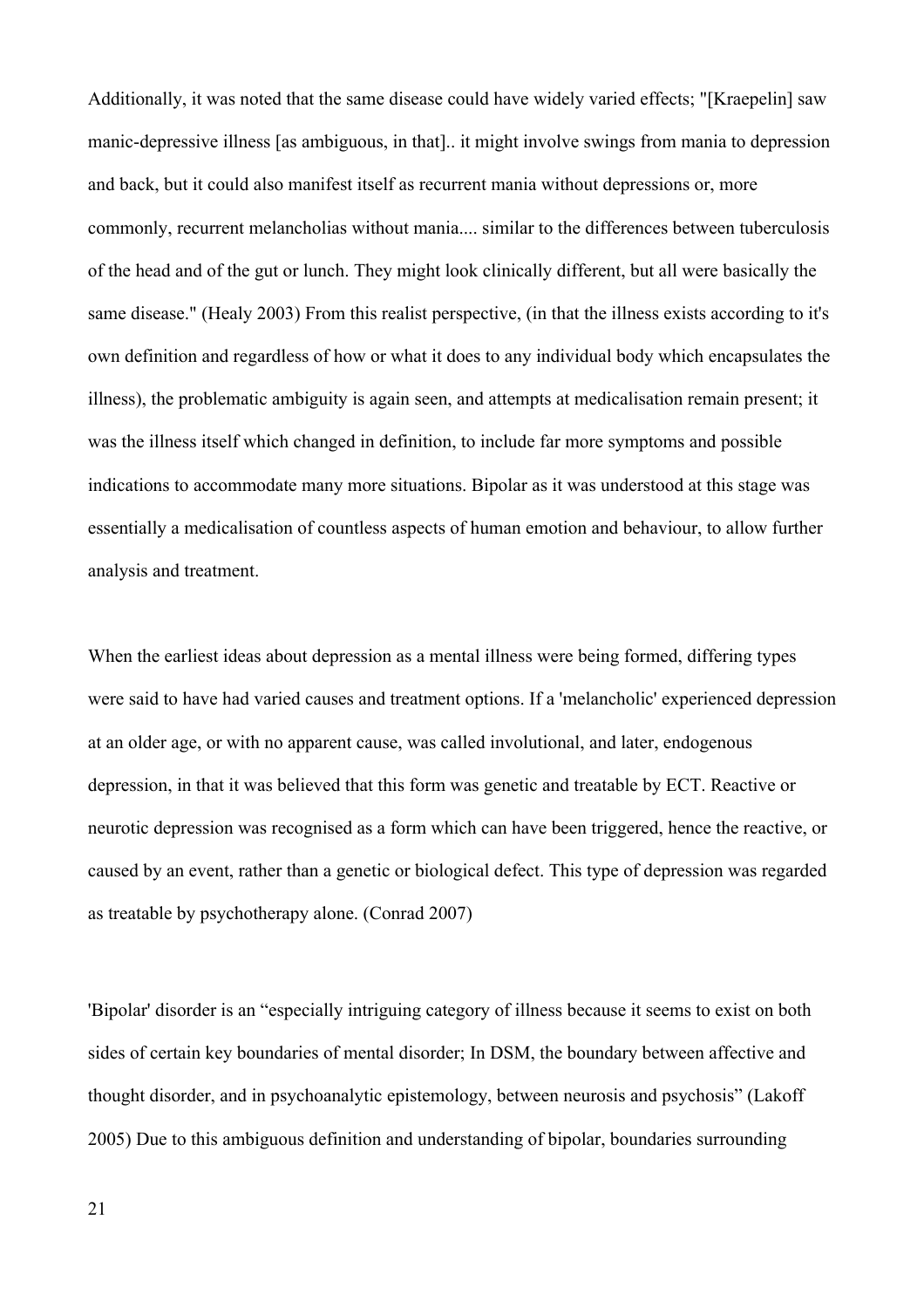concepts of mental illness have been blurred further.

This notion, both in terms of definition and prevalence continued steadfastly throughout the  $20<sup>th</sup>$ century. Now that mental illness was open-ended, with new illnesses, symptoms and treatment methods being discovered, psychiatry expanded vastly. This initial breaking down of barriers and definitions did, as aforementioned, led towards modern psychiatry; ambiguous, subjective and open-ended, factors which scientific boundaries are specifically utilised to rid themselves of. The following section looks at a modern documentary about bipolar disorder within popular and celebrity culture. It furthers the idea that bipolar disorder has not only allowed psychiatry itself to expand and blur its boundaries, but those around the illness itself allow it to become a social phenomenon, as well as an 'epidemic' (Whitaker 2010)

### **A Fashionable Disease?**

In 2006 Stephen Fry's BBC2 documentary, "The Secret Life of the Manic Depressive." was an 'expose' about his experience with depression and bipolar disorder. Both the documentary itself, and the media hype around it seemed to raise awareness about mental disorders, and furthered the medicalisation of much human behaviour, and the modern day requirements for diagnosis and treatment. Questionable reviews were found amongst everyday newspapers; "Fry had to wait until he was 37 before he was finally diagnosed with bipolar disorder... nobody saw it coming... The illness, affects hundreds of thousands.. Although it can be managed successfully with drug therapies, 15% of sufferers kill themselves." (The independent 2006) The Guardian made a similar evaluation and added two points about mental disorders in popular culture and it's relation to public understanding. Firstly, it recalls that interviewees throughout the documentary were asked that, if a button existed to make their 'bipolarity' disappear, would they press it; the only person who says yes is non-celebrity Connie, the only person in the documentary who "doesn't have the glitzy media life,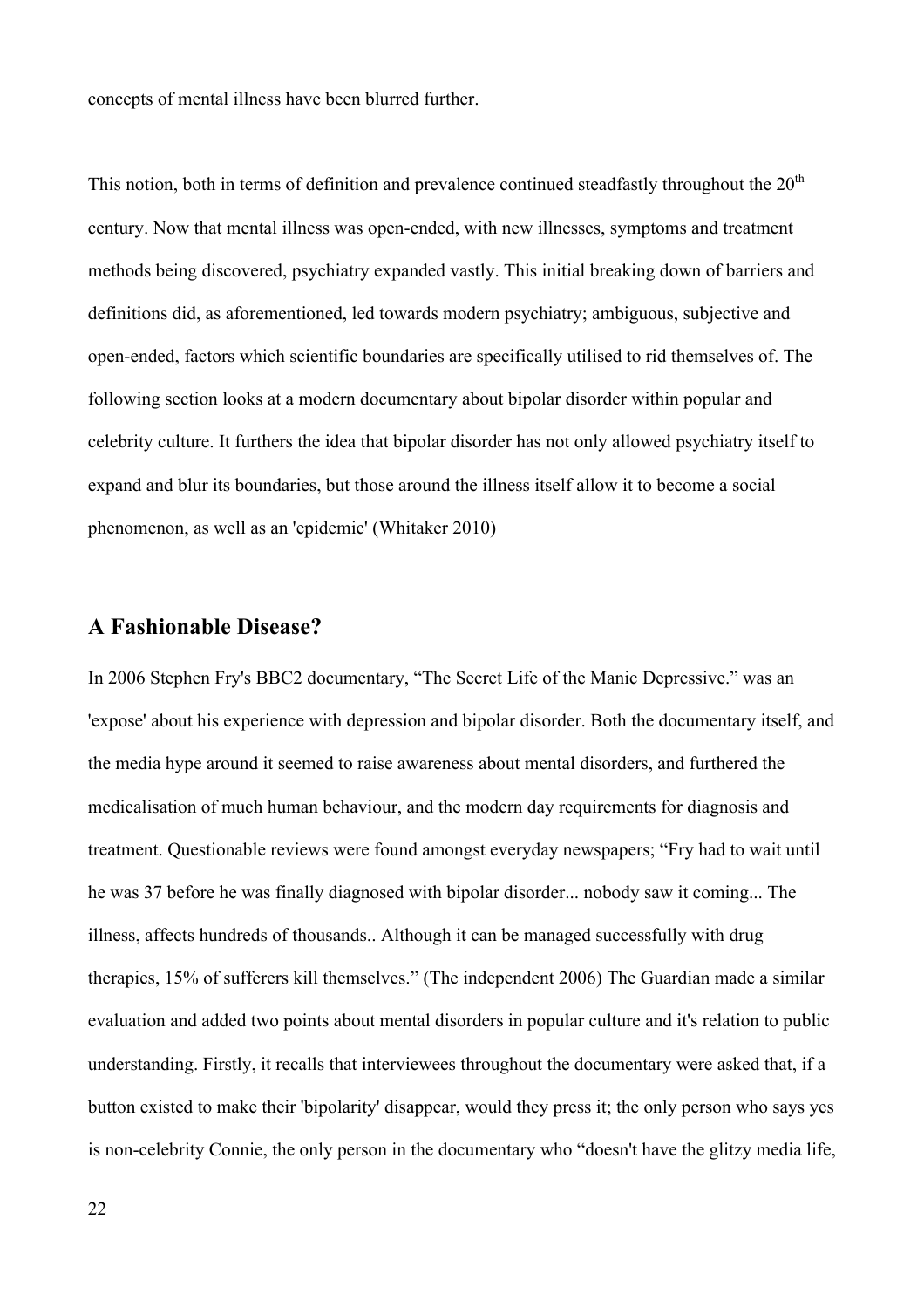or her beautiful bipolar friends in Hollywood; it hasn't made her creative or witty.." The documentary does indeed 'glamourise' bipolar, and Fry asks the audience, "Would I have been so successful if I weren't manic-depressive?" Secondly, it affirms that the awareness raised by such celebrity endorsements are important, despite exaggeration and possible scaremongering; "...when [members of the public are] first told about the illness: they are embarrassed, they avoid eye contact... (It's different in America, where bipolarity seems to be bordering on the fashionable...) This bold, touching, unsentimental film should help rid mental illness of some of its stigma." (Guardian 2006)

Fry's documentary is somewhat different to others surrounding the same topic, in various ways. Firstly, he himself has been diagnosed with bipolar disorder and aims to discover whether or not he has been rightly diagnosed, and if he is getting better or worse. There are not many documentaries in which the narrator uses himself as a point of comparison, understanding and selfexperimentation. Secondly, Fry's search for proof is rather different, in that he continues his search, and belief in, finding tangible proof of bipolar disorder. Visiting neuro-psychiatric researchers at the Institute of Psychiatry, and geneticists at Cardiff University, each answer his question of, 'can you detect bipolar disorder' with a resounding no. Whereas Big Bucks, Big Pharma, Selling Sickness and others criticise over-diagnosis and and argue that many diagnoses are simply bad behaviour or growing children, Fry does the opposite; he sees his past self as having been told he was behaving badly, but "really, it was undiagnosed manic depression."

Fry travels to the US and interviews not only celebrities, but a family with two children, both of whom are diagnosed with bipolar, and have been since under ten years old. He notes that British psychiatrists are very wary of the 'American way' of diagnosis and medicating at such a young age. In contrast to his British interviewees, he visits a psychiatrist in the US known for diagnosing children as young as four years old with bipolar disorder, and prescribing drugs accordingly;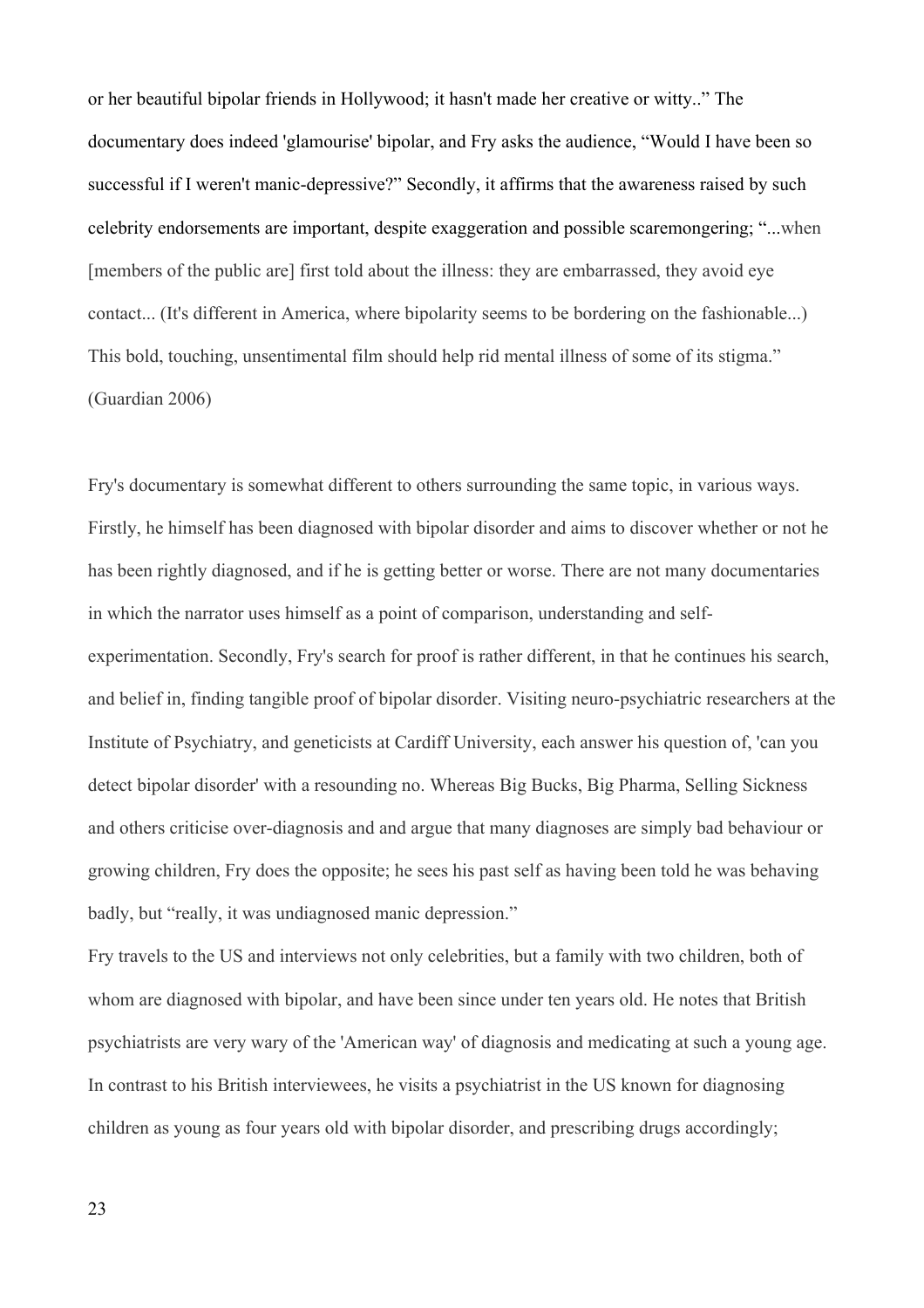Finally, one large difference between Fry's documentaries and almost all others about psychiatry is that many of his interviewees are celebrities and known faces in society, as opposed to the majority of documentaries which follow the stories of everyday patients and more critics, researchers, sociologists etc.

# **MEASURING MADNESS**

### **Rating Scales**

Before, and alongside the use of pharmaceuticals in psychiatry came other ways of grouping together patients and symptoms in ways which attempted to rid the field of at least part of it's irreconcilable subjectivity. Alongside the development of illnesses, treatments, and the industry itself, scales and measurements were needed to rate illness severity. What with the sudden influx of so many similar disorders, 'checklists' were needed in order to 'accurately assign', diagnose and subsequently treat a patient in a correct - or, at least, objective – way. "Checklisting spread into all areas of life, from the school playground to the pages of magazines, covering anything from personality features to sexual behaviour and activity levels. Finding that we, or out children, fall outside some norms impels us to take action to minimise the risks we now 'know' we run." (Healy 2003) Scales such as the Hamilton Depression Rating Scale (HAM-D) are used, alongside the DSM-IV, the WHO's ICD and other manuals. Whilst these methods promote objectivity on one level, it can be seen to cause problems on many others. Nevertheless, the illnesses and their severity levels are listed in the various manuals and scales and specific drugs exists to treat each, allowing for at least some objective analysis and understanding.

Scales provide the physician with some basic information to lend insight to the causes, severity and possible treatment methods of a problem within the individual. One example of this is the HAM-D, a questionnaire used to this day, to determine the severity of depression within a patient. Published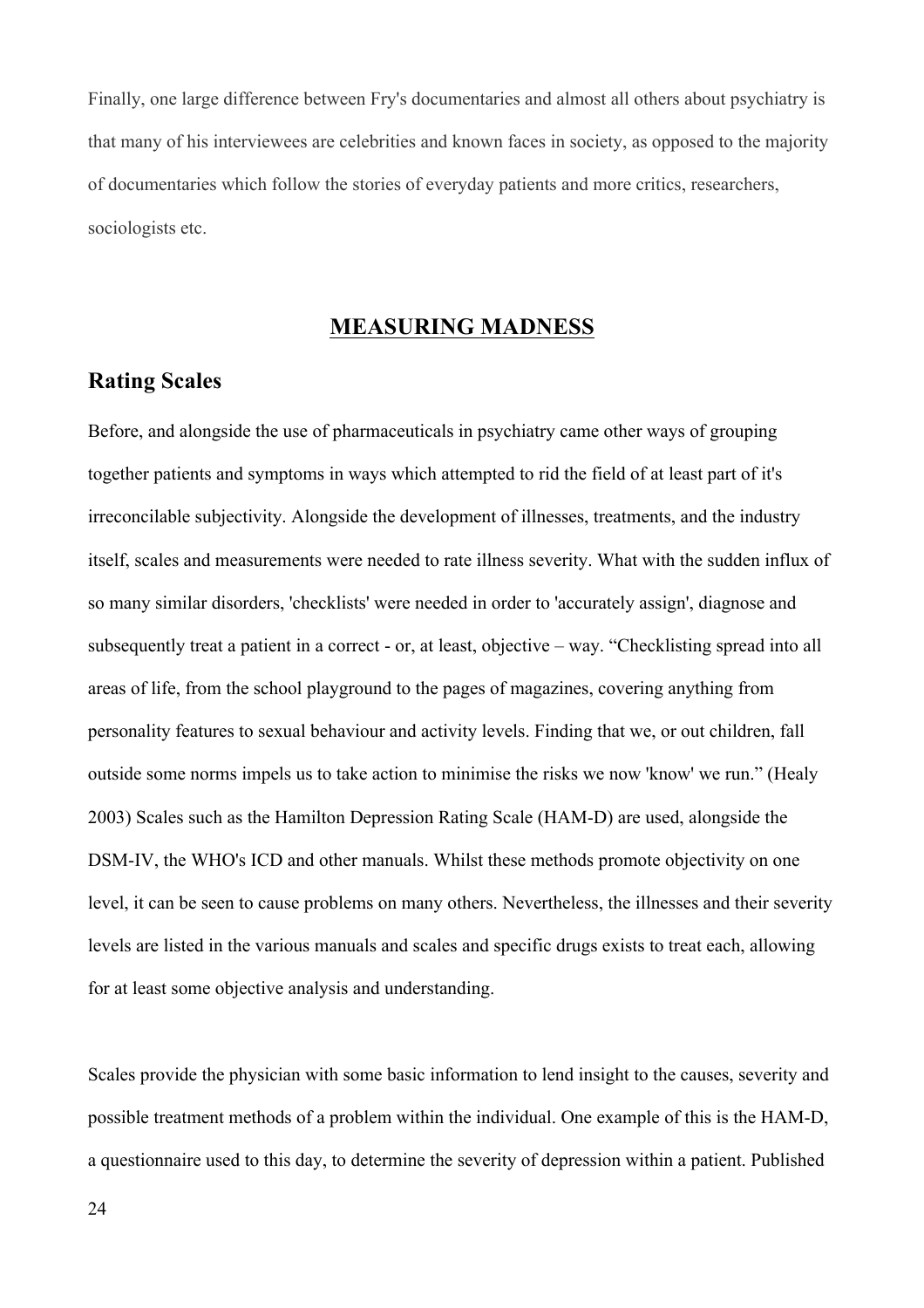in 1960, it includes questions relating to possible side effects of depression including weight gain or loss, sleep, anxiety and so forth. The patient is awarded a number of points according to which of the three to five answers for each question is chosen and in turn, the accumulation of these points results in the patient being diagnosed with very mild, mild, moderate, severe etc depression.

The HAM-D has between 17 and 21 questions depending on the age and detail, and include further questions regarding paranoia. The small number of questions means that even a small change to the patient can lead to a change in score and thus, diagnosis. Whilst it is closer to face-to-face therapy in that the scale can be completed by the doctor according to their own observation and assessment of the patient, this does leave obvious room for error. An example is seen when many studies compare the use of a drug and that of a placebo against each other and rate their effectiveness according to observation and scaling. "The average difference [between drug and placebo groups] was only 1.8 points on the Hamilton scale. The Hamilton is a 51 point scale, so a difference of less than two points is very small indeed... one can get a six point reduction in Hamilton scores merely by sleeping better." (Kirsch 2009) This kind of scale can thus be seen to have numerous problems due to it's small groups and ability for massive change through one question, entirely based on objective observation.

The use of scales can be beneficial by creating boundaries, allowing greater ease in the process of diagnosis and treatment. A similar example is the Research Diagnostic Criteria, an accumulation of diagnostic information used to further objectivity and consistency. "A major purpose of the RDC is to enable investigators to select relatively homogenous groups of subjects who meet specific diagnostic criteria" (Spitzer et al, 1978) It can be understood that in order for the use and regulation of pharmaceuticals to occur in a correct and ethical fashion, these scales are, regardless of their shortcomings and obvious problems, seen as largely necessary and useful. Whilst this is only true to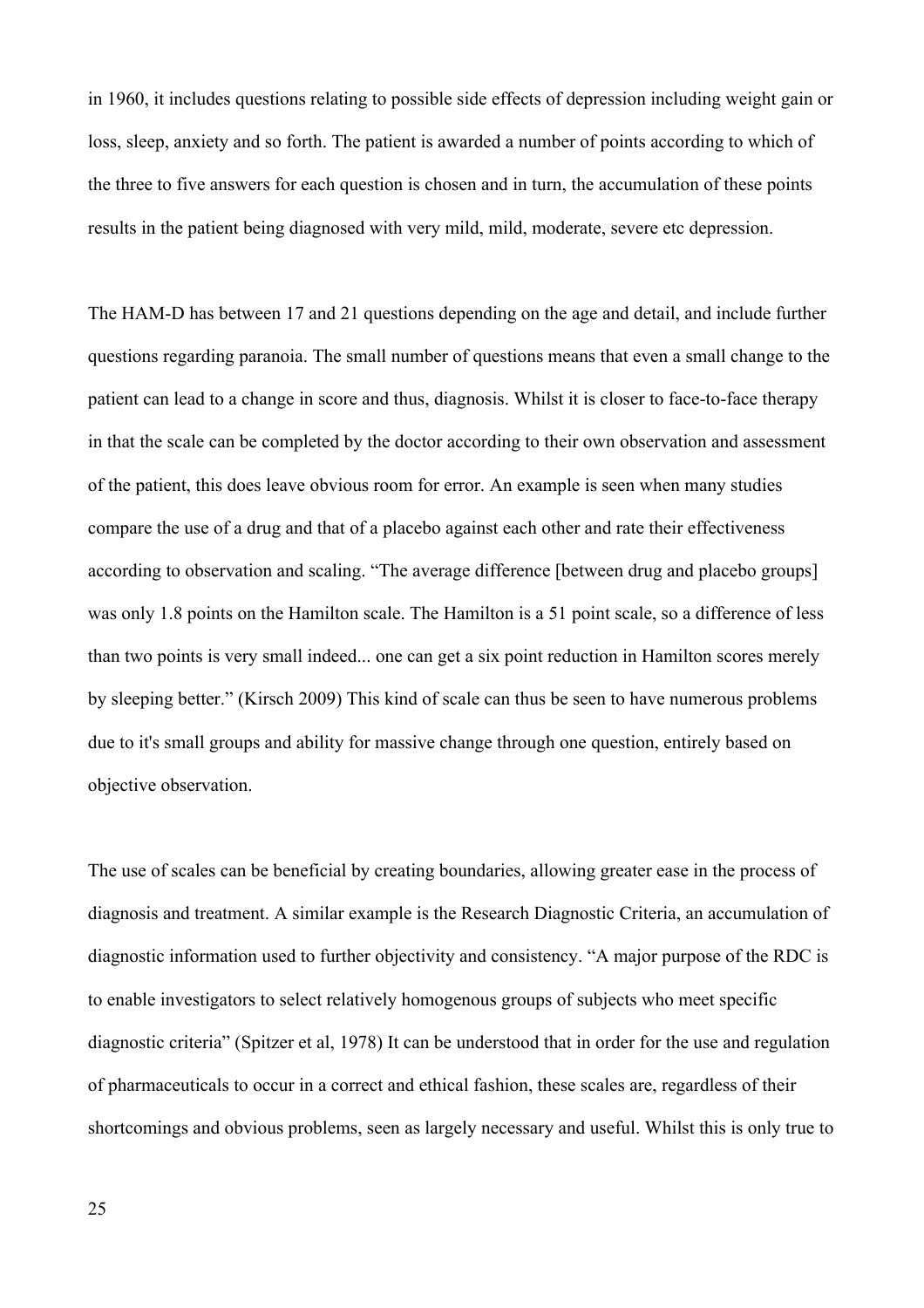a certain extent, and they often cause more problems than they solve, they can help the psychiatrist, pointing them into the right direction perhaps for further analysis, diagnosis or methods of treatment.

# **DSM**

The post WWII era was perfect in timing for psychiatry, and what was the quickly forming pharmaceutical industry. Diagnosis rates of schizophrenia, depression, PTSD etc were increasing extremely fast and the need for standardisation was needed now more than ever. The DSM was at this point released , allowing mental illness to enter industrial, governmental and biomedical domains, making it the global phenomenon it is today. The introduction of the Diagnostic and Statistical Manual of Mental Disorders allowed for boundaries to be drawn after they had been burst open in the  $19<sup>th</sup>$  century. Analysis and research could seemingly now be conducted with set aims, methods, specific items to search for in order to both diagnose and treat illnesses.

Whilst the first two editions of the DSM were largely focused upon diagnoses and treatment methods common amongst Freudian psychoanalysis and other forms of psychotherapy, these criteria were still considered "unreliable." Robert Spitzer made such criticisms and aimed to amend these, as he headed the task-force designing the DSM III. From this point on, 'remedicalisation' was the intention, hoping that the removal of Freudian 'couch therapy' would allow for psychiatry to be considered legitimate medicine. In addition to the hope of respect amongst peers, the DSM III would allow psychiatry to be more acceptable throughout the public domain; "The medical model is most strongly linked in the popular mind to scientific truth." (Whitaker 2010; Adler 1981) It was a great surge forward for psychiatry and Jack Weinberg, then president of the APA stated that it would "clarify to anyone who may be in doubt that we regard psychiatry as a specialty of medicine." (Kirk 1992) The DSM III listed 265 disorders, each with symptoms and a required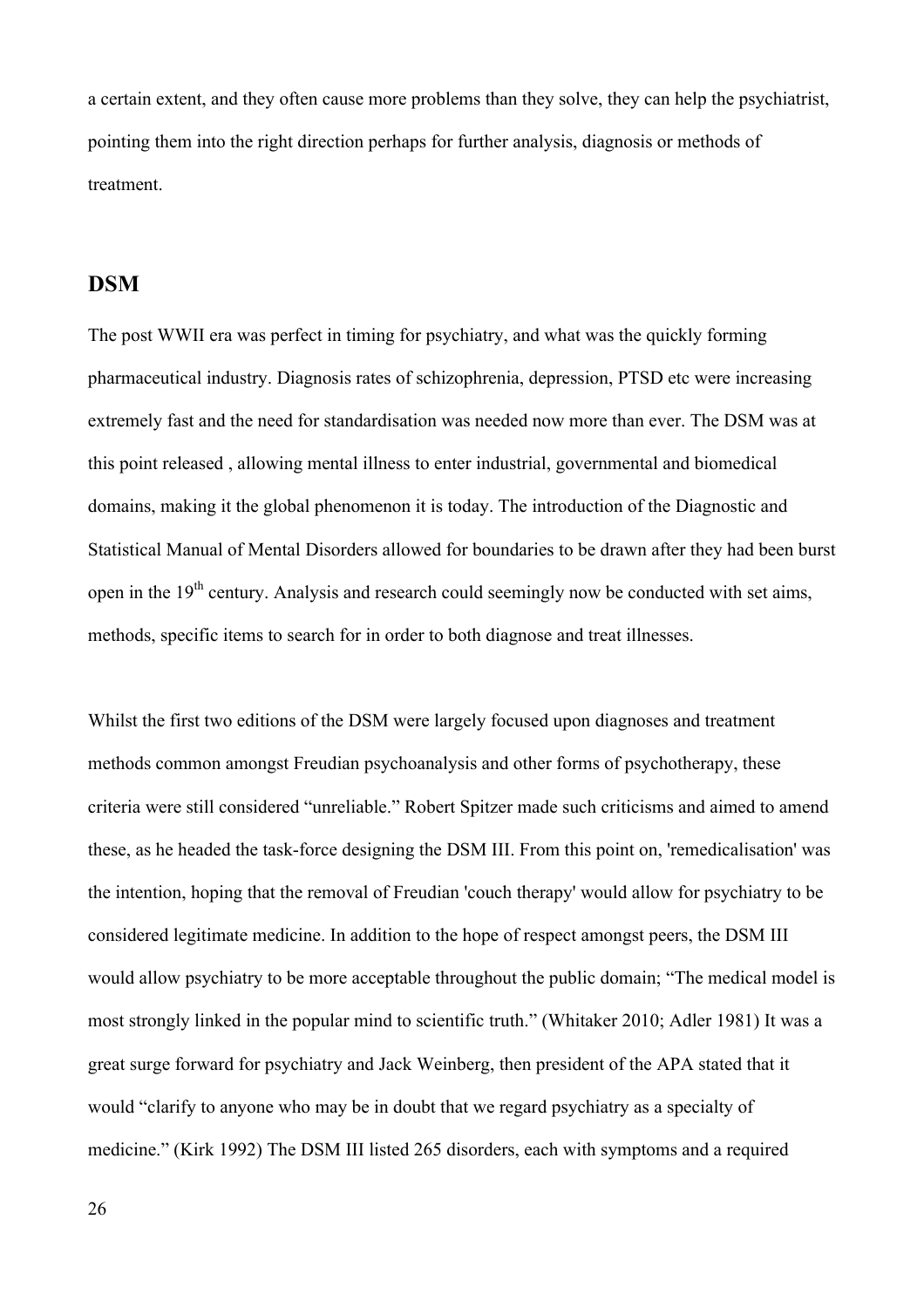number in order for one to be diagnosed. For instance, "major depressive episode" listed nine symptoms, and a diagnosis could be made if five were present. (Whitaker 2010) It was criteria, lists, treatment methods and so forth which thus allowed psychiatry to seemingly recreate boundaries and establish itself as medical.

Today, the DSM is often taken as 'gospel' despite the many controversies surrounding it. Many claimed that its release was an historic occasion for psychiatry; Melvin Sabshin, former medical director at the APA exclaimed that it was an "amazing document... a brilliant tour de force" (Sabshin 1990) and many others agreed, believing it to be a milestone event. There are as many criticisms as there are praises however, many stemming from the initial problems in psychiatry itself; the difficulties in setting criteria and listing symptoms that aren't physically, objectively identifiable. Debates arise thus as to who decides upon the illnesses and their symptoms; in what ways is the information procured, and so forth.

Debate also continues concerning changes which could be made in between updates, including adding or removing certain symptoms, length of episodes and possible treatment methods, and the introduction of new illnesses, in addition to ulterior motives. The financial benefits that the pharmaceutical industry reap through DSM listings imply that further editions (The DSM V is due for release in May 2013) will not only revise it's predecessors to refine criteria and eradicate ambiguity; rather, new illnesses, or redefined disorders with additional criteria and treatment methods are more likely to occur. "..the DSM has become such a moneymaker for the APA that we shouldn't expect anything terrible revolutionary in the next version" (Barber 2008) Additionally, a great deal of networking revolves around the DSM and it's diagnoses. With each diagnosis comes specialists, research, conferences, legalities etc. (Marketing of Madness 2010)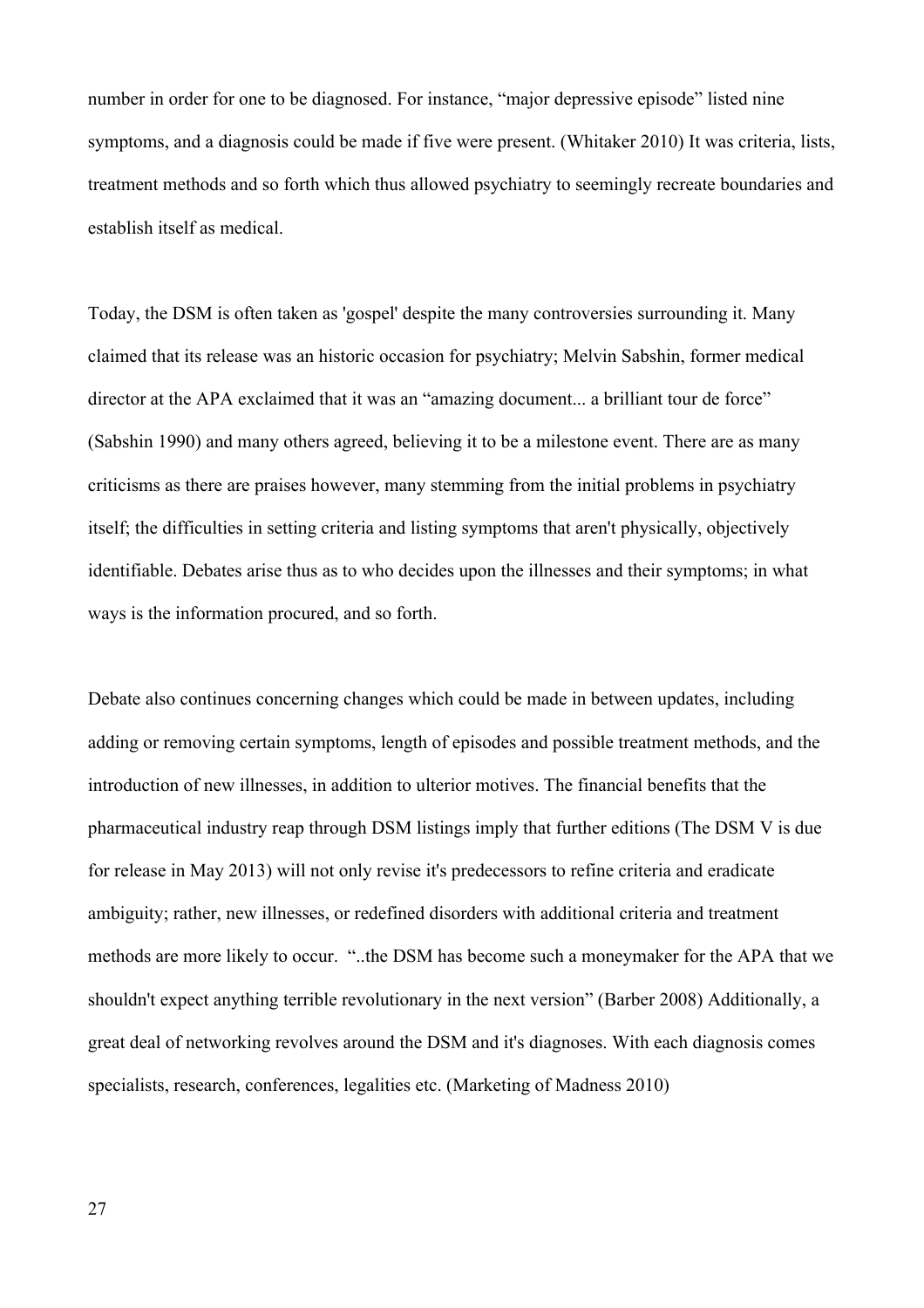The DSM diagnoses also tend to change according to context and social influences, which are clear both throughout it's history and the present day versions, such as the removal of homosexuality from the DSM III and the possible inclusion of new disorders in the DSM V such as Internet Addiction, Road Rage, Shopping Addiction and so forth. (Marketing of Madness)

Many surveys and other methods of measurement use DSM criteria as their basis for collecting data, alongside day-to-day psychiatric analysis; pharmaceutical companies not only use the DSM to promote uses for their medications, but to add new diagnoses, also to promote their drugs. The National Comorbidity Survey, conducted between 2001-2003 was used to display rates of mental health in the USA. Whilst "mental illness in the community is notoriously difficult to measure", the findings are nevertheless relevant, important, and "stunning." Based on DSM criteria, 28.8% of people suffer from anxiety disorders, 24.8% from impulse control issues such as ADHD and 20.8% suffer from mood disorders. (Kessler et al 2005)

There are various ways in which this information can be interpreted regarding medicalisation, and Conrad lists three pivotal aspects. He first points out that in order for such a huge percentage of the population to be seen as having mental illnesses, "a hugely wide range of behaviours must be included in this paradigm". The abundance of criteria for many disorders is a common criticism, with largely ambiguous descriptions creating problems for limiting diagnoses. Following this is the notion that the boundaries between "mild disorder" and "normal life difficulties" are quite vague. Again, this can lead to problems in data collection and diagnosis, depending on the extent to which a psychiatrist or patient has been subjected to medicalised behaviour traits and so forth. Thirdly, he points out that despite the huge increase in treatment of mental disorders, "most individuals who have a putative mental disorder do not receive treatment" and that there are not only people being treated for "mild problems" which needn't necessarily be medicated, there are also people with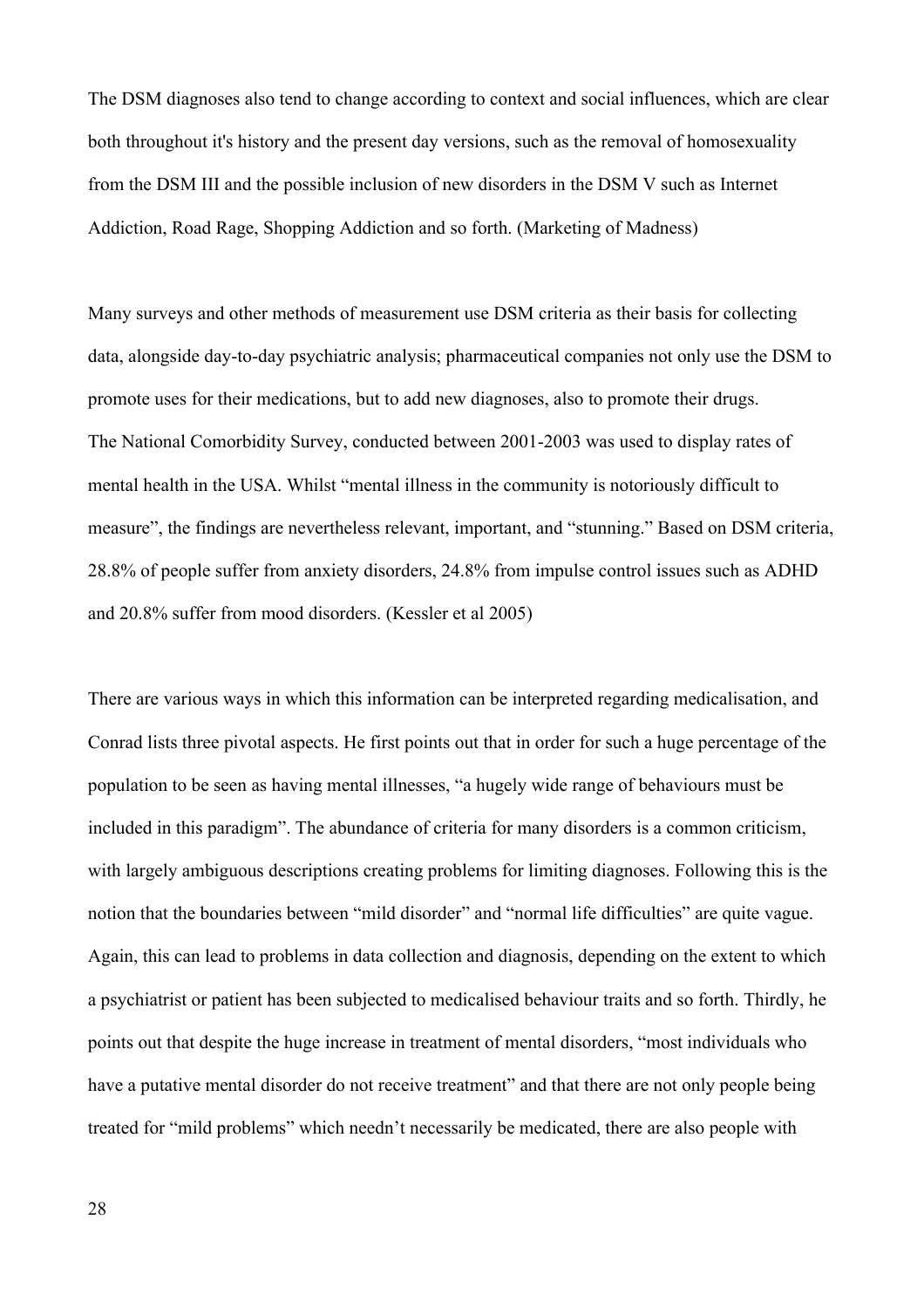"serious disorders" who receive no treatment whatsoever. It is thus difficult to find confidence amongst any data collected regarding mental illness, again due to the lack of objectivity, ambiguity of criteria and the extent to which symptoms have been medicalised. (Conrad 2005)

The DSM not only allowed psychiatry to further its attempts at medicalisation and allowing objective bases for analysis, it allowed psychiatry to merge and correspond with many surrounding aspects of society. It "came to underpin diverse phenomena in US psychiatry" (Lakoff 2005) including regulation and development of drugs, external financial investment and identity of patients; now that illnesses were universally understood and commonalities were recognised, those diagnosed could 'label' themselves within society. These factors were utilised to great effect by the field, now that there was much greater ease of administration and practise; "health management, transnational epidemiology, patient self-identification and the re-biologisation of psychiatry as a clinical research enterprise... [the DSM] thus made mental illness transferable between the domains of industry, government and biomedicine" (Lakoff 2005)

Another primary issue concerning the DSM is it's inclusion of recommended treatment options, inevitably drawing in Big Pharma and the promotion of specific brands and drugs. This also ties in with political motivations, specifically American political associations with certain companies. The medicalisation process is seen here at a different level, in which behaviour is indeed medicalised and turned into illnesses, now that they have been published alongside a set of criteria, symptoms and according treatments. The FDA is a perfect example of how industrial heavyweights are strongly intertwined, as the legislature and regulations presented by the FDA seem to correlate with the desires and progression of the pharmaceutical industry. Initially this didn't seem to be the case, but the problems of writing regulations and laws regarding the treatments relevant to an as yet undefinable field are clear. In 1962 the FDA legislation was amended, enforcing randomised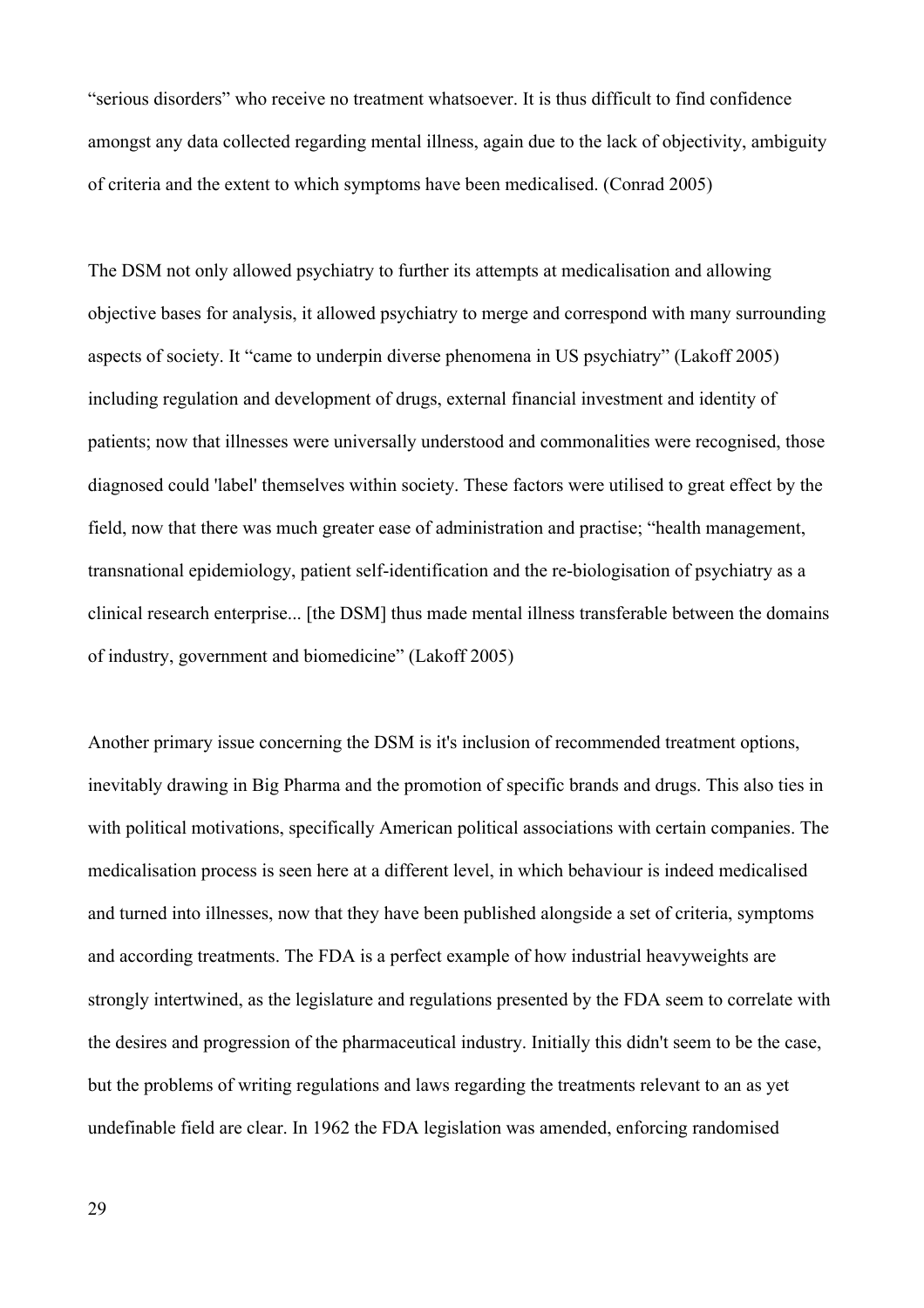placebo-controlled trials to be used to test the safety and efficacy of all new medications (Marks 1997). The initial hurdle is clear; in order for a drug to be seen as effective from a biomedical perspective, the disease must be definable and identifiable. This leads onto the second primary problem of the use of the DSM as explained by Thomas Hughes; 'for a radical invention to escalate within a technical system, it must 'embody' the economic, political and social characteristics that will enable its survival in use.' The relationship between illness and intervention had to be clear before this could take place, however. In order for all of this to occur, the illness itself must be understood, and recognised.

# **Clinical Trials**

Whilst it may appear that legal requirements for randomised trials, publication and transparency of information may seem a failsafe way to ensure dangerous drugs are kept out, and only safe and effective drugs are released, this is not always the case. Secrets are kept and there are many reports of dishonesty, leading to potential harm of many people.. The necessary yet treacherous relationship that healthcare must maintain with political and economic sources must be assessed. In recent years for instance, the FDA was placed under great pressure by various companies, during which the regulation for minimum testing time was lowered from two years to one (Greenberg 2010). The relationship between the FDA and Big Pharma is notorious and it has been reported that in 2007, for instance, Big Pharma paid the FDA \$305 million to review their drugs on an expedited basis, thus also shortening trials, and this figure is said to have risen to approximately \$393 million. "These figures account for almost 20% of the FDA's entire budget and about half of the budget for reviewing drugs" (Barber 2008) Additionally, the FDA is known to have be considerably lacking in resources, including employees, funding, capacity to fine or otherwise condemn companies for acting wrongfully, as well as the time it takes for any regulatory movement to be either passed or rejected, including drug and advertisement approval. Most television ads do not require approval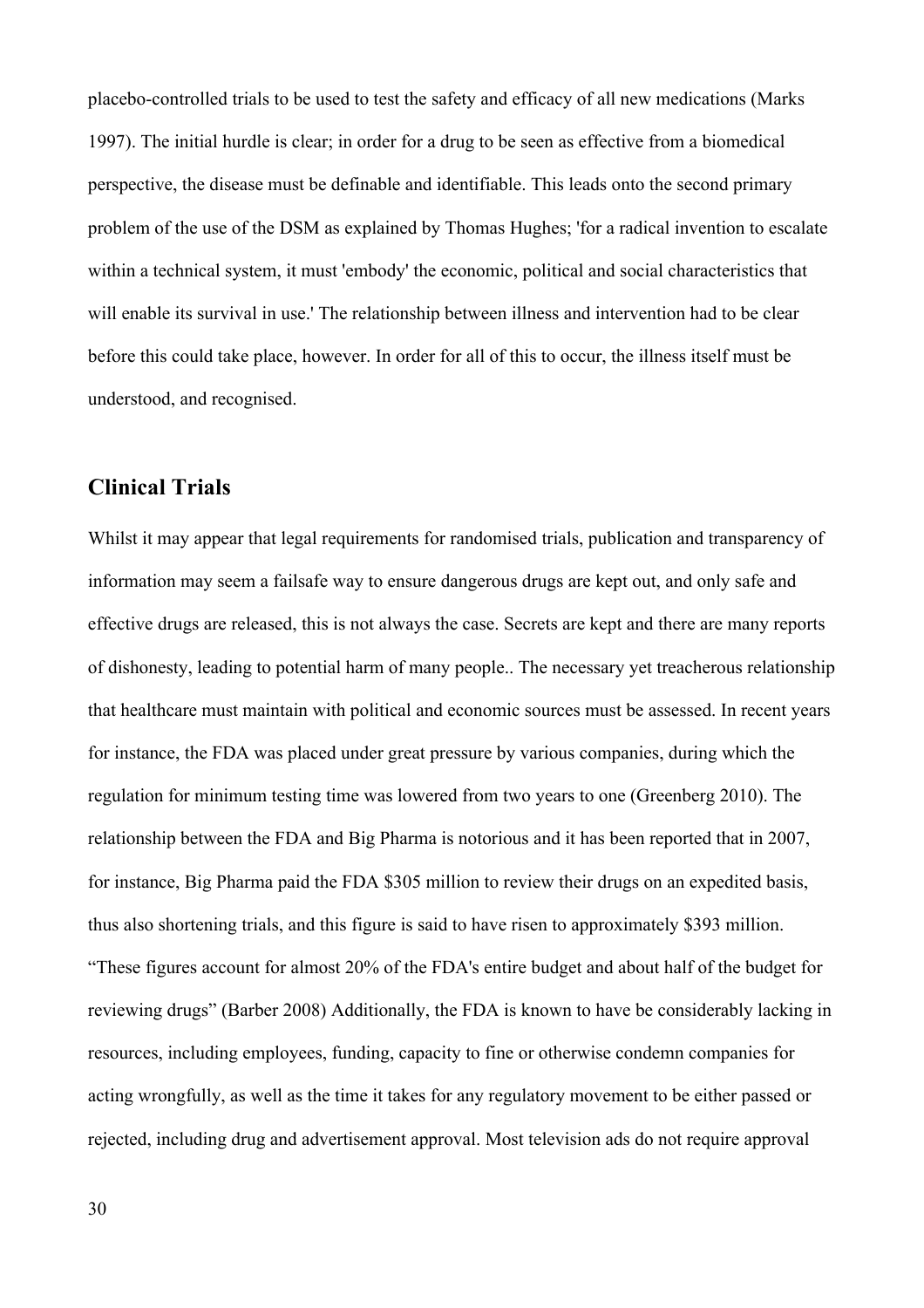before being aired "A company could blanket the airwaves with ads for 45 days before the FDA finishes its review. Even if the ads are pulled, a lot of folks will now be asking their doctor for that drug, which could have risks that weren't fully explained" writes policy analyst Bill Vaughan. (Barber).

Whilst scientists and companies are legally required to be as detailed, careful and transparent as possible in both testing and publishing of information, there are hindrances, pressures and points at which this is certainly not encouraged. "RCTs make it possible to show in a practical way that agents with very weak effects nevertheless are linked to certain outcomes" (Healy 2003) Firstly, the need to budget and correlate spending money with earning in order to turn profits must come into play. Secondly, pressure from the public, the government and media, as well as competition to patent, release and advertise a drug for doctors to prescribe to patients are all involved factors. Finally is the controversial 'dirty little secret' (Kirsch 2009) of the pharmaceutical industry, that companies are aware of adverse side effects and negative long term effects of certain drugs, or a lack of effects altogether. To avoid these becoming known, the shortening of testing, excluding or destroying of some results etc is somewhat common.

Kirsch lists various methods used by some companies to maintain such a secret. "In some cases, the authors were different, and references to previous publications were often missing. Sometimes there were minor differences [between publications of the same data]… another trick was to publish only some of the data, [known as] 'cherry picking'.." (Kirsch 2009) It can be thus seen that much information provided, particularly when coming from a trial funded by a particular company – which most are – may not necessarily be complete, honest, nor reliable. This inevitably leads to great problems in transparency, distrust and an overall paranoia and even fear of pharmaceutical companies (an ironic side effect to the public availability of antidepressants). Information goes by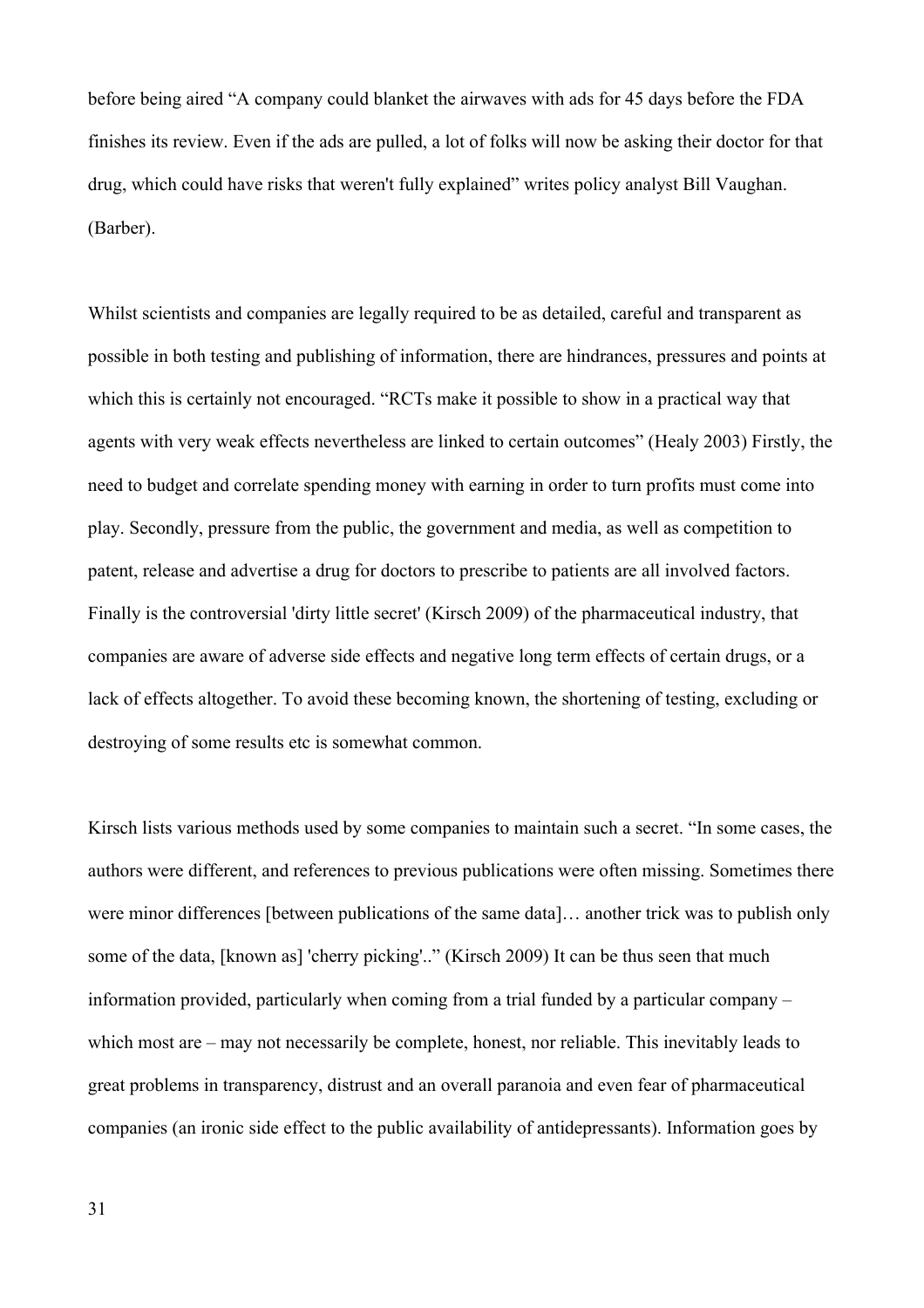unseen, concealed and unpublicised, and information regarding the efficacy, safety, uses, consistency and side effects are not always honestly portrayed when results are reported. RCTs using both active and inactive placebos are the most effective ways to test out the efficacy and safety of new medicines. However there are many initial problems and it seems as though any publicised results must be analysed with a rather large grain of salt.

David Healy's lecture The Future of Medical Care displayed a number of early transcripts of reports and articles to be submitted to journals, with 'Author to be determined' written on them, for instance. A major issue is that RCTs are often funded, sponsored and run by drug companies and specifically appointed scientists. Additionally, it is often the same people who have the final look at which results are published and submitted for approval, meaning that transparency is rarely guaranteed.

Whilst the trial results are published to show that drugs are safe, unharmful and effective, it is alarming and indeed unsettling to discover that the published results are often somewhat far from the truth. Kirsch and his associates used the Freedom of Information act to obtain information sent by drug companies to the FDA, allowing for unpublished studies to be analysed alongside those published, a highly useful and important aspect of his meta-analysis; looking at only published articles can lead to the very problems which they revealed, as it is often the most successful which are published, and even these can be altered. For instance, a report by Swedish organisation the Medical Products Agency, suggested that up to 40% of clinical trials relating to antidepressants are unpublished (Kirsch 2009) His review revealed that not only do many of the marketed antidepressants show no significant differences between them and placebo drugs, but that there are often very dangerous or harmful results to the person, leaving the patient worse off than if they had taken no drug at all. (Kirsch) The very fact that the results are altered at all is worrying in itself,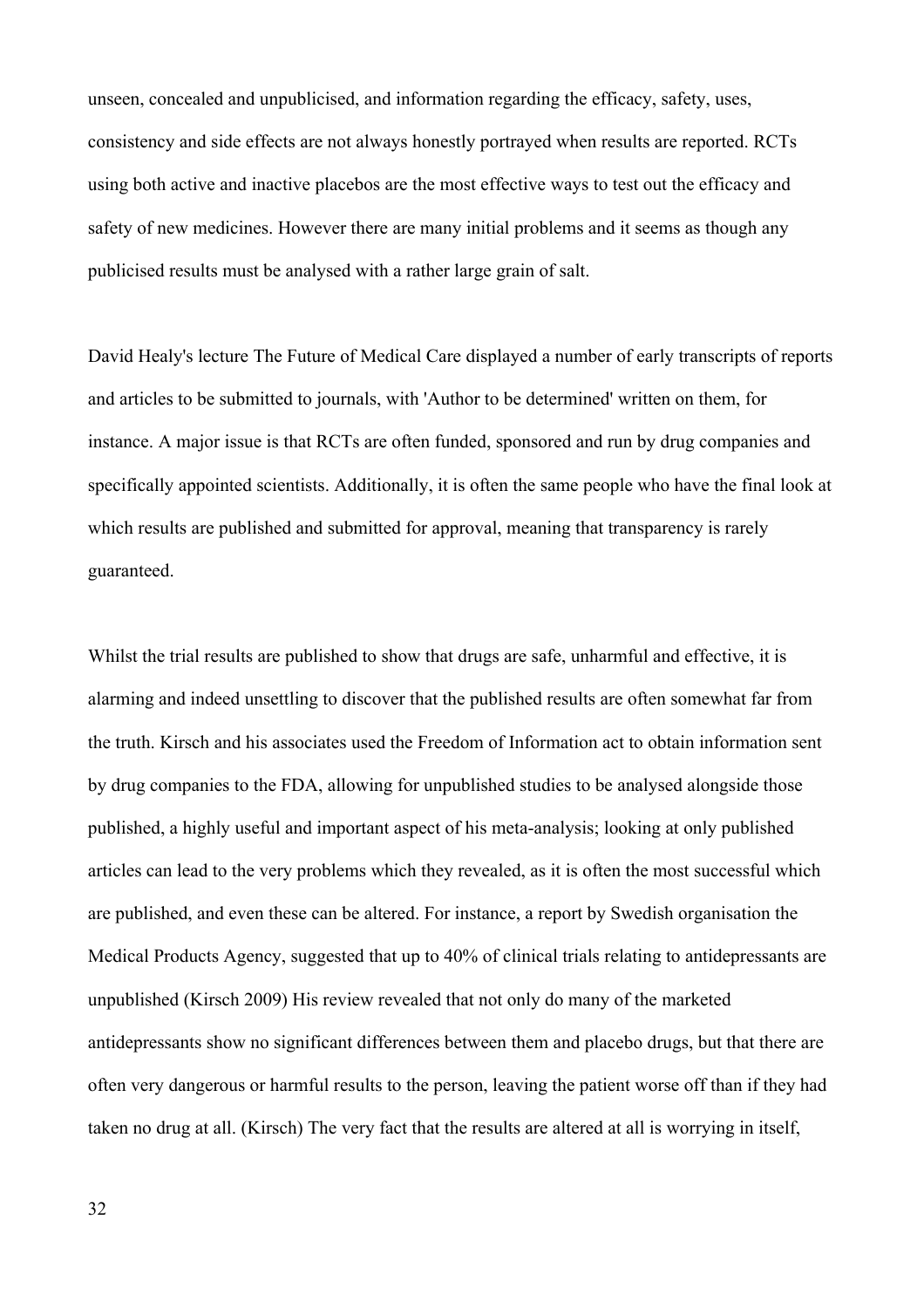before considering specifics. It is indicative of dishonesty and a lack of transparency amongst the FDA and Big Pharma, a display of the various problems when medicalisation extends too far, and loses track of priorities.

# **BIG PHARMA**

# **Marketing & Advertising**

Marketing of pharmaceuticals is one of, if not the most important and controversial areas of debate within analysis of psychiatry and its relationship with the pharmaceutical industry today. There are countless facts and figures regarding the huge sums of money spent on advertising to psychiatrists and direct-to-consumer public advertising. Television advertising is one of the most important, expensive and successful aspects; a total of \$2.5 billion was spent in 2000 (six times higher than that spent in 1996) and in 2004, \$4 billion was spent on DTC television advertising alone. (Lenzer 2005)

One need only look at statistics regarding the percentages of people diagnosed with mental disorders to understand that the market for psychiatric drugs is enormous, particularly when companies have the ability to design new illnesses as well as drugs. (Healy 2002) "..Without being too cynical studies [such as the National Comorbidity Survey] are a boon for the drug companies; consider the yet untapped market for their products." (Conrad 2007)

It can be understood that pharmaceutical and marketing companies are not entirely to blame for the increased numbers of diagnoses. Social factors play highly pivotal roles, particularly in times of recession, low employment, war and social unrest. Marketing drugs gives the public a greater awareness and understanding of mental health concerns in ways which are not always negative; to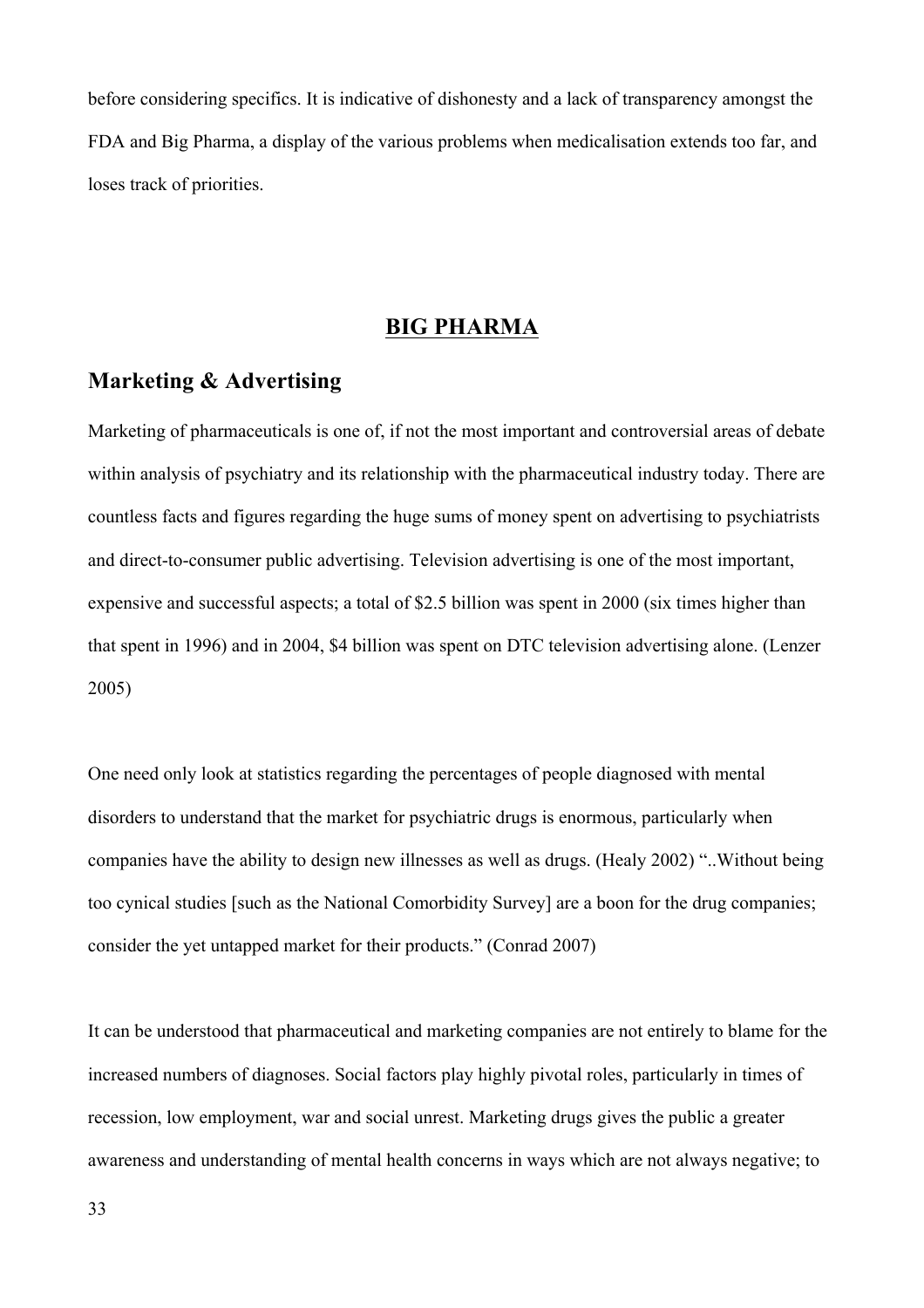recognise and appreciate mental health within society is an important part of social progression and acceptance of mental disorders is a positive, and necessary aspect. "The fact that drug research is both structured by, and structures marketing practices does not in itself de-legitimate knowledge produced..." (Lakoff, 2005; Sabel 1997)

# **Anxiety in Argentina**

This double-edged sword, in which media campaigns about mental illness are important for raising awareness, but can often do more harm than good is common amongst media-centred and Big Pharma-funded campaigns. A media campaign run in 2001 in Beunos Aires, Argentina "Anxiety Disorders Week" saw the promotion of anxiety and the need to raise awareness through television programs, celebrity-endorsed adverts and billboards, articles in magazines, newspapers and television as well as scientific journals and so forth, to promote the campaign and the need to raise awareness; "One of every four Argentines suffers from them.. panic attacks, phobias. Specialists say that they are increasing..." (Cecchi 2001) It appeared to be perfect timing for the general population; uncertainty and feelings of insecurity were common due to recession, high rates of unemployment and so forth. As a result, the campaign was extremely successful and patients showed up at hospitals throughout the city, complaining to suffer from symptoms of anxiety.

The campaign was sponsored by pharmaceutical company Bago, a factor not publicised by articles and advertisements. "It was still prohibited [in Argentina] to market a drug directly to the public, an alternative was to 'grow the market' by making general practitioners and patients more aware of the illness" (Lakoff 2005) Figures showed the huge success of the campaign; despite the recession having shrunk the pharmaceutical market in Argentina between 1998 and 2001, antidepressant sales raised 16.5% between June 2000 and June 2001 alone. (IMS Health) The relationship that Big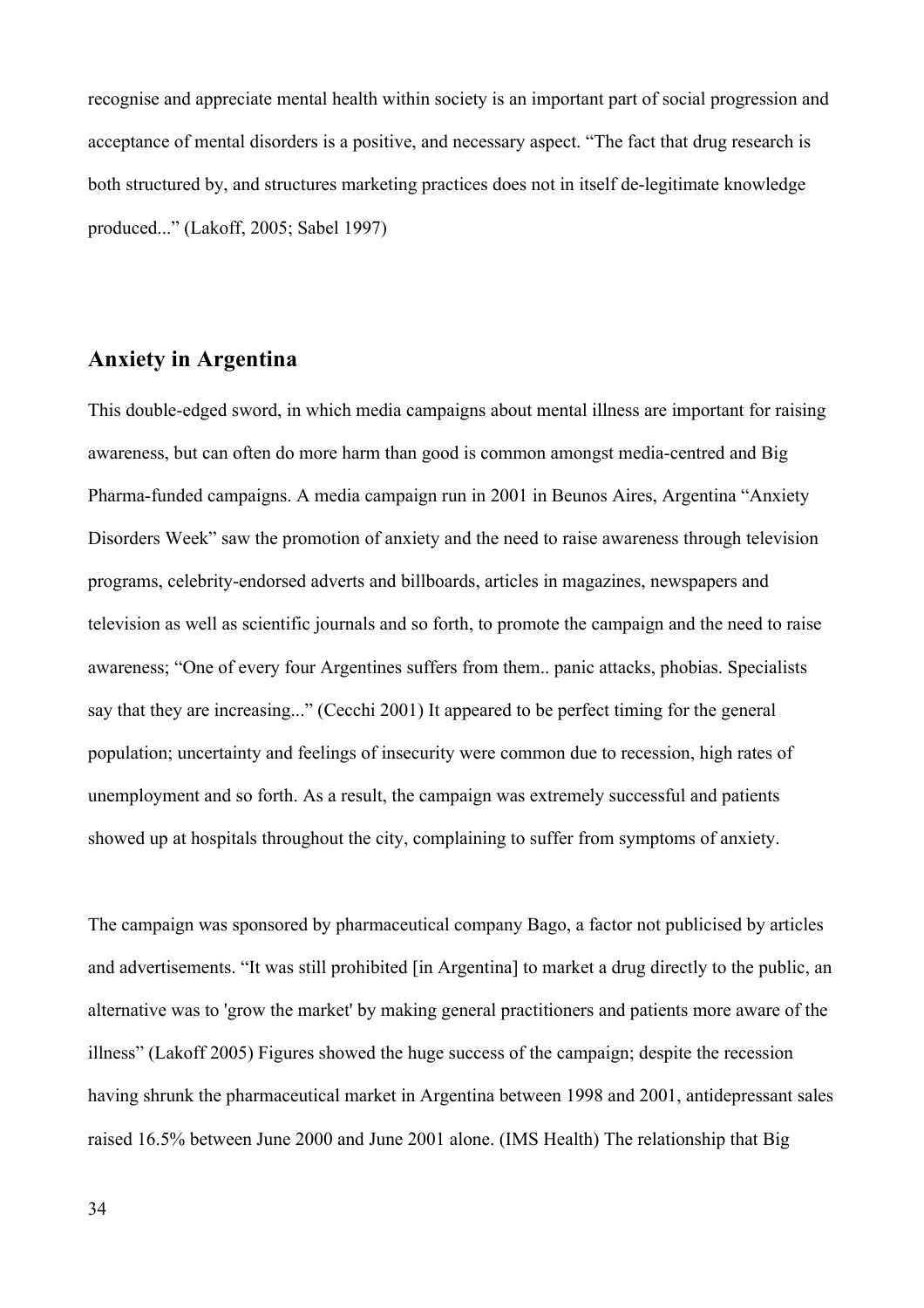Pharma has established with physicians, hospitals, advertising firms and so forth are evident through this and many other similar examples. The declining political and economic security felt by many seems to not only create greater anxiety throughout the general population, it also allows the pharmaceutical companies to scaremonger and play upon these fears, creating a snowball effect in which even more people are led to believe they suffer from mental disorders which require pharmaceutical treatment. (Lakoff 2005)

# **PMDD – Honing in on hormones**

Medicalising 'normal' aspects of human behaviour has been used, primarily throughout the past 50 years of medical history, to categorise and simplify what would otherwise be an impossibly complex web of subjectivity in psychiatric assessment. It has also been used by pharmaceutical developers to market and patent drugs which have reached their expiry. "Eli Lilly.. wanted to squeeze a few more dollars out of Prozac, or Serafem, as the company had relabelled it.." (Greenberg 2010) Niche marketing is utilised as well, an example being 'premenstrual dysphoric disorder', to be treated by Serafem, released by Eli Lilly in the late 1990s. Whilst not recognised in most countries, it is recognised in the DSM IV, and is defined essentially as a particularly severe case of PMS. In fact it appears as though a medical condition is being re-medicalised, under different circumstances, to allow for the marketing of PMDD and Serafem. (Lane 2007)

The addition of the word 'disorder' is a technique used to market an illness, and subsequently release related medication. Serafem, the drug marketed to treat PMDD is in fact fluoxetine, commonly known as Prozac. Typical advertising methods have been used with the marketing of this drug, including the changing of the pill colour to a feminine purple, and the name 'Serafem' is 'calming and relaxing'. From a marketing perspective, it is understandable that such a drug should be advertised differently. Women who have been led to believe that they are sufferers of PMDD are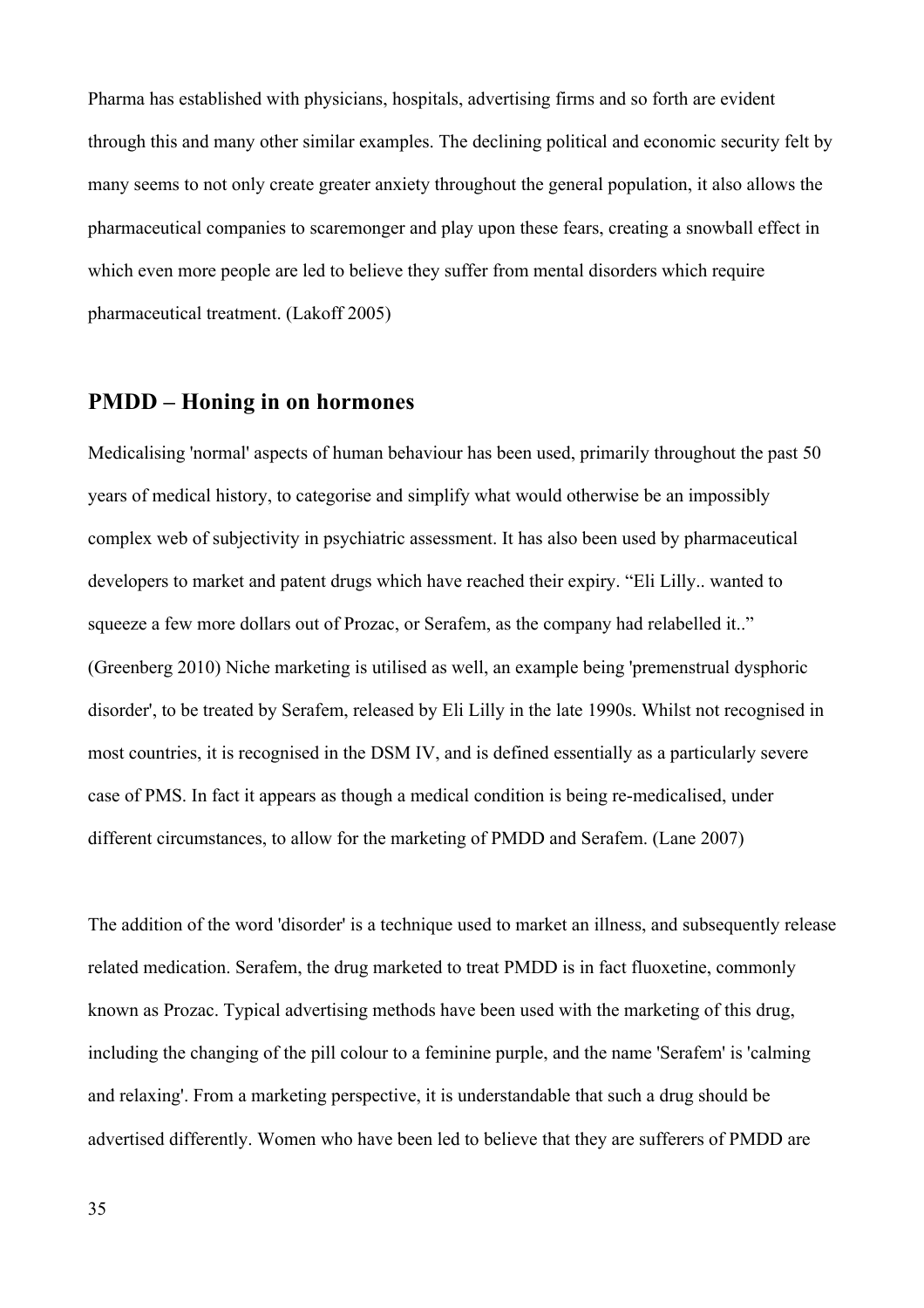likely to feel uncomfortable with being prescribed Prozac, used for depression and other serious mental disorders. (Selling Sickness 2004) These language and marketing techniques perhaps indicate that the quest for profit is more important than that for the health and wellbeing of the people, particularly as PMDD has been so widely criticised for coming into existence in the first place; PMS is extremely common for women due to the hormone changes undergone throughout the menstrual cycle, and PMDD generally does seem to simply fall under the same, albeit stronger symptoms and categories as PMS.

To further the argument that profit overrides health as a priority, it certainly appears to be more than just coincidence that PMDD and Serafem were released in July 2000, just before the two patents which Eli Lilly held over Prozac were to end in 2001 and 2003. "It continues to represent the drug as a key treatment for 'the symptomatic relief of generalised social phobia, as well as depression, panic disorder and premenstrual dysphoric disorder' " (Lane 2007) Statistically, from a financial perspective, the reasons for wanting to re-patent a drug so popular and widely recognised as Prozac are obvious. In 1998, Prozac alone provided Eli Lilly with over \$2.8 billion profit, prescribed to over 30 million people for countless reasons ranging from obsessive compulsive disorder to bulimia nervosa.

### **GSK and the Paxil Scandal**

The 2004 trials of GlaxoSmithKline (GSK) and the paroxetine scandal is a great example of many of the issues and problems in and around pharmaceutical companies; it showed the ethical, legal and social problems caused by withholding information in terms of patient wellbeing, legal and public status; so too did it exemplify the ways psychiatry has become so deeply ingrained in a financial business model, in which the benefit of patients is a noticeably low priority. (McGoey & Jackson 2009) It was revealed that the company had concealed information for five years concerning trial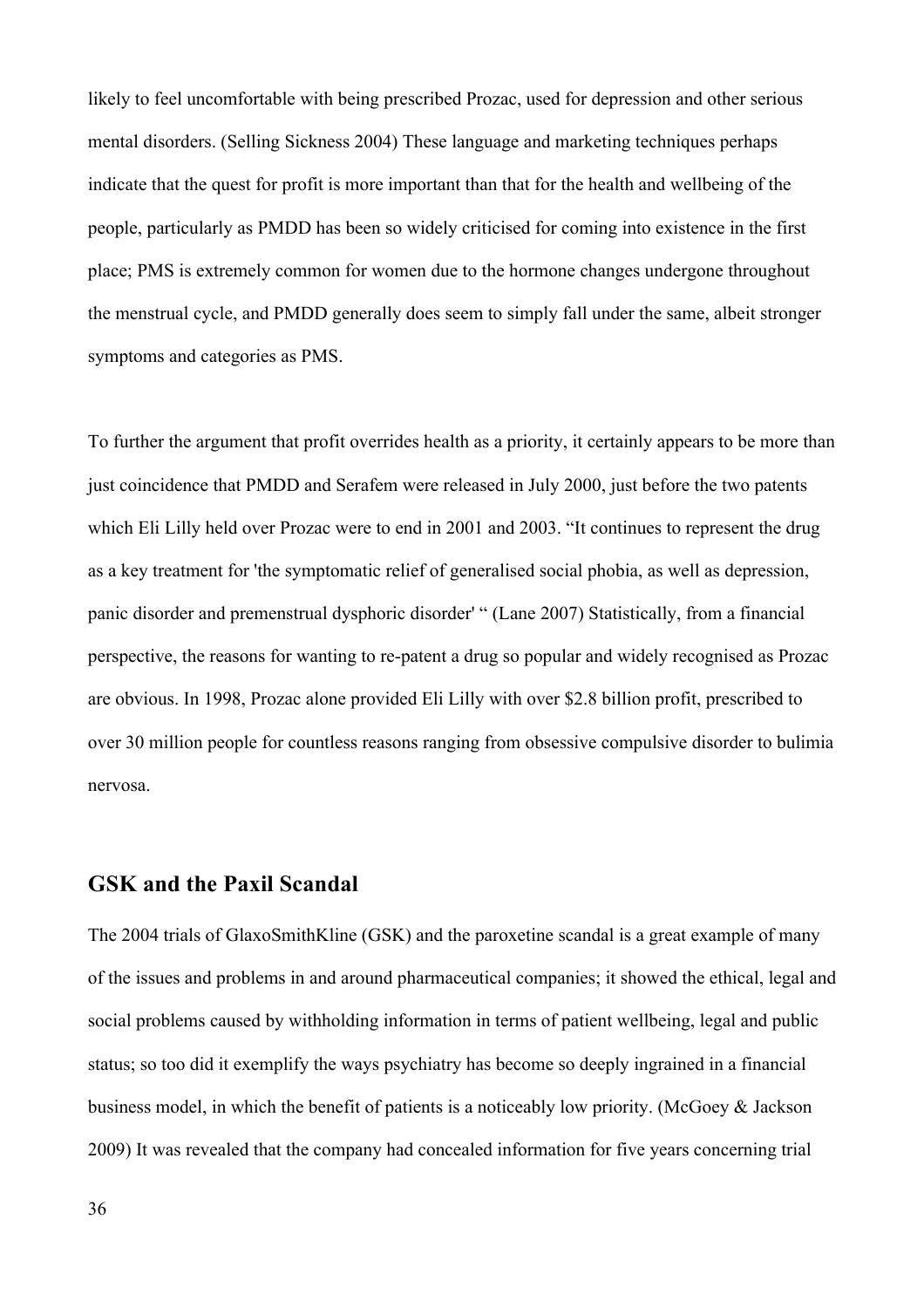results showing Paroxetine, marketed as Paxil or Seroxat was not only ineffective as an antidepressant to teenage patients, but that it increased the risk of suicidal behaviour. The information was only uncovered when accidentally sent to the Canadian Medical Association Journal, leading to a four year investigation following an initial case for fraud, during which a \$2.5 million settlement was reached after accusations of being "engaged in repeated and persistent fraud by concealing and failing to disclose to physicians information about Paxil" (Kirsch 2009) After a lengthy investigation, it was announced in 2008 that despite the potentially countless physical and mental injuries caused by concealing this knowledge, that GSK would not be prosecuted. This decision was made due to the fact that there appeared to be insufficient evidence that the company had acted illegally. Loopholes had been pointed out by lawyers, such as the fact that prescribing Paxil for under-18 year old patients was an off label use, and therefore information regarding it is not required to be publicised. (McGoey & Jackson)

Various reasons for GSK to have not publicised this information have been suggested. Paxil had become one of the top three most recognised drugs, alongside Claritin and Viagra (Marino 2002) If a warning is given to doctors about effects of the drug in one age group, it might cause the doctor to consider prescribing a similar but different medicine, one with less negative effects to their next patient, regardless of age. Whilst obviously beneficial for the patient, it is not so for the company, and thus not encouraged. It also costs a huge amount to withdraw a medication from the market, and of course the reputation of not only GSK but Big Pharma would have, and did, suffer a somewhat large blow.

During the GSK trials, members of the public were given three minute spaces in which to share personal experiences and reactions to the information. Many came forward, in a similar style to the thousands of testimonials about Prozac. "Like you, we trusted both the FDA and pharmaceutical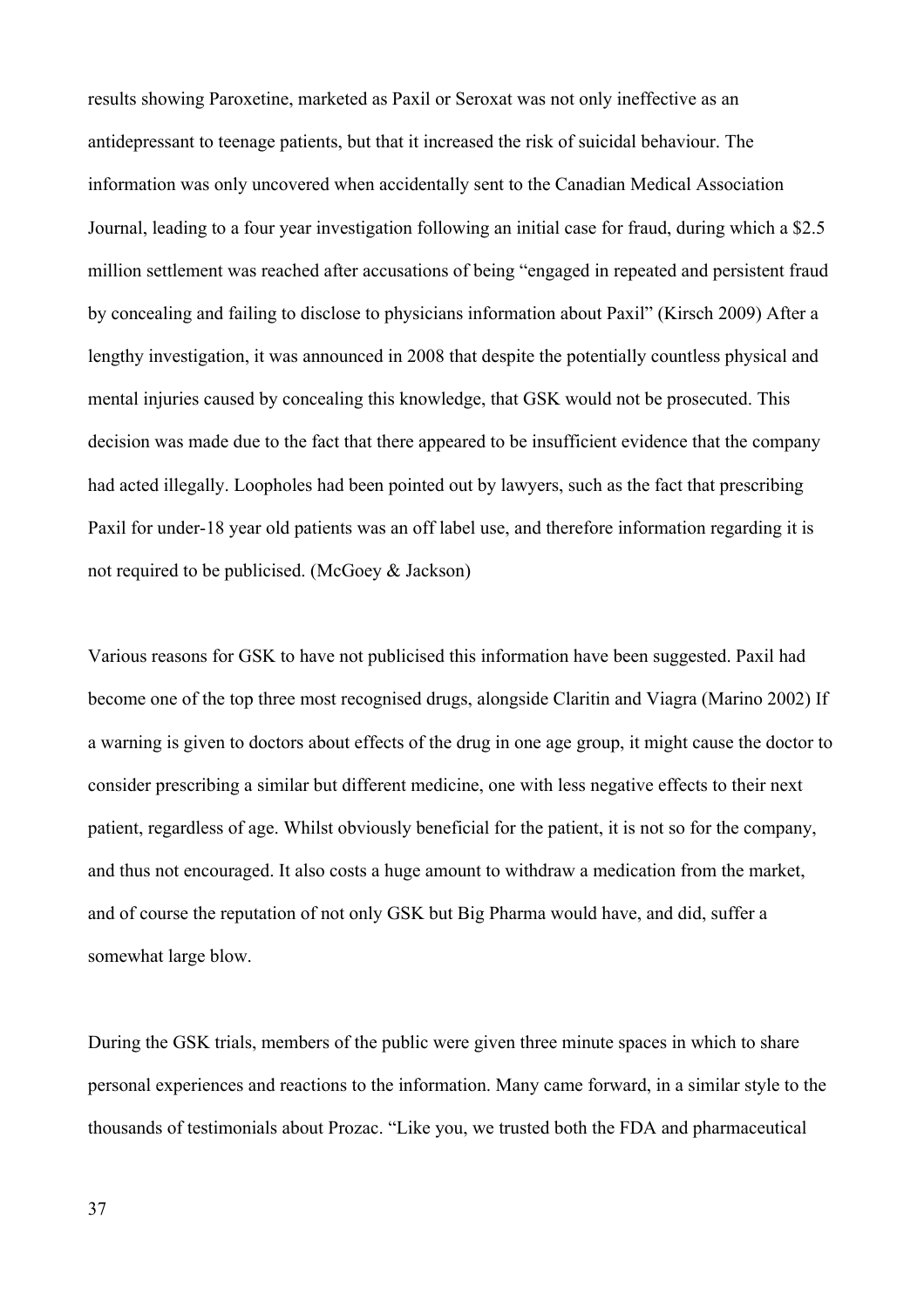companies to produce treatments that would help my daughter. What has happened however, is that companies like GSK have become increasingly big and their priority is profit not health and very few doctors understand the marketing targets they have become. They allowed our daughter to become the victim of a highly commercial enterprise." (ABC Primetime, 2004) It also highlighted the ways in which many who should never have been diagnosed nor given drug treatments in the first place, were greatly effected.

It seems unreasonable and extremely immoral to not prosecute the company after this case, on the grounds of loopholes found. The unethical behaviour of GSK is to be greatly condemned; it is clear that there were no beneficial reasons for withholding data from Studies 329 and 377 that were not focused on financial and commercial values. This is one of many examples in which highly important information and data has been concealed, alongside additional cases in which people involved in trials, results and other data were simply made up (Healy 2008), and furthers the case that medicalisation of society and its behavioural 'abnormalities' such as the symptoms which 'cause' SAD aren't always positive.

This is a good example of the effect medicalisation can have on society, not only when examining the relationship between psychiatry and Big Pharma, but also through examining the pressure that doctors, law-makers and other professionals are under as a result of involvement with such companies. Despite the estimated statistics concerning the amount of potential deaths caused by the concealing of this information, GSK were not prosecuted due to 'loopholes' in regulations and again, the filtering and 'censorship' of information. It has been claimed by various medical professionals and other employees of pharmaceutical companies that one can lose their job, get sued or even arrested if challenges to the chemicals and marketing of certain drugs occur. (Healy 2008)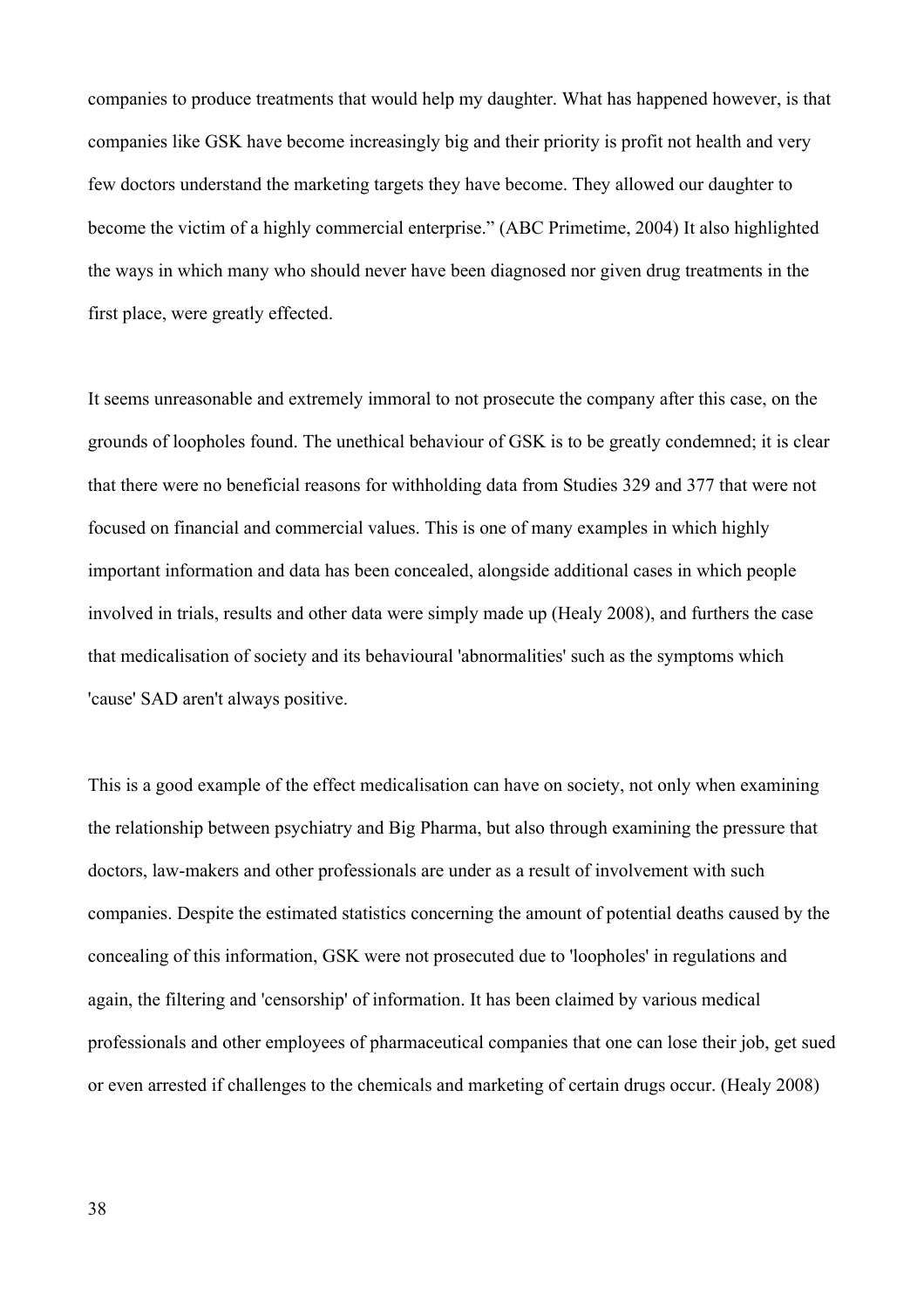Costs of medicine are another obvious example of how the wellbeing of the patient is not the first priority of the industry, yet another negative result of medicalisation. Patients throughout the US have, upon being low on money, reportedly driven to Mexico to purchase cheaper drugs where a prescription is not needed. This combined with the unreported heavy dependancy and withdrawal properties of paroxetine (according to the WHO, paroxetine has the highest amount of reports relating to problems and withdrawal symptoms of any drugs, legal or otherwise) add insult to the already vast injury that is part of the 'dirty little secret' of the pharmaceutical industry (Kirsch 2009). In February 2011, Ian Read, the new CEO of Pfizer announced that around \$3 billion of funding into research would be cut to combat declining sales. Major research facilities in Sandwich, England are to be shut down, alongside the "demand for more accountability of its business managers and scientists for the commercial success of experimental drugs, which can cost \$1 billion each to develop." (Randall 2011) It can be seen here that the initial concerns of these companies are indeed commercial stability, rather than the health of patients. To cut money on funding as opposed to advertising or other PR campaigns is quite evidently not in the interest of the patient, but the shareholders and management within Pfizer.

### **Pharmaceuticalisation**

One of the key moments, and perhaps the most poignant of those in the ever-growing quest to medicalise, prove and legitimate psychiatry and its treatments methods was the introduction of drugs as a form of therapy. Initially found only as side effects of other drugs, such as the realisation that imipramine had sedative effects, led it to then being used for psychiatric purposes. Translational research and developments have since allowed for much faster and more specific routes towards psychiatric medication. Pharmaceuticalisation "denotes the translation or transformation of human conditions, capabilities and capacities into opportunities for pharmaceutical intervention" (Williams et. al 2011) Whilst this does overlap with medicalisation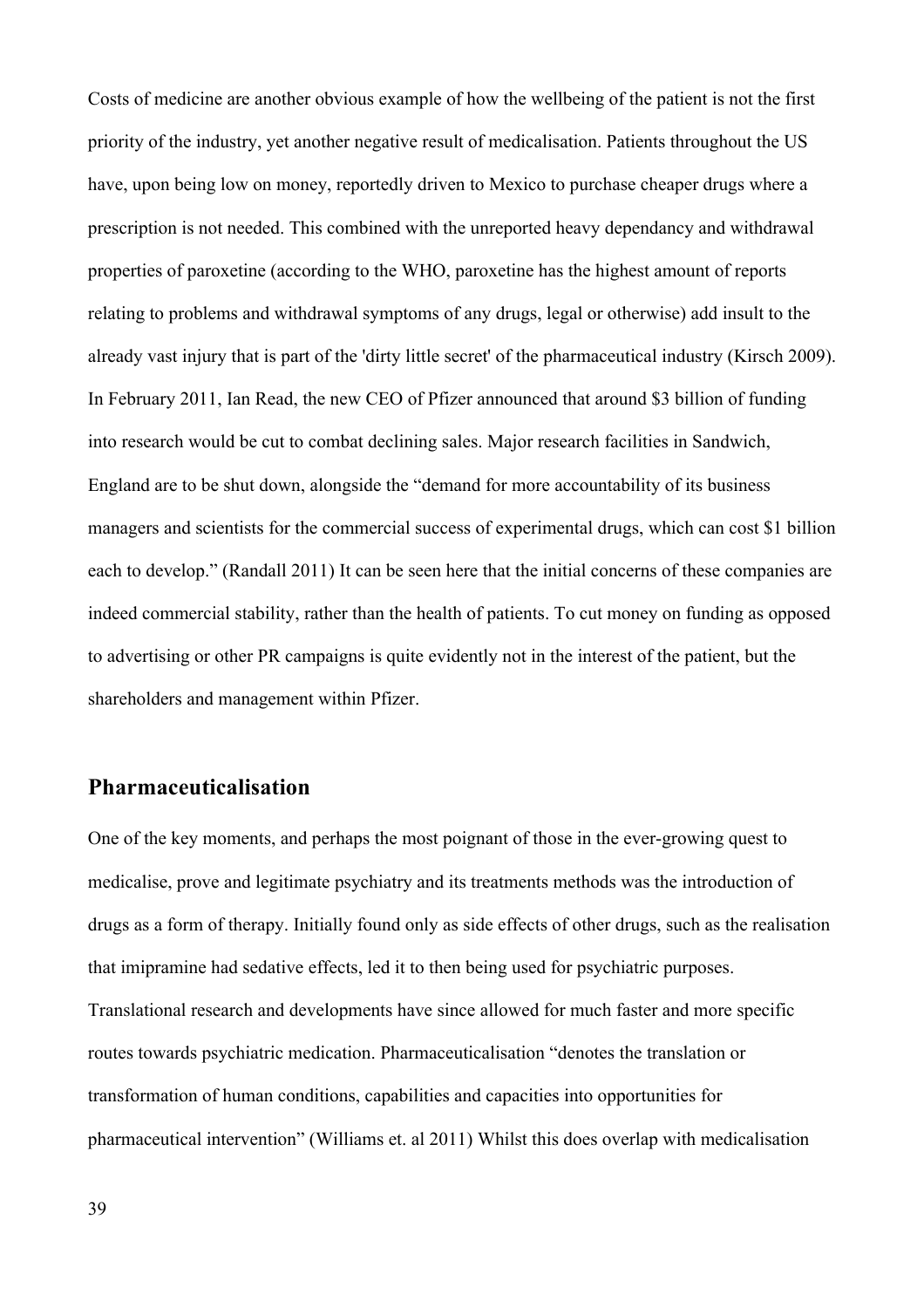concepts, it differs in that it needn't necessarily have a medical purpose, for pharmaceuticalisation to occur. Thus, the relationship between the two is complex and multifaceted.

One of the primary differences between the two terms is that pharmaceuticalisation needn't necessarily be medical; whilst medicalisation involves designing specifically and exclusively medical concepts around otherwise normal human behaviour, this criteria isn't necessary in pharmaceuticalisation, allowing it to have a somewhat broader conceptual scope.

The two concepts, whilst different and disconnected in many ways are seen to intertwine in various ways. An example of this can be seen in the study of Paxil and Social Anxiety Disorder (SAD), which will be analysed in further detail in the following chapter. The loose boundaries and definitions of which, combined with the highly 'aggressive' marketing surrounding it, indicates that marketing and advertising for SAD goes well beyond that of simply an SSRI antidepressant; "The impression often conveyed by commercials for the drugs is clear: almost anyone could benefit from them" (Goode, 2002) For medical purposes or otherwise, aspects of everyday life are given medicated 'cures.' The website for Paxil not only describes it's uses as an antidepressant but for generally improved performance such as sleep, concentration and decision making. Rather than fixing mental illnesses, the use of drugs in a pharmaceuticalised context could be considered "cosmetic psychopharmacology," (Vedantam, 2001) going beyond medical legitimation, concerning itself with general quality of life. The financial and marketing aspects involved in psychiatric medication has led to the industry being one of the most highly profitable in the world. Medicalisation, but to a greater extent, pharmaceuticalisation here has almost singlehandedly redefined the ways in which many consider both the world and the way that the human mind and behaviour works. Drug treatments seem to stem from the fairly new idea that it is far easier and simpler to modify oneself, rather than ones surroundings. (Steinman, 2008) The next section of this dissertation continues to consider the relationship that psychiatry has with the public, the

40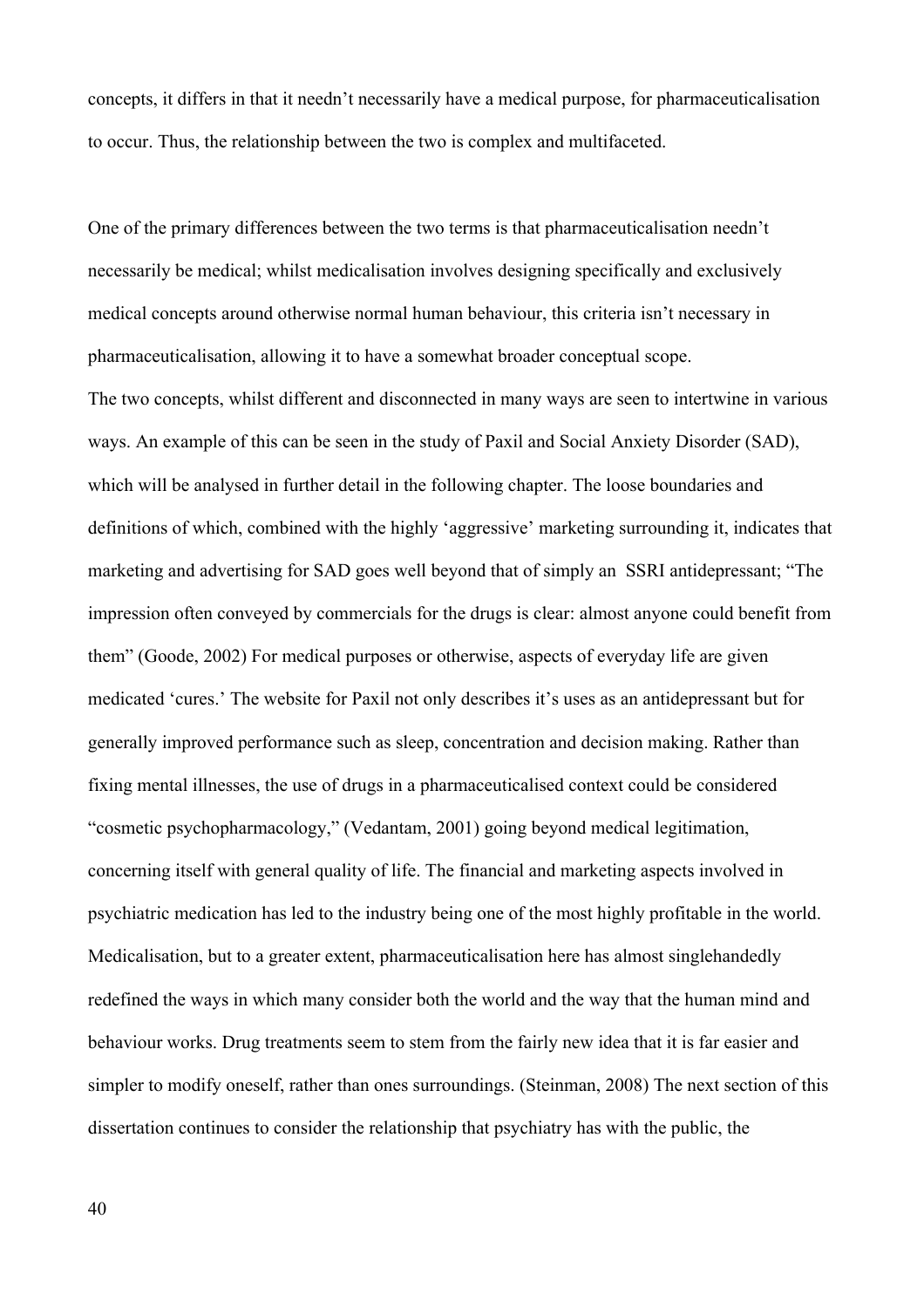pharmaceutical industry and society as a whole, by outlining areas of future research and development concerning ways in which psychiatry is understood and practised, including regulation of medicalisation, greater accuracy for a better understanding and separation from economic ties, to re-prioritise health, stability and correct awareness amongst patients and the general public.

# **CONCLUSION AND DISCUSSION**

# **Conclusion**

This dissertation has analysed literature ranging from scientific papers and reviews of psychiatric practise, medicalisation and related aspects of the pharmaceutical industry. By looking at the history and development of psychiatry, including the definitions, understanding and expansion of mental illness, the ways in which medicalisation has occurred through the growth of psychopharmacology and the pharmaceutical industry, contextual influences and the globalised translation of human behaviour into symptoms of mental illnesses. An analysis of literature aimed towards psychiatrists and other medical professionals has been interspersed with a review of documentaries and other media articles directed towards the general public, in order to provide a well-rounded understanding of the topics and a variety of related perspectives. Looking at the medicalisation of human behaviour as a way of expanding psychiatry, and that of psychiatry itself, allows a greater understanding of how psychiatry has come to have such strong and often, problem-causing ties to the pharmaceutical industry; additionally, the effects of medicalisation and the marketing of mental illness to the public are seen from various perspectives, including those highly critical of psychiatric practise and the problems in defining and identifying mental illness, the consequences seen amongst patients and the public, such as the over-publicising and over-diagnosing of harmful pharmaceuticals. The inclusion of a philosophical justification of the existence of mental illness, despite it's biologically unidentifiable nature too allows a greater understanding, and alternate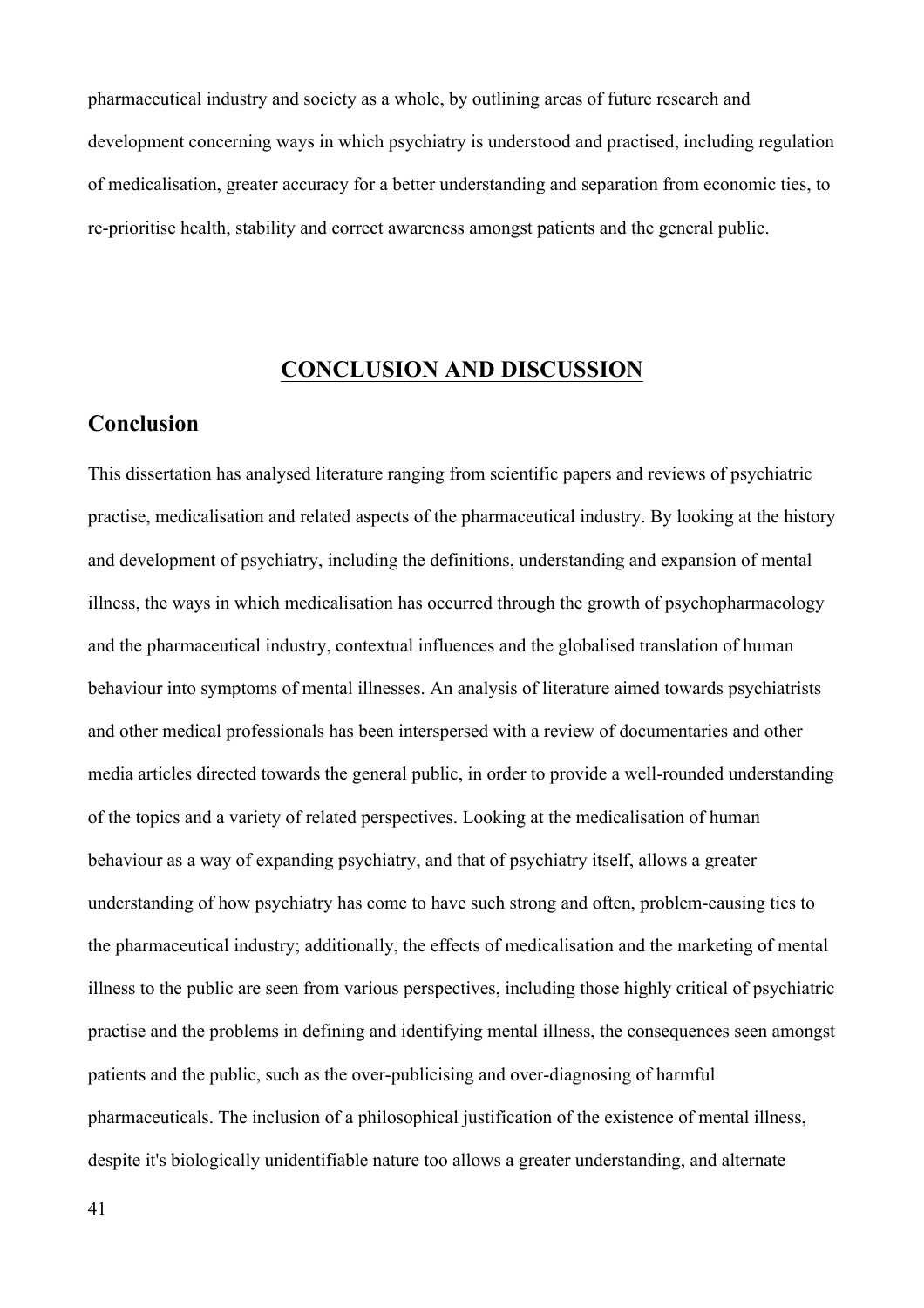perspective of one of the greatest problems faced by psychiatrists. Due to this hindrance, medicalisation of behaviour into illness is reflected in that of psychiatry itself; attempts made to legitimise the field as one equal to other medical practises, often through the use of pharmaceutical research and treatments can be seen, alongside both the beneficial and harmful effects felt by society.

By analysing the marketing of antidepressants and the use of the DSM and other rating scales on an international level allows awareness of the influence and globalisation of American psychiatric practise. Some international comparisons regarding the definitions and diagnostic rates of various illnesses are also seen to be useful in understanding how psychiatry has been medicalised globally, often with the help of the pharmaceutical industry and developments in psychopharmacological research.

Through a critical review of scientific and popular literature, documentaries and so forth, it can be understood that medicalisation occurs on multiple levels, through various channels, and to differring levels of success; whilst the medicalisation of social and human behaviour into mental illnesses has had a strong effect on the social understanding of humanity and mental health, the medicalisation of psychiatry has as yet proved not so successful. Despite the many attempts to define and create boundaries around mental illnesses by DSM regulations, rating scales, advances in drug treatments and so forth, the ambiguous, objective nature of psychiatric analysis prevails as an issue which continues to allow controversy and scepticism, particularly when reviewing such issues as the relationship with Big Pharma and the analysis and use of clinical trials, advertising and harmful effects felt by the public. Medicalisation has allowed worldwide recognition of mental illness, and psychiatry is developing as a legitimate, scientific field of medicine; however, it can be argued that medicalisation has 'gone too far', in that mental illnesses are 'designed' for financial and other benefits not directly related to the health and wellbeing of the patient. Medicalisation of psychiatry, it could be said, has led to that of all of society; as yet, there appear to be greater numbers of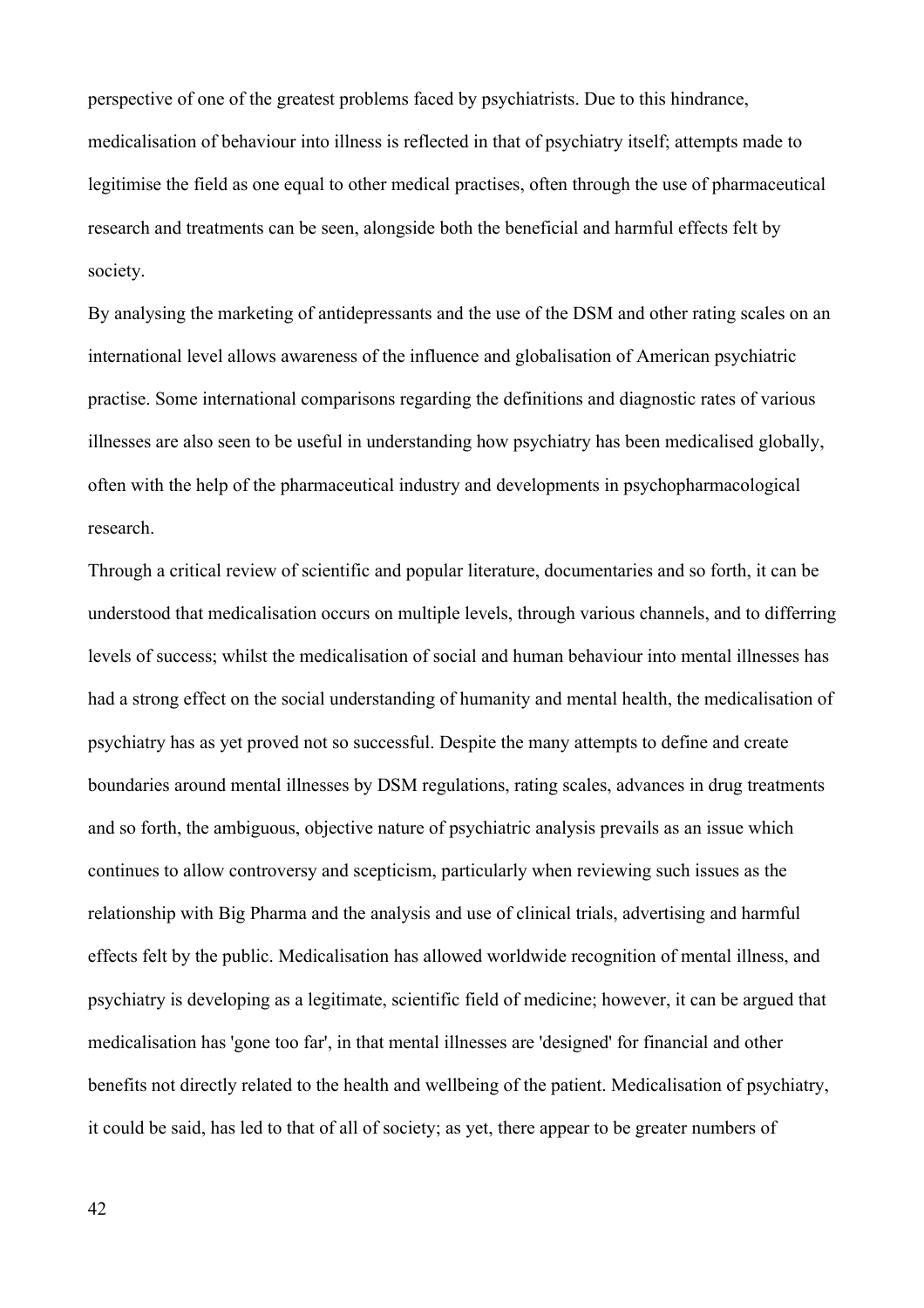negative consequences than the positive, and this dissertation has attempted to review the ltierature and criticisms of these topics from historical, philosophical and social perspectives.

# **Strengths**

There are various strengths found throughout this dissertation which set it aside from the many others related to similar topics, such as medicalisation, psychiatry and the pharmaceutical industry. One criticism common to much of the related literature is that it focuses almost exclusively upon books, articles and so forth written by other researchers, psychiatrists and critics. There are two primary problems with this. Firstly, it has been seen that if a text uses only that written by, and for their medical and scientific peers, there is not a large variety of perspectives and arguments. This is particularly important when the main topic of discussion is one which isn't entirely scientific, such as the tumultuous relationship between psychiatry and the pharmaceutical industry. Examples of common features when discussing this includes the financial aspect of the relationship, and the marketing of pharmaceuticals on television, both of which would necessarily include perspectives of those in the marketing and advertising industry and sales within Big Pharma, in order to provide a sound, multidimensional analysis. There are only a small number of examples to be found amongst the literature, however, and the majority focus almost exclusively upon the arguments and opinions of their peers. This thesis has attempted to provide alternate views on some of the subjects discussed, such as an in-depth analysis of Stephen Fry's documentary, which is non-scientific nor composed by a researcher or psychiatrist. Instead, it is produced by a celebrity and well-known figure in society, with the majority of interviewees throughout not involved in the medical communities.

The wider analysis of documentaries, as well as newspaper articles (as opposed to those primarily found in scientific journals) furthers the strength of this case, as it can be seen that documentaries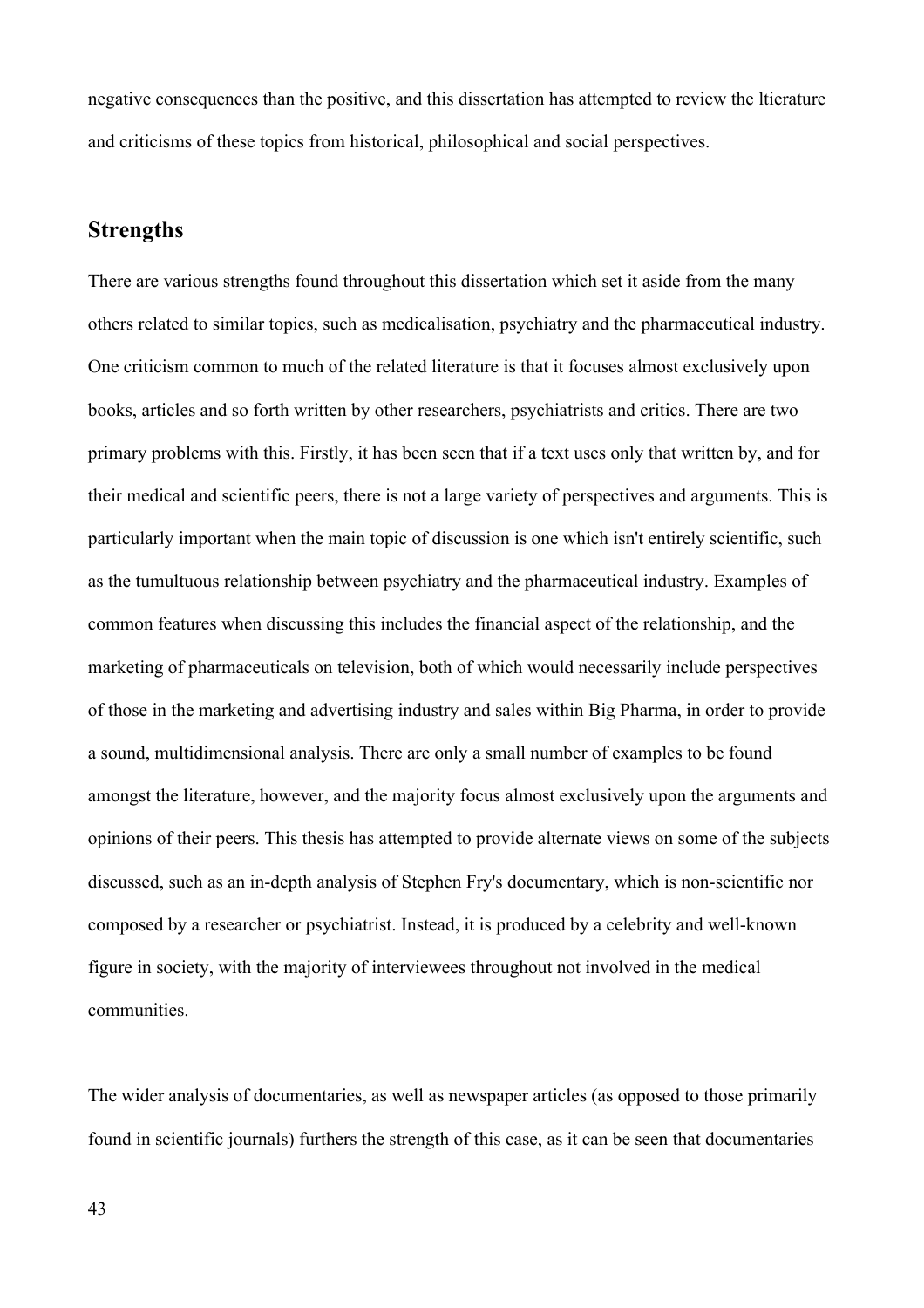designed for public viewing are highly important to analyse, as it is often these sources which members of the public gain their information from. Much debate found within the literature focuses upon the ways in which the public is affected by the relationship between Big Pharma and psychiatry, and there are two areas which are most commonly discussed; the mistreatment of research and clinical trial information, leading to the possible, and in some cases, eventual harm of patients, as seen in the aforementioned cases of suicidal behaviour found amongst those taking Prozac, and similar effects of children under 18 and paroxetine. Additionally, direct-to-consumer television advertising is often assessed, the main focus aimed at criticising the marketing of pharmaceuticals and the 'evils' of Big Pharma. Newspaper articles and television programs which are funded and produced by neither Big Pharma or their critics, such as those written by journalists, celebrities and so forth tend to go without analysis, despite their important role in relaying additional information to the public.

Alongside adding the public-aimed perspectives concerning the topic, this thesis finds strength in including historical and philosophical additions to the literature reviews. By exploring the history of specific illnesses and treatments, it enables one to gain a better understanding of the development of psychiatry and the pharmaceutical industry, particularly when the focus is upon the gradual medicalisation of behaviour into symptoms, illnesses etc. The use of a philosophical analysis places the argument regarding the existence of mental illness on a completely different level of debate; by going beyond the strictly scientific, one is also able to understand a way in which psychiatry can be seen as legitimate, scientific and worthy of further research endeavours, despite the difficulties faced by many psychiatrists and researchers, as the quest to provide tangible evidence of mental illness continues. Additionally, by comparing the development of psychiatry to the Kuhnian Scientific Revolutions, it too allows this thesis to involve perspectives not often found amongst the general literature concerning medicalisation and psychiatry, furthering an understanding of these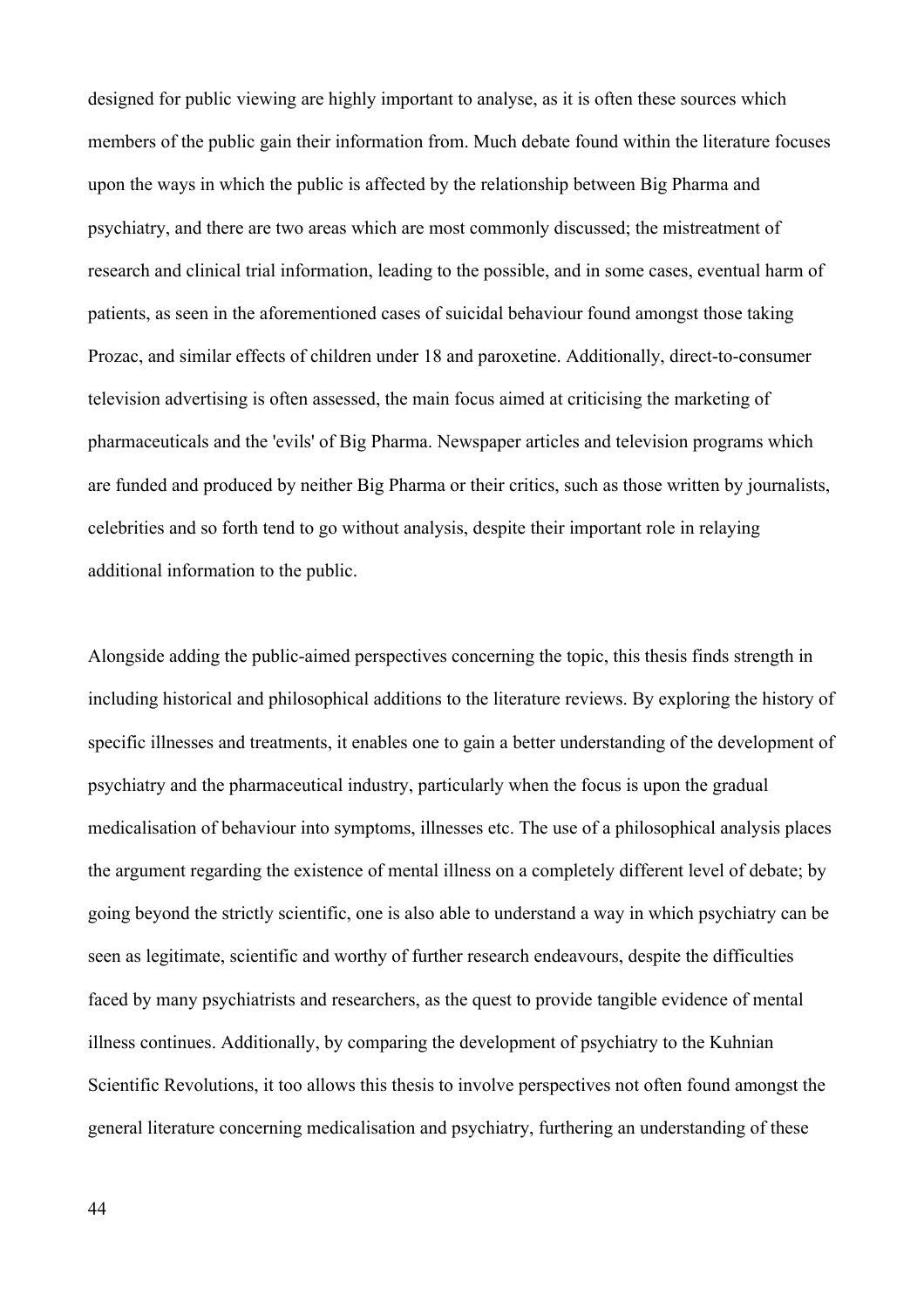within both modern society and throughout it's history. The diversity of perspectives, alternate examples, varying forms of media and comparison to non-scientific aspects of society are aspects which strengthen the arguments made in this thesis, and serve to provide a multidimensional analysis of medicalisation and psychiatry.

Essentially, the greater strengths within this paper stem from the criticisms of those reviewed; the repeated use of example, the exclusion of alternate perspectives and that of articles and programs directed to the public, rather than to the scientific communities. It is important to analyse not only the ways in which the pharmaceutical industry markets medication to the public, but discussion, criticisms and ideas concerning psychiatry and mental illness which are created directly for public consumption. By including some of these documentaries and news articles in the analysis, a deeper understanding of the portrayal of psychiatry mental illness can be seen, as can the effects of medicalisation within general society.

# **Weaknesses**

The various weaknesses found throughout this thesis and hindrances in research were often those which led directly to the strengths, as it compelled the necessity to expand the subject matter being analysed, and to search for case studies and examples which had not already been used many times over. One of the primary criticisms of the literature that much of this dissertation uses is that many examples and case studies are repeatedly used to exemplify the problems of medicalisation, and its effect on psychiatry and mental illness in society. Whilst this dissertation attempted to veer away from these by including a variety of examples and uses of media and other publications designed for public consumption as well as strictly medical and scientific, it remained difficult to avoid common ground in certain areas.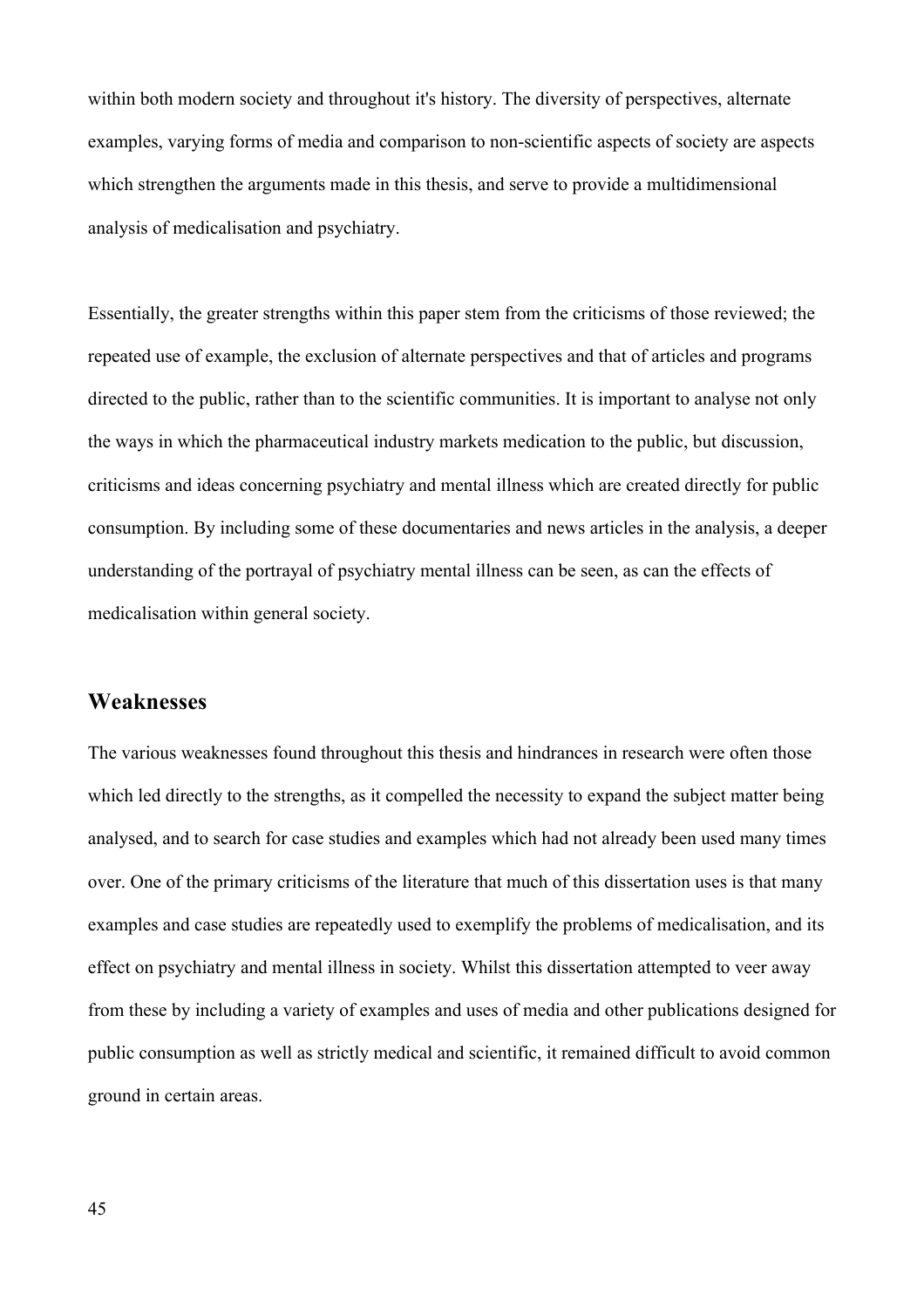As explained earlier, the majority of examples and literature analysed concern American psychiatry. Whilst this is important, as American psychiatry is highly controversial and it's use of medicalisation is the cause of so much debate, it was also due to difficulties in finding many examples, case studies and analyses of psychiatry in other regions of the world; in particular, throughout it is difficult to obtain research and analysis of psychiatric practise in some African, Asian and other non-Western countries. This is often due to the fact that psychiatry is practised in different ways, and not recognised using the same diagnostic, analytical and measurement methods as Western psychiatry, making it near impossible to compare and analyse statistics involving diagnostic rates within a population, methods of diagnosis and treatment, definitions and crosscultural influences amongst others. Such a comparison, if possible, would have been highly informative and instrumental, particularly as it could potentially lead to further developments and hypothesising within neuropsychiatric or genetic research.

In a similar vein, the following weakness, or difficulty found throughout the research process of this dissertation did inadvertently lead to certain strengths. As mentioned at the start of the thesis, most scientific literature, including books, articles and research papers tend to follow a similar argument, share a common perspective about the troublesome relationship and dependancy that psychiatry often seems to have with Big Pharma, and uses common examples. It is difficult to find any book, and even many articles which do not mention the GSK Paxil scandal, nor the 'Prozac Era' and it's associated problems. Likewise, the majority of literature is somewhat single-sided in terms of argument; regardless of whether an argument or perspective is considered more accurate, ethical or otherwise valid than another, it is nevertheless important in many cases to provide varying perspectives and opposing sides to the same argument or issue. For instance, it is difficult, for various reasons, to find accounts within the scientific literature about medicalisation and psychiatry of not only advertisers and lawyers representing pharmaceutical companies (such as in Let Them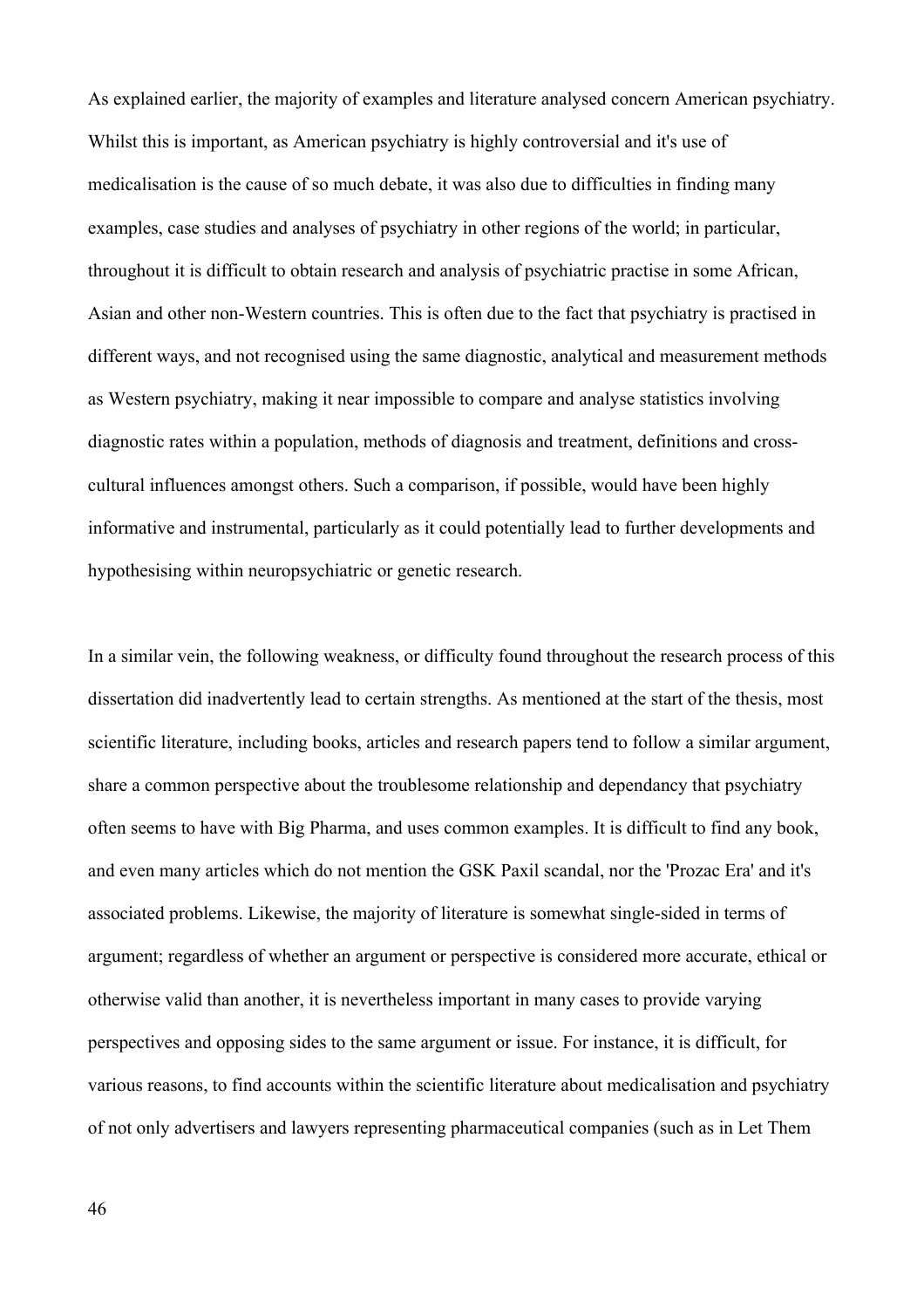Eat Prozac, in which Healy recounts his experiences as an expert witness for cases concerning Prozac-related deaths) but advocators of newly-designed illnesses such as PMDD as legitimate illnesses worthy of both DSM recognition, and drug treatment. Whilst some interviews of this nature can be found in various documentaries, it's assumedly negative nature leads such information to be excluded from most research papers and related texts.

A final weakness found in this dissertation is inevitable when discussing such a broad topic; there is far more information, research, ideas and evidence which must be excluded due to word limit constraints. Whilst it would have been possible to provide small sections concerning a far broader analysis, this would not allow in-depth analyses and reviewing of the topics covered, nor would it have provided room to include the historical and philosophical discussions included. Ultimately, despite the exclusion of much information, the examples and discussions included have been carefully analysed in detail, and have been specifically chosen for their relevance to exemplifying the use of medicalisation in psychiatry, the ability to use these to justify philosophical and other non-scientific arguments, as well as continuing the attempts made to avoid analysis of only those which have been used time and time again in other literature.

### **Future Research**

It can be seen that the search for proper treatment of mental illness is ongoing and as yet remains both unanswered and undetectable. Future neuropsychiatric research is a possible area in which biological symptoms and causes of mental illness may be identified and could lead to more accurate identification and treatment methods. Similarly, future genetic research could lead to answers regarding ways in which mental illness can be identified, and perhaps even manipulated, although this is debated. With the completion of the Human Genome Project, some promoted the benefits to mental health that were now possibilities. "Pharmacogenomics underpinned a projected future of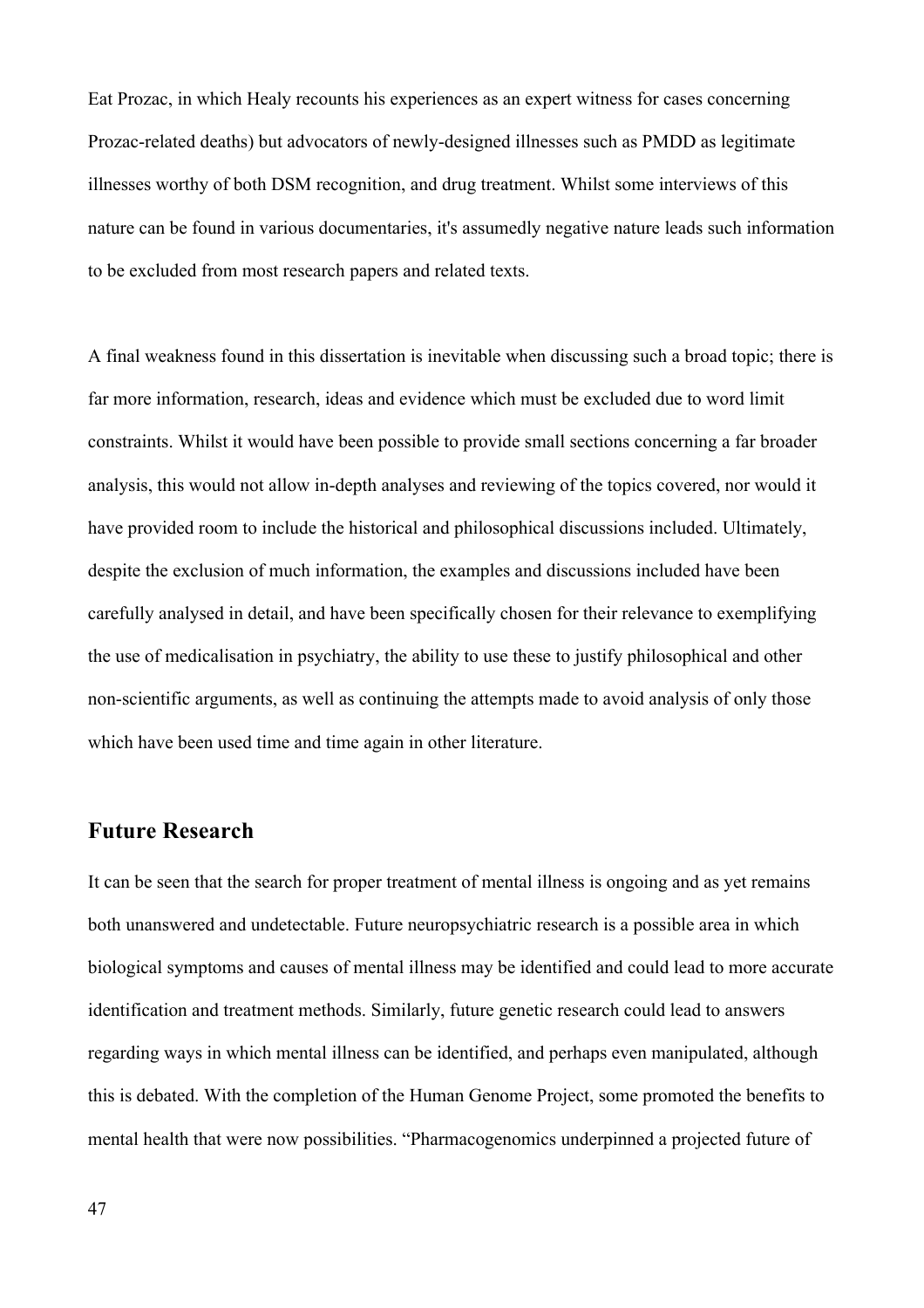personalised medicine, in which gene chips would guide physicians to the most appropriate pharmaceutical intervention, bypassing wasteful medication trials and avoiding harmful sideeffects" (Lakoff 2005) Lakoff describes a particularly promising landscape for genomic research, hoping that it may lead to a better understanding of mental illness, and methods of both diagnosis and treatment. As yet, genetic promises remain unfulfilled and researchers greet such information warily. Nevertheless, it remains a possible future path which can lead to answers about the causes of mental illness.

Another area worthy of future research is the idea that perhaps, a regression is necessary in order to progress. What has been found is that some suggest a regression, de-medicalisation or "rebiologisation" of psychiatry, could lead to a better understanding. In terms of future research regarding the benefits and problems of medicalisation in psychiatry, Healy suggests that there is now a need to move beyond the drugs and clinical trials for results; that one must go back to the science, to understand the mechanisms, so as to avoid being so caught up amongst the financial, legal, marketing and other social factors involved in healthcare. Further research and greater attention can be provided in medical training, providing psychiatrists and physicians with greater tools for individual analysis and diagnosis, and an understanding of how to identify and correctly treat patients. Doctors could be retrained with further knowledge of statistical significance in trials, and ways to recognise a drug which works, as opposed to a drug which is widely advertised and promoted. What must be ensured is that "the law is put into practise in the spirit in which it was designed. That is, there must be a clear benefit to the community as opposed to the pharmaceutical companies." (Healy 2008) If these advanced could occur, either a reliance upon the DSM and other rating scales wouldn't be as necessary, or perhaps such manuals would gain better accuracy and separate themselves from financial bias.

As well as de-medicalisation, alternatives to drug treatment could be further researched, and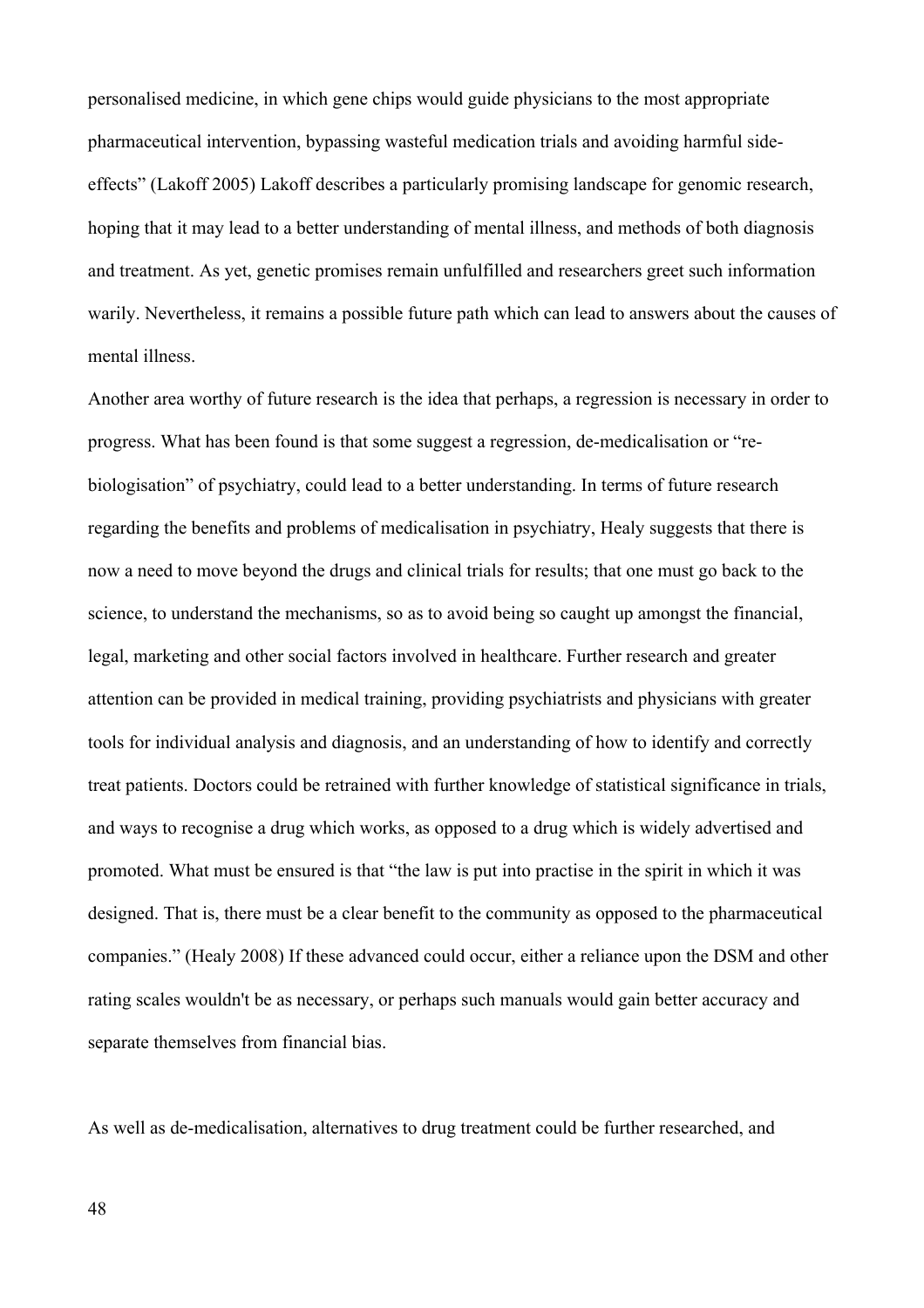currently existing psychaotherapies such as CBT could be used to a greater extent, and a better comparison could be made between these and pharmaceutical therapies. Additionally, further psychopharmaceutical research can be conducted to refine and design new, safer and more efficient drugs. In order to do so however, the aforementioned regression would be necessary, as stronger definitions, boundaries and methods of identification would be needed.

On a scientific level, further research is needed when testing new drugs, alongside greater transparency relating to clinical trials and financial relationships between Big Pharma and psychiatrists. The 2011 UK Budget plan lists a plan for complete transparency in clinical trials "The Government is committed to opening up information about clinical trials so that patients can find out about trials that may be relevant to their condition. The NIHR is developing a web-based UK Clinical Trials Gateway. It will present, in accessible form, information about trials conducted in the UK. By 2012, the Gateway will make it easy for patients, their doctors and carers, friends and families to see what a trial is about, where it is taking place, and who is running it. It will help patients to join in clinical trials if they are suitable and choose to do so with full information and advice" It can only be hoped that such an action will improve future analysis and honesty within trials, so as to reduce the risk of misinformed data leading to wrongful approval and prescription of pharmaceuticals. (HM Treasury 2011)

Clinical trials must be registered before they begin, including all locations, the number of patients, methods used in the trials and other administrative notes must be made and available for public consumption. Both summary and raw data should be made available for all completed trials, as well as throughout, prior to conclusions being drawn. "references to prior publications and reports of data,so that they cannot be inadvertently counted twice by reviewers" is another suggestion (Kirsch 2009). Access to any and all data relating to a drug, be it research, clinical trials, sales and levels of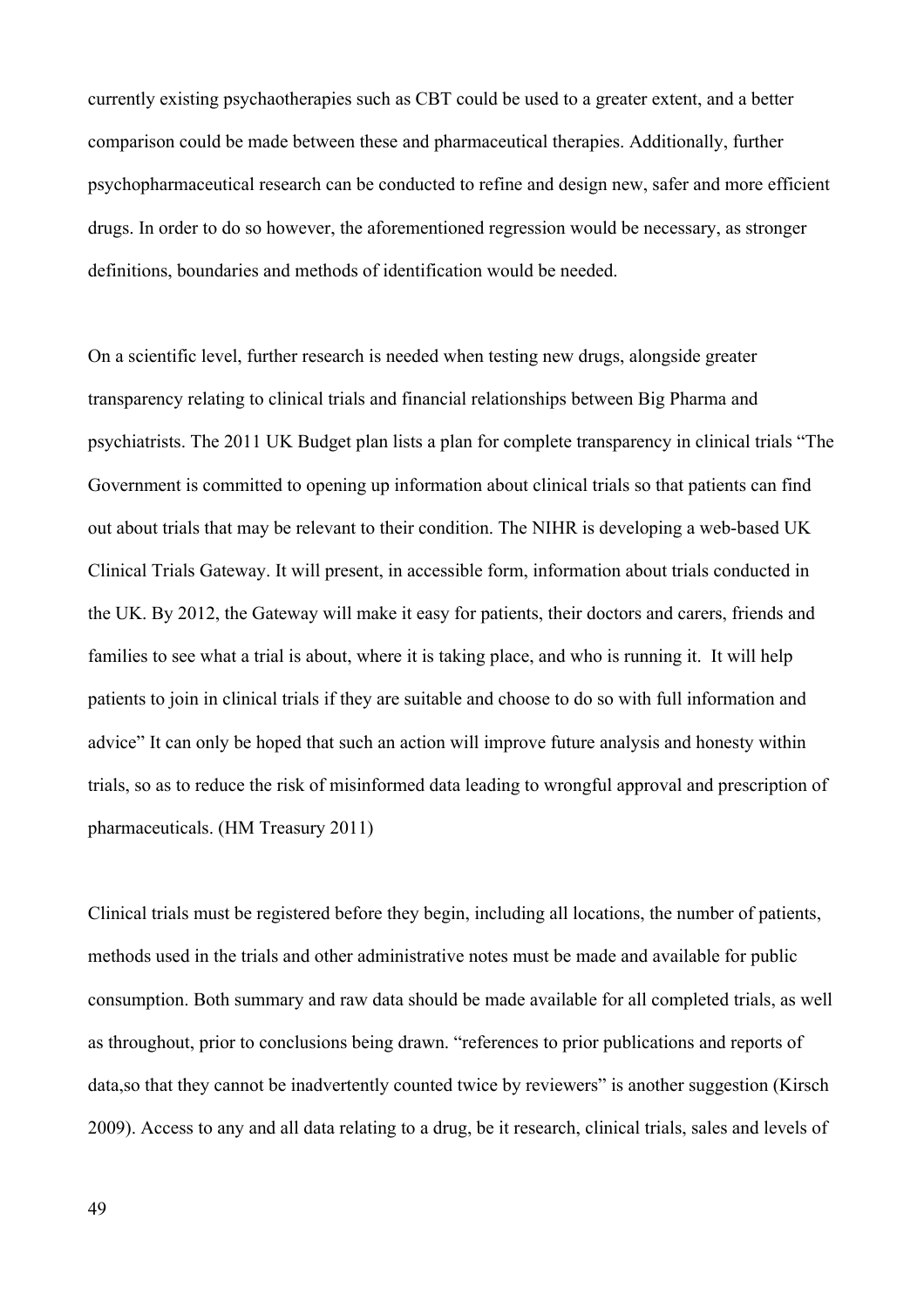safety and efficacy should be freely accessible. Similarly, transparency concerning researchers and articles funded by Big Pharma, would be useful tools in creating an honest, correctly prioritised relationship between psychiatry and the pharmaceutical industry.

Overall, there are two particularly important, and necessary areas for future research; firstly, further attempts to strengthen definition, identification, understanding and treatment of mental illnesses beyond checklists must be continued. Whilst the possibilities for recognising and understanding mental illnesses are increasing, the need for stronger, less objective diagnostic skills throughout all psychiatric practise is necessary, including the modification of the DSM to rid any ambiguity and room for error. Following this is the second most pressing area of research and development, which is the need for psychiatry to separate itself from financial and political motivations, such as the need for stronger regulation of advertising and marketing to physicians and consumers.

Medicalisation must only occur to an extent at which these aspects are not prioritised over the health and wellbeing of patients; over-diagnosis, misdiagnosis and the promotion of mental illness to a healthy audience is highly problematic, causing a lack of integrity, honesty and a disregard for ethical responsibilities. With a greater understanding of mental illness, together with a reorganisation of priorities, future psychiatric research can strengthen the case for psychiatry as a field of medicine, regulate and understand itself and utilise the medicalisation of itself and society as a whole in an ethical and responsible manner. This can potentially lead to a decrease in diagnostic rates, pharmaceutical prescriptions, public misinformation and scaremongering, whilst allowing for a better understanding and confidence in diagnosing and treating mental illness.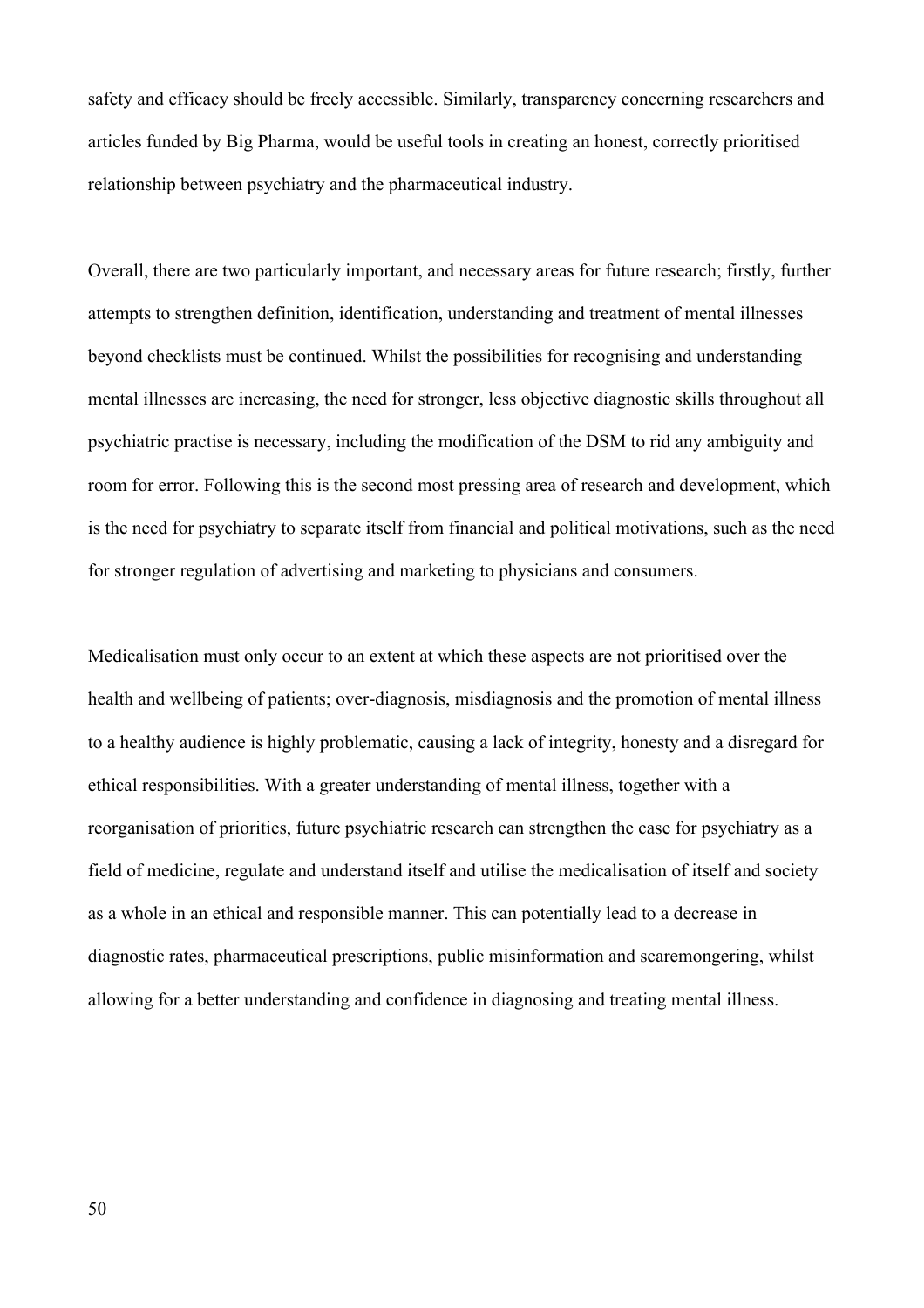# **References**

- 1. ABC News Primetime (2004) *Paxil & GSK* (Documentary)
- 2. American Psychiatric Association, (2000) *DSM-IV-TR* (Diagnostic and Statistical Manual of Mental Disorders, revised fourth edition) APA, Washington DC
- 3. Adler, D.A. (1981) *The Medical Model and Psychiatry's Tasks* American Psychiatric Association, Community Psychiatry 32:387-392
- 4. Andreasen, N (1997) *What is Psychiatry?* American Journal of Psychiatry 154: 5
- 5. Angell, Marcia (2011) *The Epidemic of Mental Illness: Why?* The New York Review of Books
- 6. Barber, C. (2008) *Comfortably Numb: How Psychiatry is Medicating a Nation.* Pantheon Books, New York
- 7. BBC Four (2010) *Mental: A History of the Madhouse* (Documentary)
- 8. BBC Two (2006) *Stephen Fry: Secret Life of the Manic Depressive* (Documentary)
- 9. Berrios, G.E. (1988) *Depressive and manic States during the ninetheenth Century (in* Gerogotas, A & Cancro, R. Depression and Mania: A Comprehensive Textbook.) Elsevier, New York
- 10. Blalik, K. (2011) *How Many People Suffer From Mental Illness*? Wall Street Journal
- 11. Bunton, R., Peterson, A. (1997) *Foucault, Health & Medicine.* Routledge, London
- 12. Conrad, P. (2007) *The Medicalisation of Society: On the Transformation of Human Conditions into Treatable Disorders* The John Hopkins University Press, Maryland
- 13. Conrad, P. and Schneider, J. W. (1980). *Deviance and Medicalization: From Badness to Sickness.* Mosby, St Louis
- 14. Citizens Commission of Human Rights (2006) *Psychiatry: An Industry of Death*  (Documentary)
- 15. Curd, M., Cover, J.A. (1998) *Philosophy of Science: The Central Issues* W.W Norton & Company, London
- 16. English, M. (2011) *Celebrities with Mental Health Disorders in Discovery* Fit & Health, available at http://health.discovery.com/tv/psych-week/articles/celebrities-mentaldisorders.html
- 17. Foucault, M. (1966) *Birth of the Clinic* Vintage, New York
- 18. Frazzetto, G. (2008) *The Drugs Don't Work For Everyone: Doubts about the Efficacy of Antidepressants Renew Debates over the Medicalisation of Common Stress*. European Molecular Biology Organisation, 9(7)605-608
- 19. Goldstein, J. (1987) *Console and Classify: the French Psychiatric Profession in the Nineteenth Century.* Cambridge University Press, New York
- 20. Goode, E. (2002) *Psychotherapy Shows a Rise Over Decade, But Time Falls* New York Times Goodman, A (2007), *Big Bucks, Big Pharma: Marketing Disease and Pushing Drugs*  Media Education Foundation
- 21. Goodwin FK, & Jamison KR (1990). *Manic-Depressive Illness*. New York: Oxford University Press.
- 22. Greenberg, G. (2010) *Manufacturing Depression: The Secret History of a Modern Disease.* Simon & Schuster, New York (Documentary)
- 23. Healy, D. (2002) *The Creation of Psychopharmacology.* President and Fellows of Harvard College, Harvard.
- 24. Healy, D. (2003) *Let Them Eat Prozac*. James Lorimer & Company Ltd, Toronto
- 25. Healy, D. (2008) *Mania: A Short History of Bipolar* John Hopkins University Press, Maryland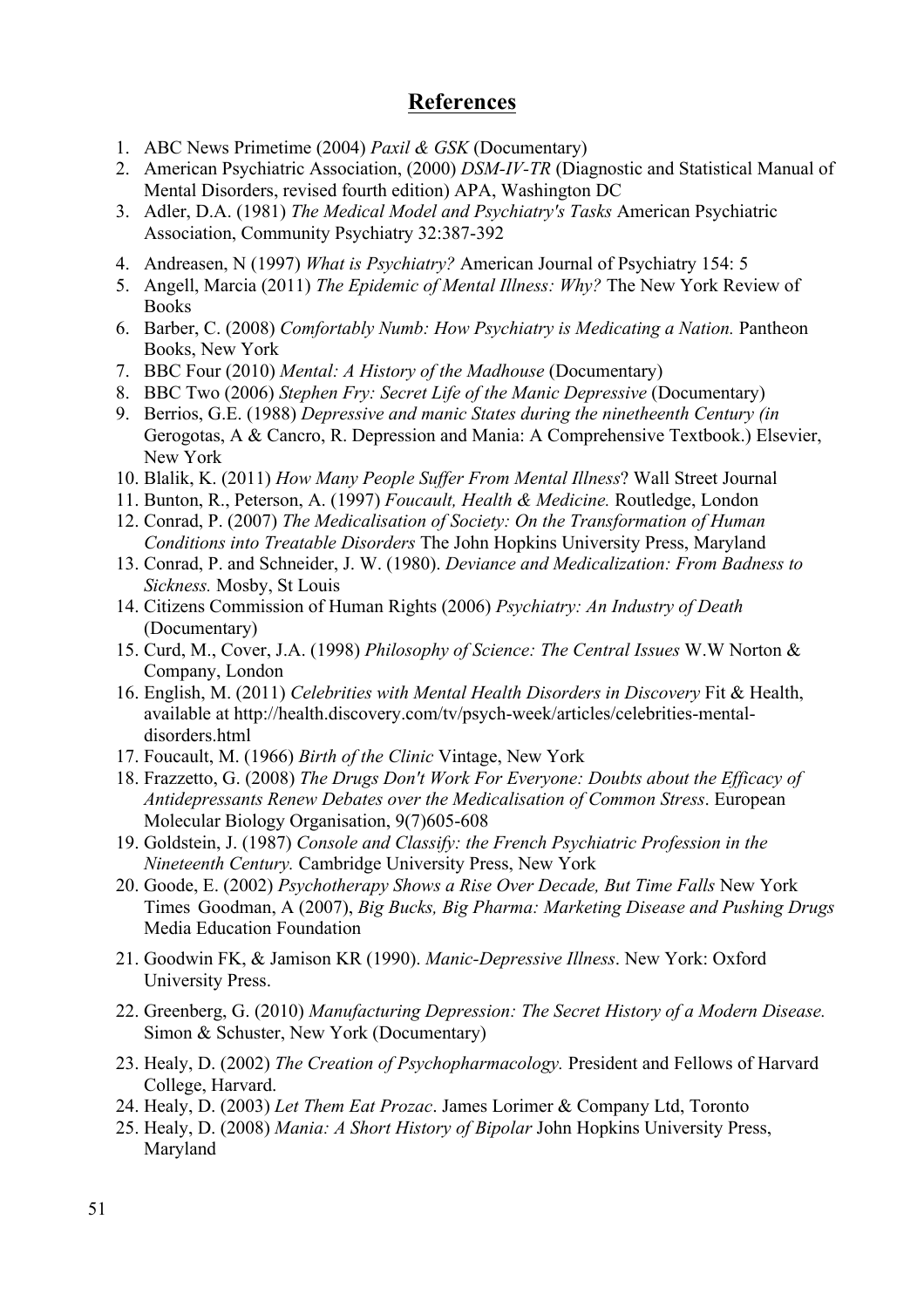- 26. Healy, D. (1998) *The Antidepressant Era* Harvard University Press, Cambridge
- 27. Hughes, T.P. (1987) *The Social Construction of Technology* MIT Press, Massachusetts
- 28. Kessler, R.C., Berglund, P., Demler, O. (2005) *Lifetime Prevalence and Age of Comorbidity*  of 12 Month DSM-IV Disorders in the National Comorbidity Survey Replication in Archives of General Psychiatry 62: 593-602
- 29. Kirk, S.A. (2005) *Are We All Going Mad, or Are the Experts Crazy?* Los Angeles Times
- 30. Kirk, S.A. (1992) *The Selling of DSM* Aldine de Gruyter, New York
- 31. Kirsch, I. (2009). *The Emperor's New Drugs: Exploding the Antidepressant Myth.* The Bodley Head, London
- 32. Kline, N.S (1959) ed. *Psychopharmacology Frontiers: Proceedings of the Psychopharmacology Symposium* J & A Churchill, London
- 33. Koerner, B.I (2002) *Disorders, Made to Order* in Mother Jones 27:58-63
- 34. Kraepelin, E. (1904) '*Stages of Maniacal-Depressive Insanity'* In *Lectures on Clinical Psychiatry* William Wood, New York
- 35. Kuhn, T. (1996) *The Structure of Scientific Revolutions* (revised third edition) University of Chicago Press, Chicago
- 36. Laing, R.D. (1967) *The Politics of Experience and The Bird of Paradise.* Penguin, New York
- 37. Lakatos, I. (1977) *Science and Pseudoscience in Philosophical Papers,* vol. 1 Cambridge University Press, Cambridge
- 38. Lakoff, A. (2005) *Pharmaceutical Reason. Knowledge and Value in Global Psychiatry.*  Cambridge University Press, Cambridge
- 39. Lane, C.(2007) *Shyness; How Normal Behaviour Became a Sickness* Yale University Press, London
- 40. Lane, C. (2011) *The Illusions of American Psychiatry: Why Americans' faith in antidepressants and psychaitric diagnosis is misplaced.* Psychology Today
- 41. Lenzer, J. (2005) *American Medical Association Rejects Proposal to Ban Consumer Adverts for Prescription Medicines* British Medical Journal 331: 7
- 42. Marino, V. (2002) *All Those Commercials Pay Off for Drug Makers* New York Times 24(3): 4
- 43. Marks, H.M. (1997) *The Progess of Experiment: Science and Therapeutic Reform in the US 1900-1990.* Cambridge University Press, New York
- 44. McGoey, L & Jackson, E. (2008) *Seroxat and the suppression of clinical trial data: regulatory failure and the uses of legal ambiguity*. Journal of Medical Ethics, 35: 107-112
- 45. Mintzes, B. (2002) *Direct to consumer advertising is medicalising normal human experience*. British Medical Journal 324:908
- 46. Moncrieff, J. (2008) *The Myth of the Chemical Cure: A Critique of Psychiatric Drug Treatment.* Palgrave MacMillan, London
- 47. Moynihan, R., Cassels, A. (2005) *Selling Sickness: How Drug Companies are turning us all into Patients* Allen & Unwin, New York
- 48. Moynihan, R., Heath, I., Henry, D. (2002) *Selling Sickness: The Pharmaceutical Industry and Disease Mongering* British Medical Journal 324:7342 available at: http://www.bmj.com/content/324/7342/886.1.full
- 49. Nightingale, D.J., Cromby, J., 1999. *Social Constructionist Psychology: A Critical Analysis of Theory and Practice*. Open University Press, Buckingham
- 50. NIMH 2010 *(National Institue of Medical Health)Mental Health Statistics* Available at http://www.nimh.nih.gov/statistics/index.shtml